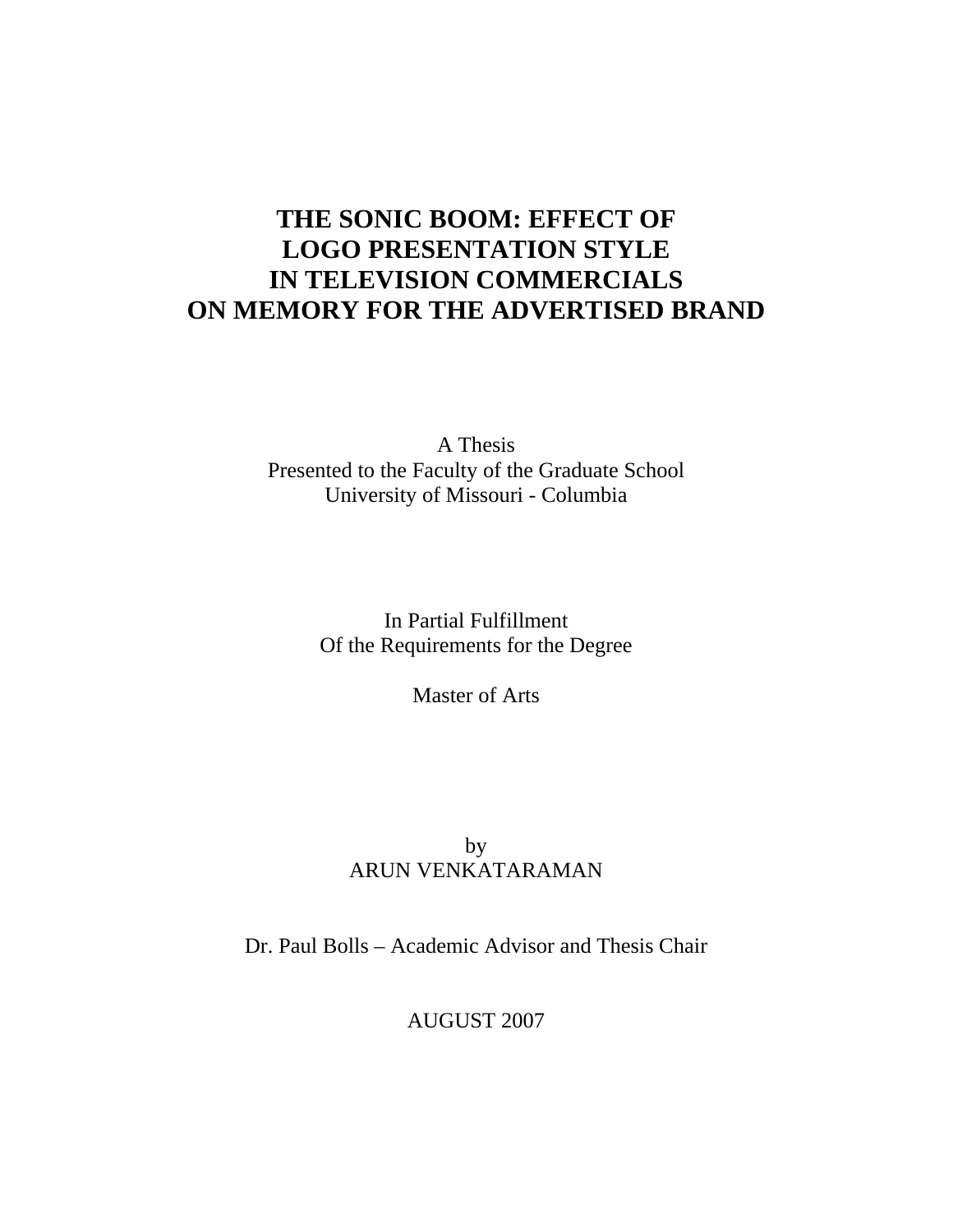The undersigned, appointed by the dean of the Graduate School,

have examined the thesis entitled

# **The Sonic Boom: Effect of Logo Presentation Style in Television Commercials on**

## **Memory for the Advertised Brand**

Presented by Arun Kartik Venkataraman,

a candidate for the degree of Master of Arts,

and hereby certify that, in their opinion, it is worthy of acceptance.

Dr. Paul Bolls

Dr. Kevin Wise

Dr. Glenn Leshner

Dr. Steve Hackley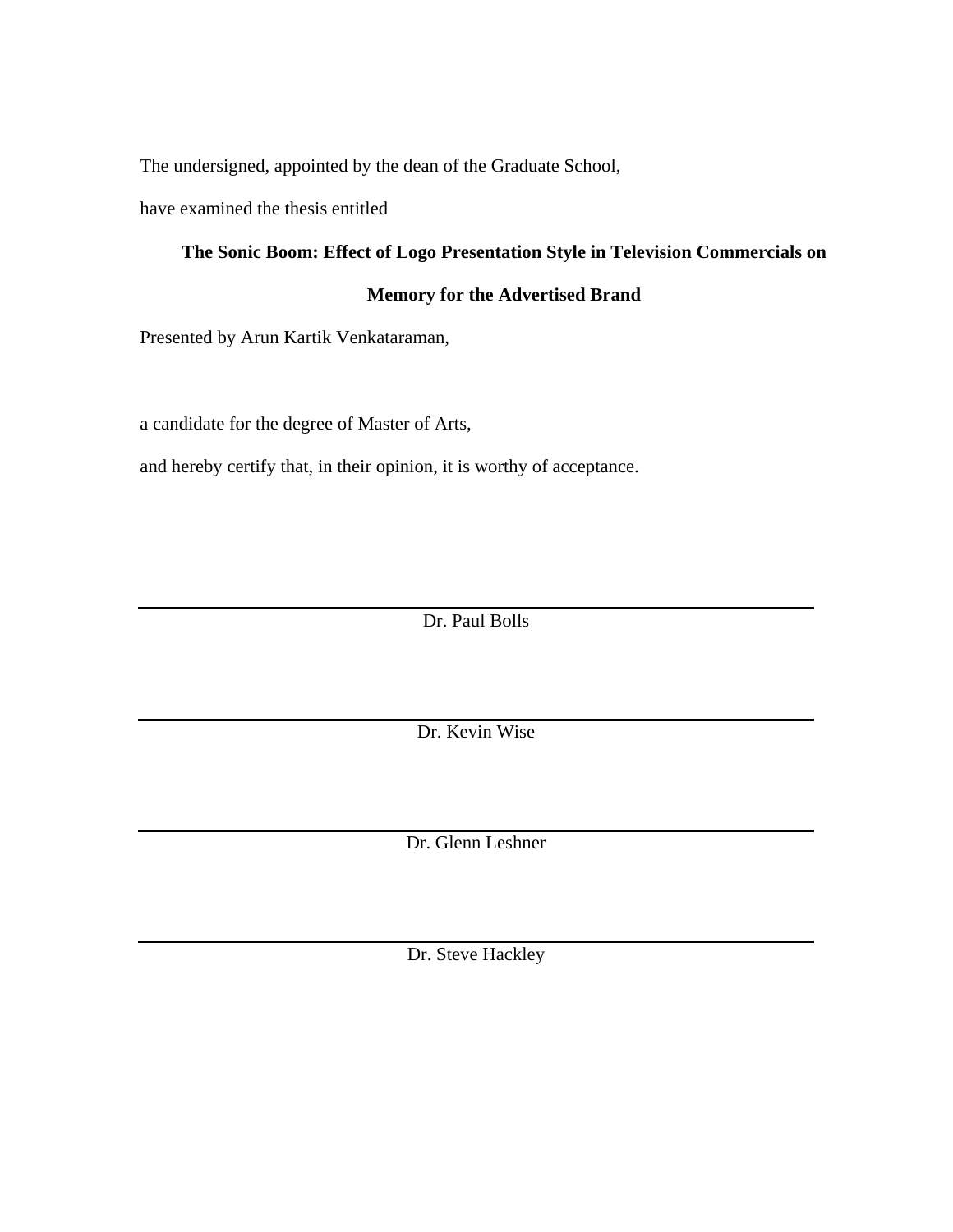# **DEDICATION**

*To Mom and Dad I wouldn't be here without your persistent encouragement, especially through trying times.* 

*To my sister, my brother-in-law, and my darling niece Sanjana* 

*And finally to Mizzou!*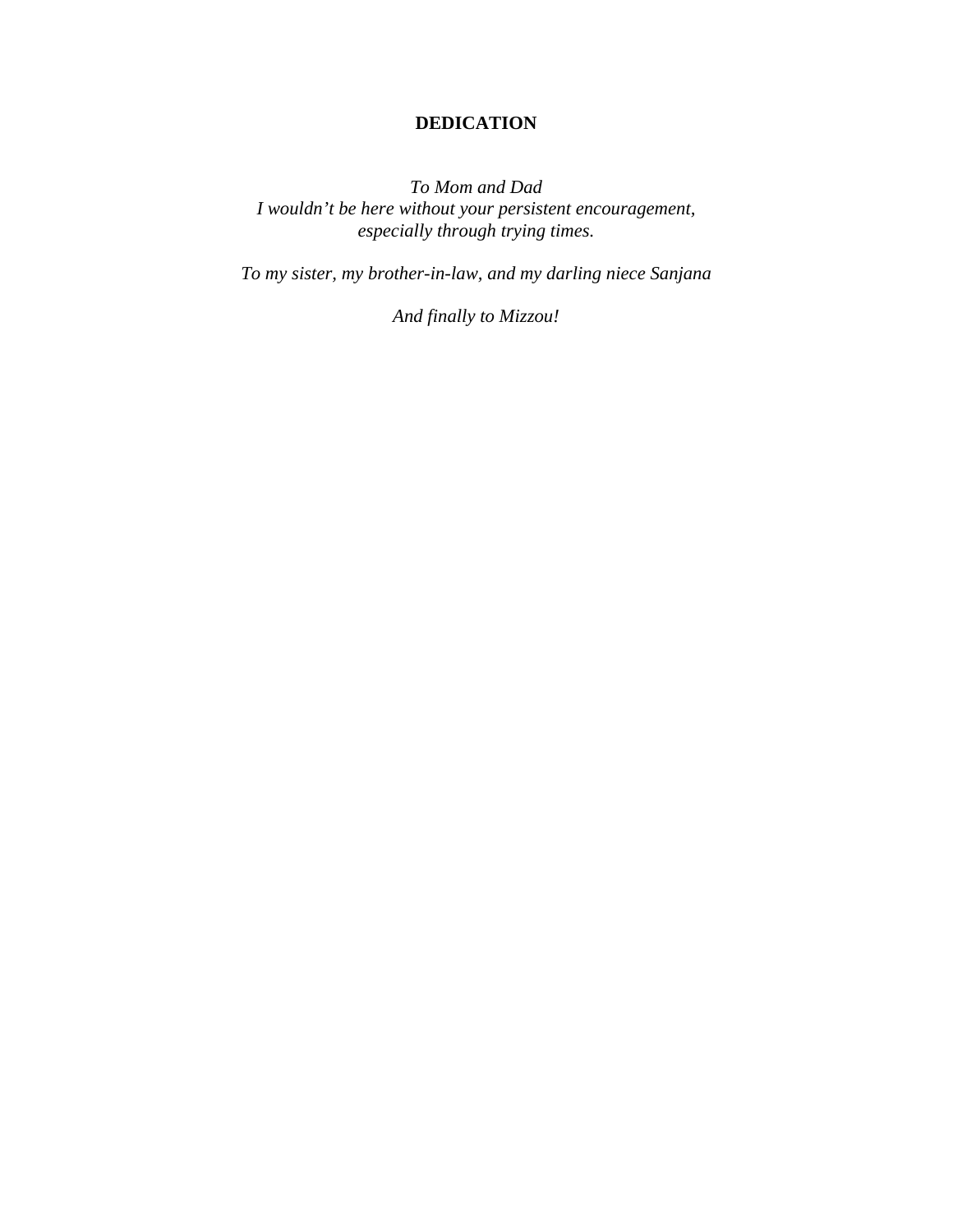### **ACKNOWLEDGMENTS**

A huge thank you to my committee. Your insights, suggestions and comments made the overwhelming experience of writing my thesis more enjoyable.

Thesis Chair: Dr. Paul Bolls.

Committee Members: Dr. Kevin Wise

Dr. Glenn Leshner

Dr. Steve Hackley

A special note of thanks to Paul and Kevin for introducing me to the wonderful world of research, especially the PRIME Lab. Thanks for all your support and encouragement in helping me do the best I can. I will really miss the PRIME lab.

A huge thank you to the fabulous university that is Mizzou, for making my graduate school experience one of the best experiences of my life!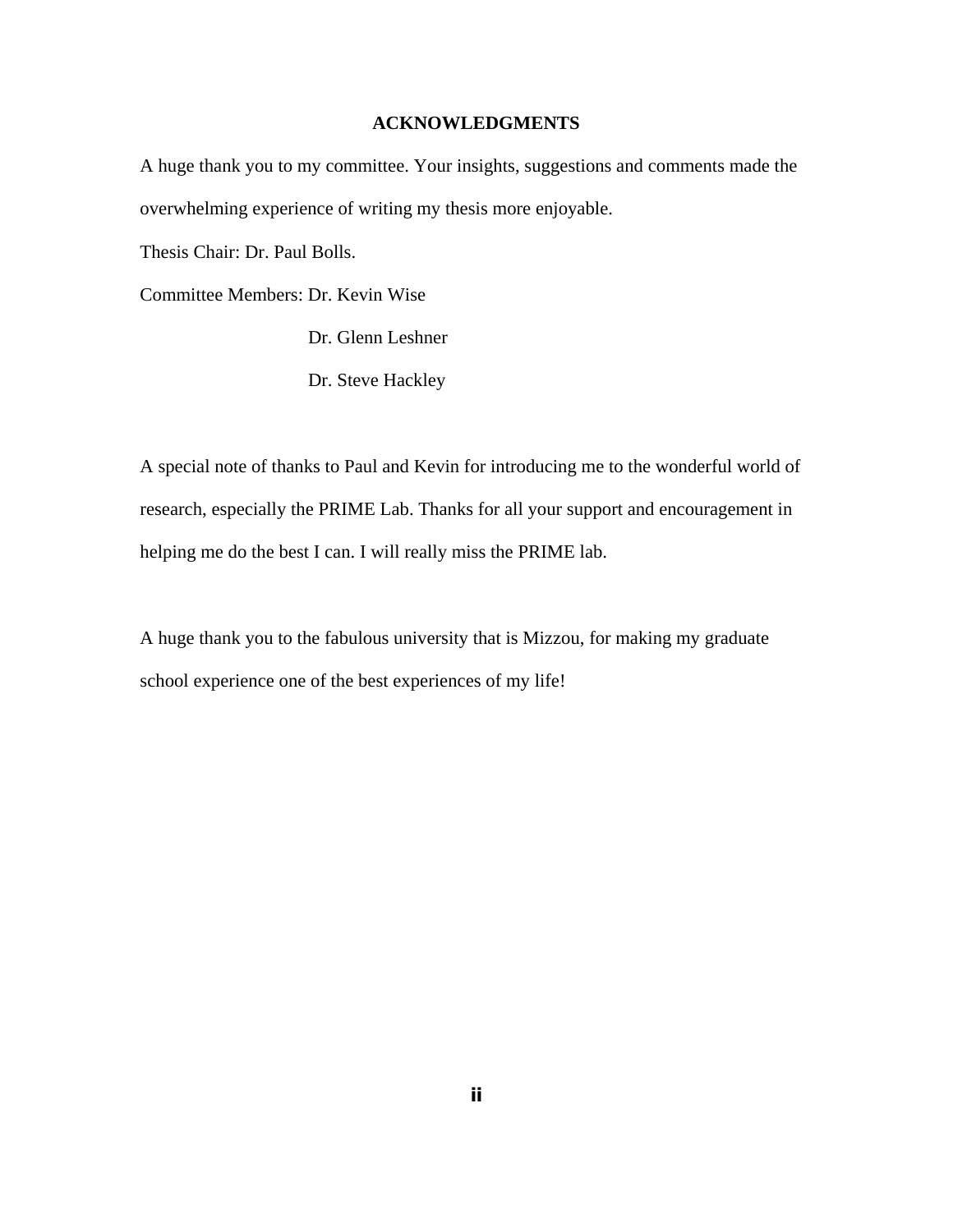# **TABLE OF CONTENTS**

| <b>ACKNOWLEDGMENTS</b>                                             | ii             |
|--------------------------------------------------------------------|----------------|
| <b>LIST OF TABLES</b>                                              | iv             |
| <b>ACADEMIC ABSTRACT</b>                                           | V              |
| <b>CHAPTER</b>                                                     |                |
| <b>I. INTRODUCTION</b>                                             | $\mathbf{1}$   |
| <b>II. LITERATURE REVIEW</b>                                       |                |
| Defining brand and logo                                            | $\overline{2}$ |
| The Sonic Branding concept                                         | 2              |
| Music in advertising and cognition                                 | 4              |
| Sonic Branding is more than jingles                                | 5              |
| <b>Evolution of Sonic Branding</b>                                 | 6              |
| The theoretical framework: Sonic Branding and its impact on memory | 7              |
| <b>Orienting Response</b>                                          | 9              |
| Operationalization                                                 | 12             |
| The Hypotheses                                                     | 15             |
| Practical Significance of this study                               | 16             |
| <b>III. METHODOLOGY</b>                                            |                |
| Design                                                             | 17             |
| <b>Independent Variables</b>                                       | 17             |
| <b>Dependent Variables</b>                                         | 19             |
| Stimulus selection                                                 | 21             |
| Apparatus                                                          | 22             |
| Participants and Procedure                                         | 22             |
| <b>IV. RESULTS</b>                                                 | 24             |
| <b>V. DISCUSSION</b>                                               |                |
| <b>Practical Implications</b>                                      | 28             |
| <b>Theoretical Implications</b>                                    | 29             |
| <b>Limitations and Future Research</b>                             | 31             |
| <b>APPENDIX</b>                                                    | 34             |
| <b>REFERENCES</b><br>:::                                           | 47             |
|                                                                    |                |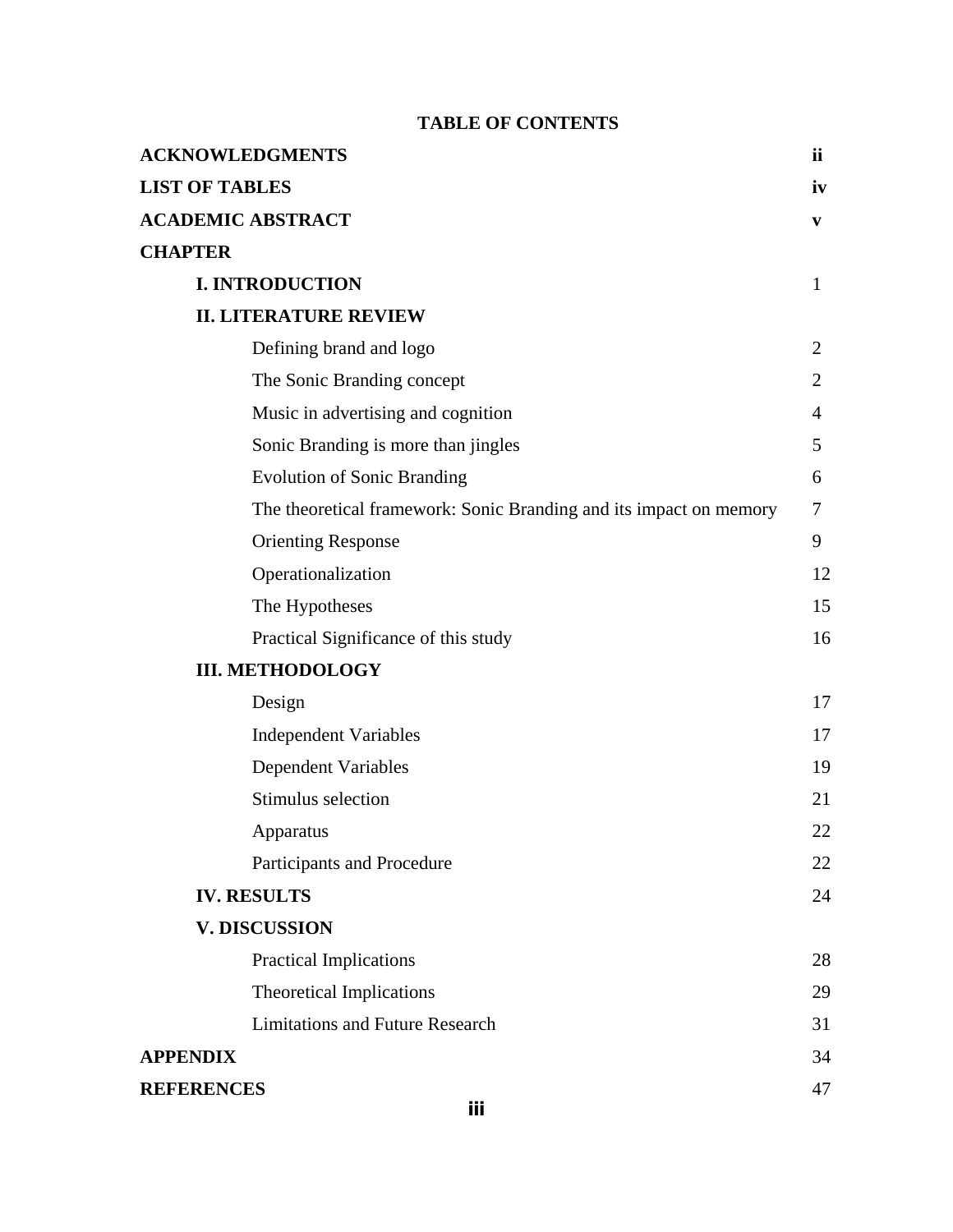# **LIST OF TABLES**

| <b>Table</b>                                                          | Page |
|-----------------------------------------------------------------------|------|
| 1. Mean Accuracy Measures for Hits and False Alarms                   | 24   |
| 2. Paired Samples t-test between Mean Sensitivity scores of           |      |
| Brands with sonic-style logos and Brands with visual-only style logos | 25   |
| 3. Paired Samples t-test between Mean Criterion Bias scores for       |      |
| Brands with sonic-style logos and Brands with visual-only style logos | 26   |
| 4. Paired Samples t-test between Mean Recall scores of                |      |
| Brands with sonic-style logos and Brands with visual-only style logos | 27   |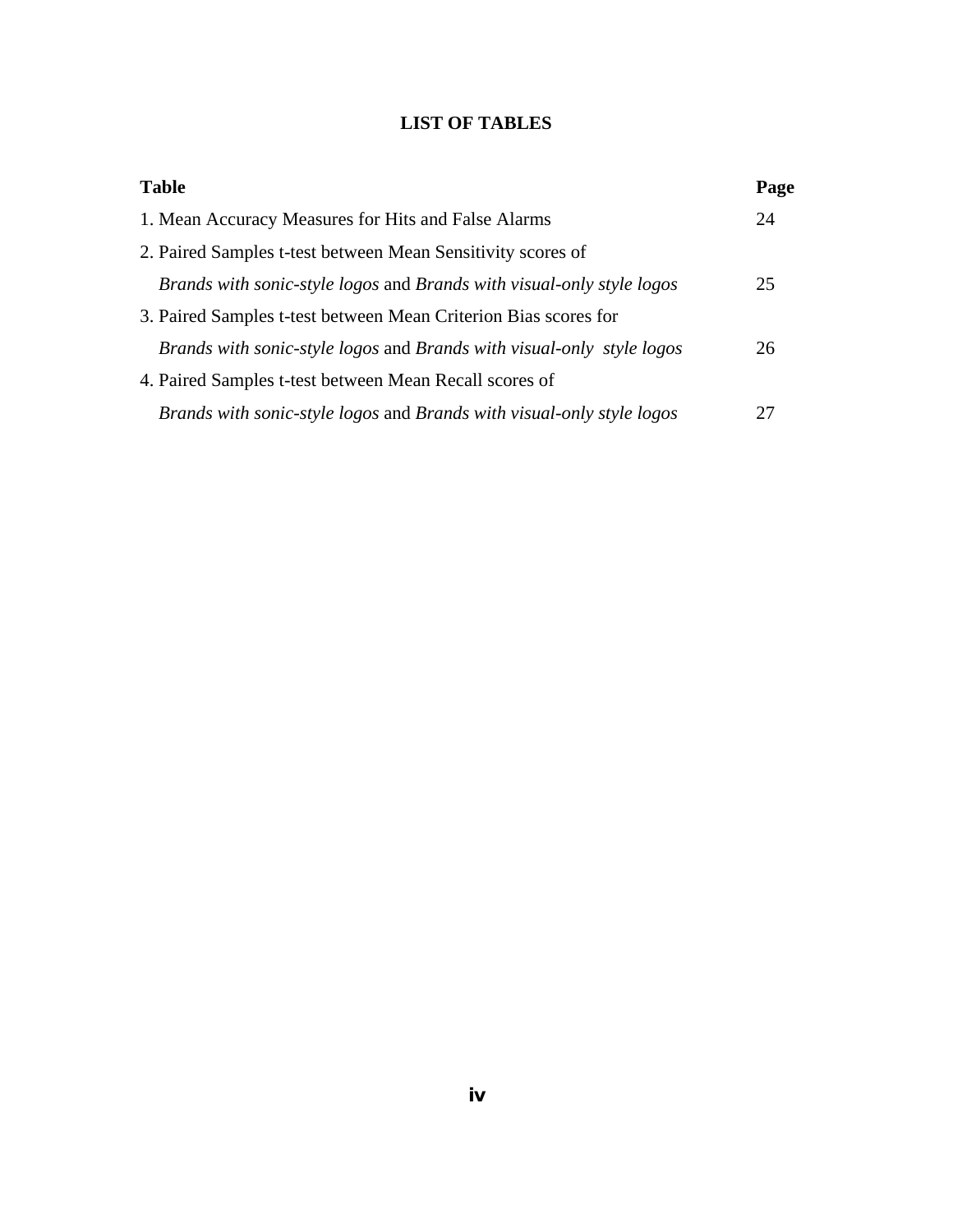# **The Sonic Boom: Effect of Logo Presentation Style in Television Commercials on Memory for the Advertised Brand**

Arun Venkataraman

Dr. Paul Bolls, Thesis Chair

## ABSTRACT

 This study examines the effect of a structural feature of commercials called sonic branding on recognition and cued recall. A sonic brand or sonic logo can be defined as a unique auditory identity for a brand, also called an audio logo.

 The design was a 2 (Logo Style: Sonic v/s Visual) x 3 (Television commercials) fractional repeated measures experiment. Logo style was the within-subjects factor with two levels, the sonic-style logo and the visual-only style logo viewed in the commercial. Television commercial was also a within-subjects factor, with three commercials shown at each level of logo-style. Participants were randomly assigned to one of 6 conditions.

 Brand recognition was tested using a signal detection analysis. Cued brand recall was analyzed through use of a paired sample t-test. The findings suggest that brand recognition is more sensitive for ads with a non-sonic style logo than for ads with a sonic style logo. Sonic branding also does not significantly affect cued brand recall.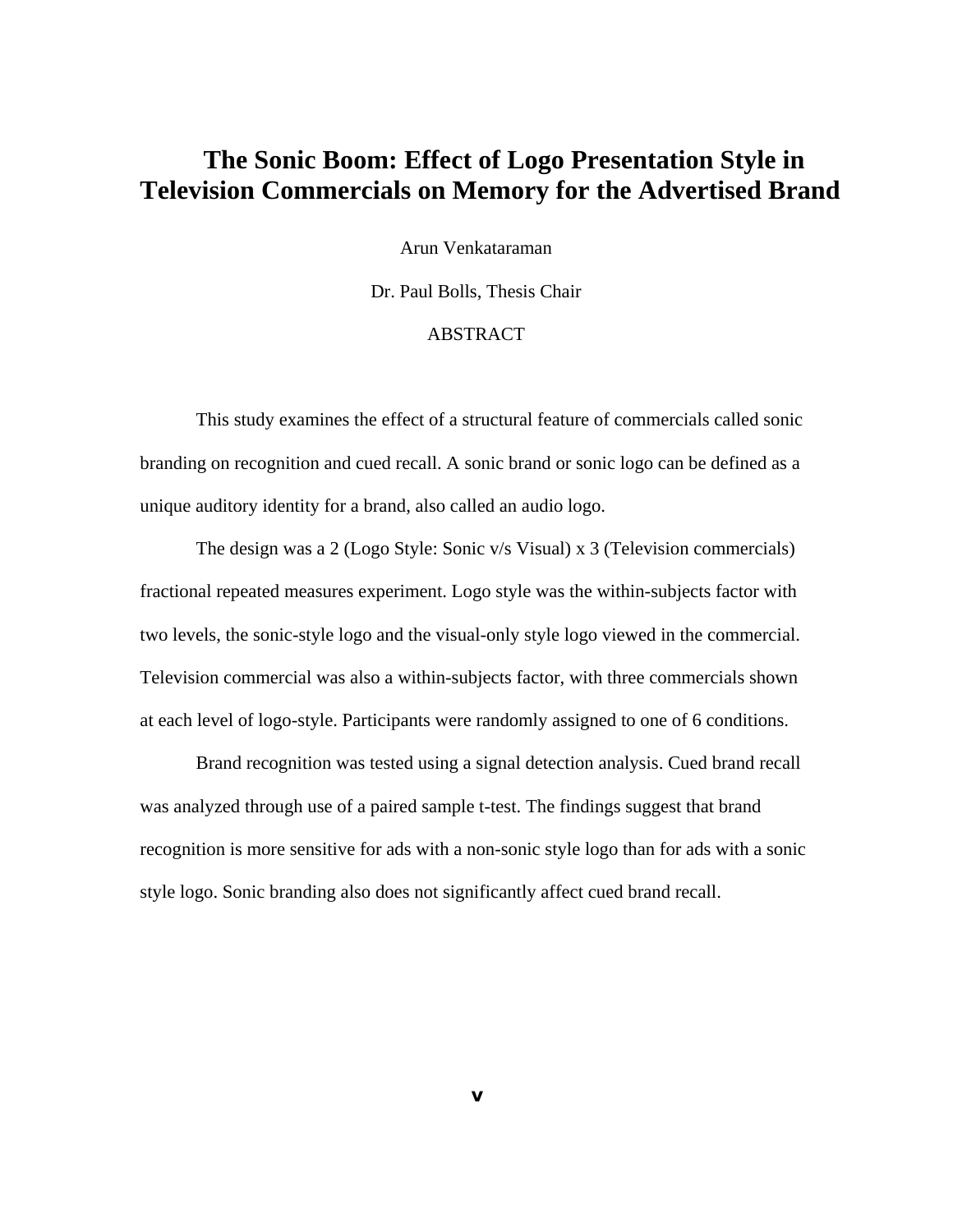## **CHAPTER 1: INTRODUCTION**

We all remember the time when the ice-cream truck would come along in the neighborhood. Our ears would perk up immediately on hearing the ice-cream truck play its four-note jingle. And our eyes would transfix themselves onto our small piggybank to count the change. Here, the sound of the ice-cream truck is the stimulus that arouses our interest and induces our euphoric reaction.

In much the same way, sounds are being used to create a desired action or reaction for brands. It's called *sonic branding* or a *sonic logo*. More specifically it is an auditory identity for a brand. It includes the sounds/tones associated with a brand. It has become a critical structural feature of many television, radio and interactive commercials, and is being used by companies to create brand identity and affect brand perception.

A fundamental element of television advertising is the presentation of the brand through use of different logo styles. Currently, television advertisers use two different logo styles. There is the visual-only logo style, where the visual logo of the brand appears at the end of the television commercial. And there is the sonic logo style, where the visual logo is accompanied by a sonic logo, which appears simultaneously at the end of the commercial. Researchers have yet to study how a sonic logo would impact memory, which is what this study seeks to do.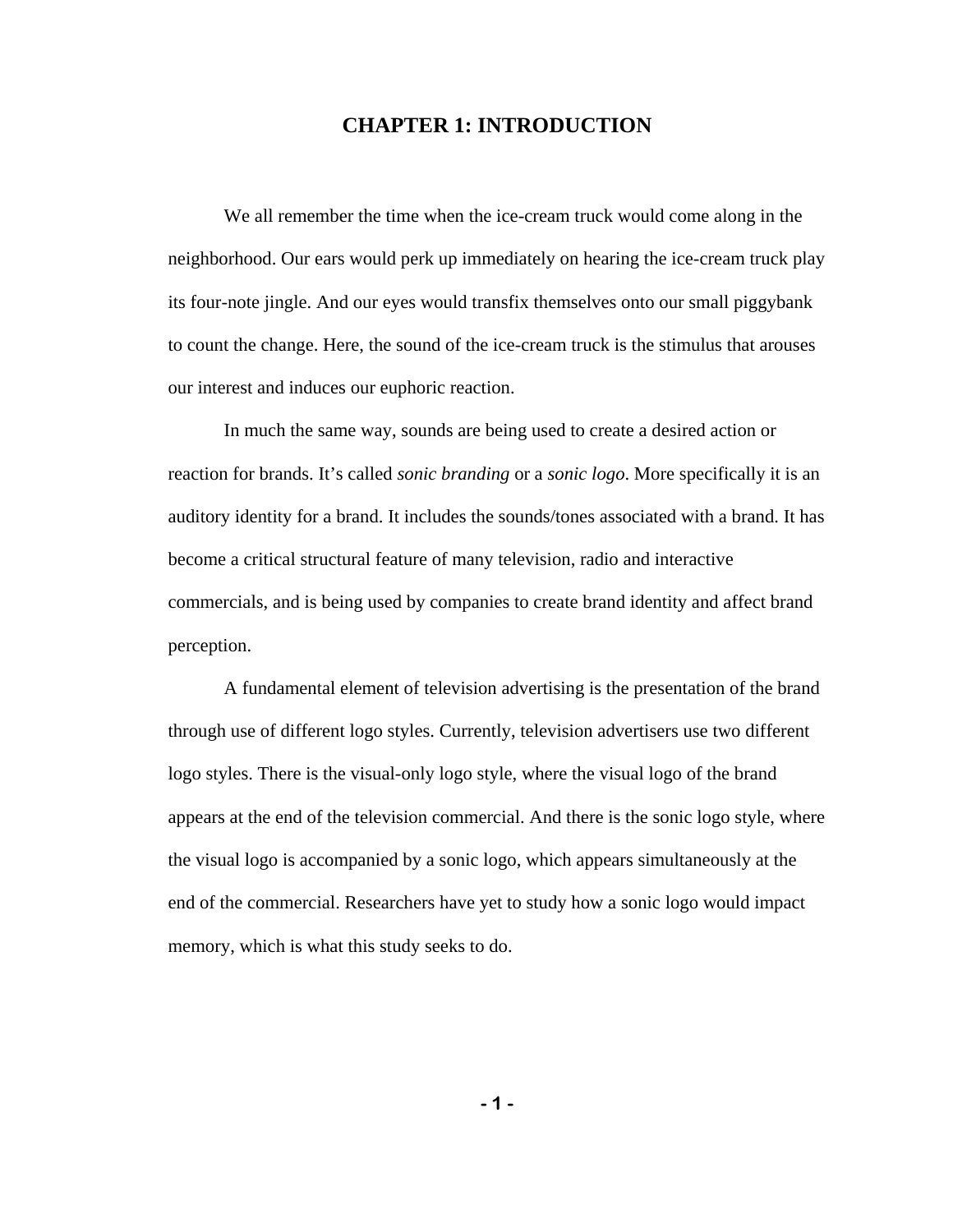## **CHAPTER 2: LITERATURE REVIEW**

### **Defining** *brand* **and** *logo*

Before we define sonic branding, it's important to define the concepts of *brand* and *logo*. These may be generic terms that are used in everyday lingo, and that is exactly why they need a specific definition.

A *brand* as "an identifying mark burnt on livestock" was the original definition (Anonymous), and it has been extended to the field of marketing since the advent of packaged goods and the industrial revolution. Marketing guru Phillip Kotler defines brand as "a name, term, sign, symbol, or design, or a combination of them intended to identify the goods or services of one seller or a group of sellers and to differentiate them from those of competitors." (Kotler, 2000)

According to Kotler, a *logo* is a vital part of the brand. It is the face of the company and "a graphic element, symbol or icon of a trademark or brand and its logotype, which is set in a unique typeface or arranged in a particular way (Kotler,  $2000$ ."

As a logo represents a company and its brands, it depicts an organization's personality.

### **The Sonic Branding concept**

Sonic branding seems to have its roots around the time humans discovered or developed music, and later used music to peddle our wares. But it has gained recognition as a separate business discipline only in the last few decades, and has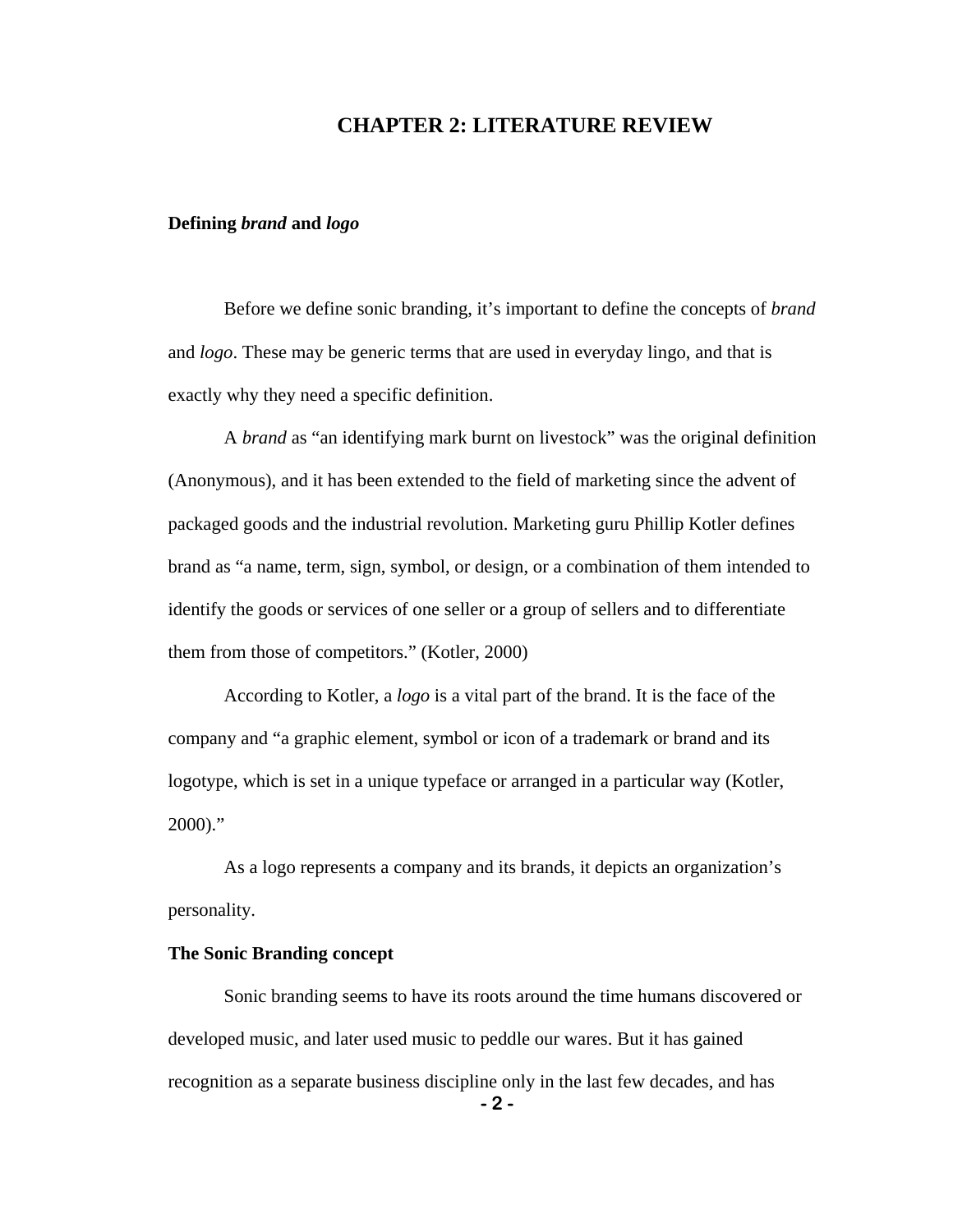gained sophistication only over the last few years. Music, the foundation for sonic branding, is a universally understood language and hence a powerful and feasible brand communications tool (Jackson, 2004).

Sonic branding is defined as **"**the structured process, in which the acoustic becomes a part of the brand and its brand identity. It may consist of an audio logo, a short jingle, or a brand theme (Jackson, 2004)." While a logo is a graphical element of the brand, the sonic brand is the audio element of the brand. The objective is to create a memory trigger, linking the product name, service or benefit with a pleasant memory. Sound is also the simplest way to bypass cultural and language barriers and delivers a corporate message on a global scale (Fisher, 2004).

Advertisers have recognized the effectiveness of sound for more than a hundred years, employing jingles as tools to help increase brand recognition and recall. For example, General Mills "Have you tried Wheaties?" jingle of 1929; Oldsmobile's "In my Merry Oldsmobile" in 1905, to GE's "We bring good things to life" jingles of the 1980s have all proved popular with audiences. So there is a precedent of music being used to sell products and services. Music in advertising has been studied as influencing attitudes towards the product (Gorn 1982; Kellaris & Cox, 1989; McInnis & Park, 1990). Studies on jingles have also focused on the consumer's mood (Alpert & Alpert, 1990) and the consumer's perception of an ad containing music of any form, about whether the ad is viewed as informative, upbeat, entertaining, etc. (Stout & Leckenby, 1998).

**- 3 -**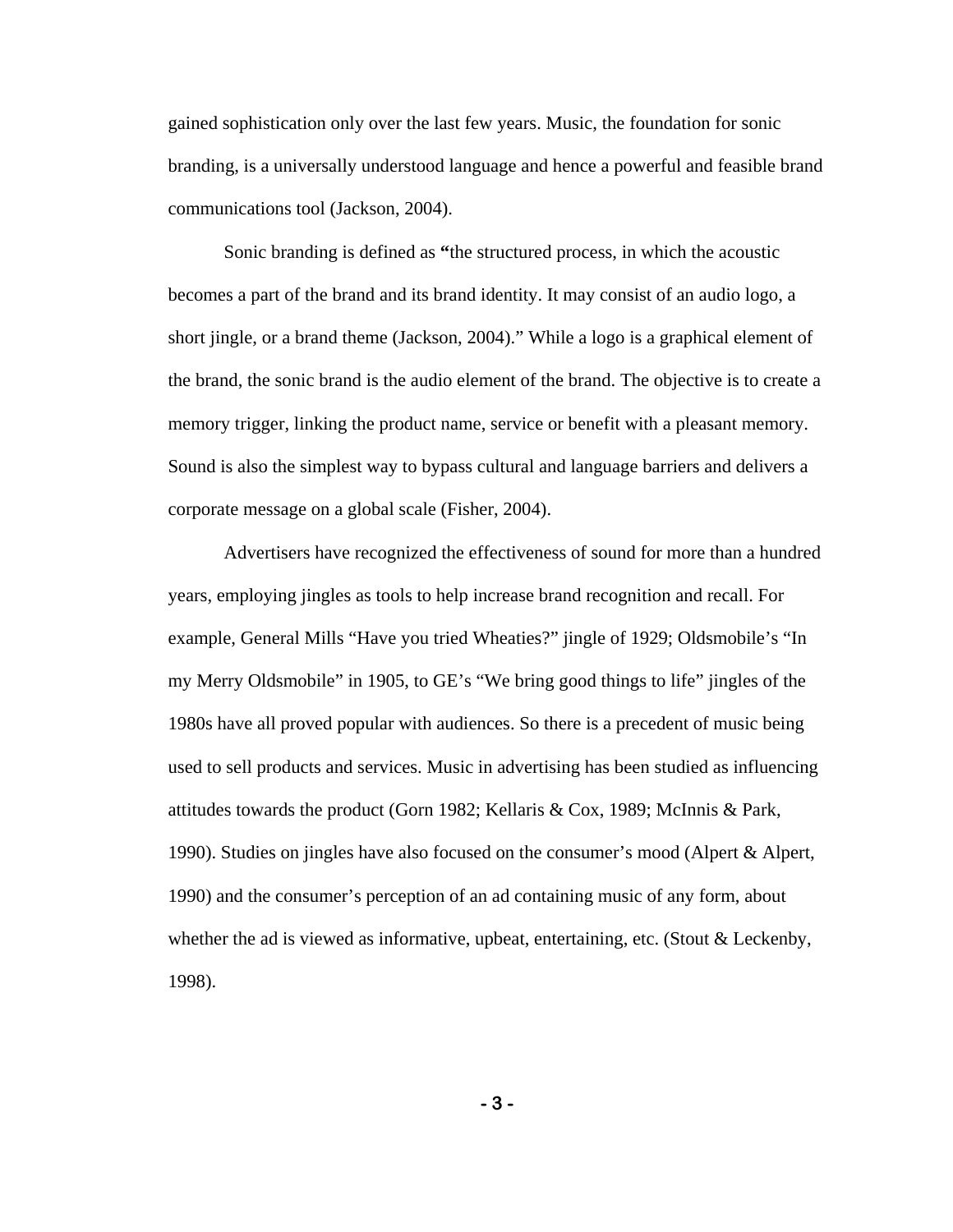#### **Music in advertising and cognition**

Music and jingles have also been shown to influence the consumer's pace while shopping (Milliman 1982, 1986). Slower tempo music seems to slow in-store traffic flow. These research papers have addressed music from the affective side of consumer response, not from the cognitive side (Wallace, 1991).

Within the cognitive perspective, music in advertising has been viewed as a distraction (Park & Young, 1986). One of the first studies to probe whether music could serve as a recall aid concluded that jingles improve recall (Wallace, 1991). The study concluded that for music in advertising to be memorable, it should have a simple form with a basic pattern of ascents and descents, and a clear rhythmical pattern. The following quote from the study illuminates the relationship that jingles in advertising have to the rest of the ad:

Music provides a very powerful retrieval cue. It is more than just an additional piece of information. It is an integrated cue that provides information about the nature of the text in the ad. The music defines the length of the lines, chunks words and phrases, identifies the number of syllables, and sets the pattern of stressed and unstressed syllables within the text. Thus music acts as the frame within which the text is tightly fit. That frame can connect words and music at encoding, and limit retrieval search.

Sound in radio advertising has been looked at from the physiological point of view, as to whether the structural features of radio advertising have resulted in an orienting response, and whether they affect memory. These structural features include sound effects, onset of music, production effects, character voices, and voice changes (Potter et al., 1997, 1998). Most recent research has shown orienting responses to auditory signals such as voice changes and special effects in radio messages (Potter, Lang & Bolls, 1997). Potter, Lang and Bolls (1998) identified auditory elements that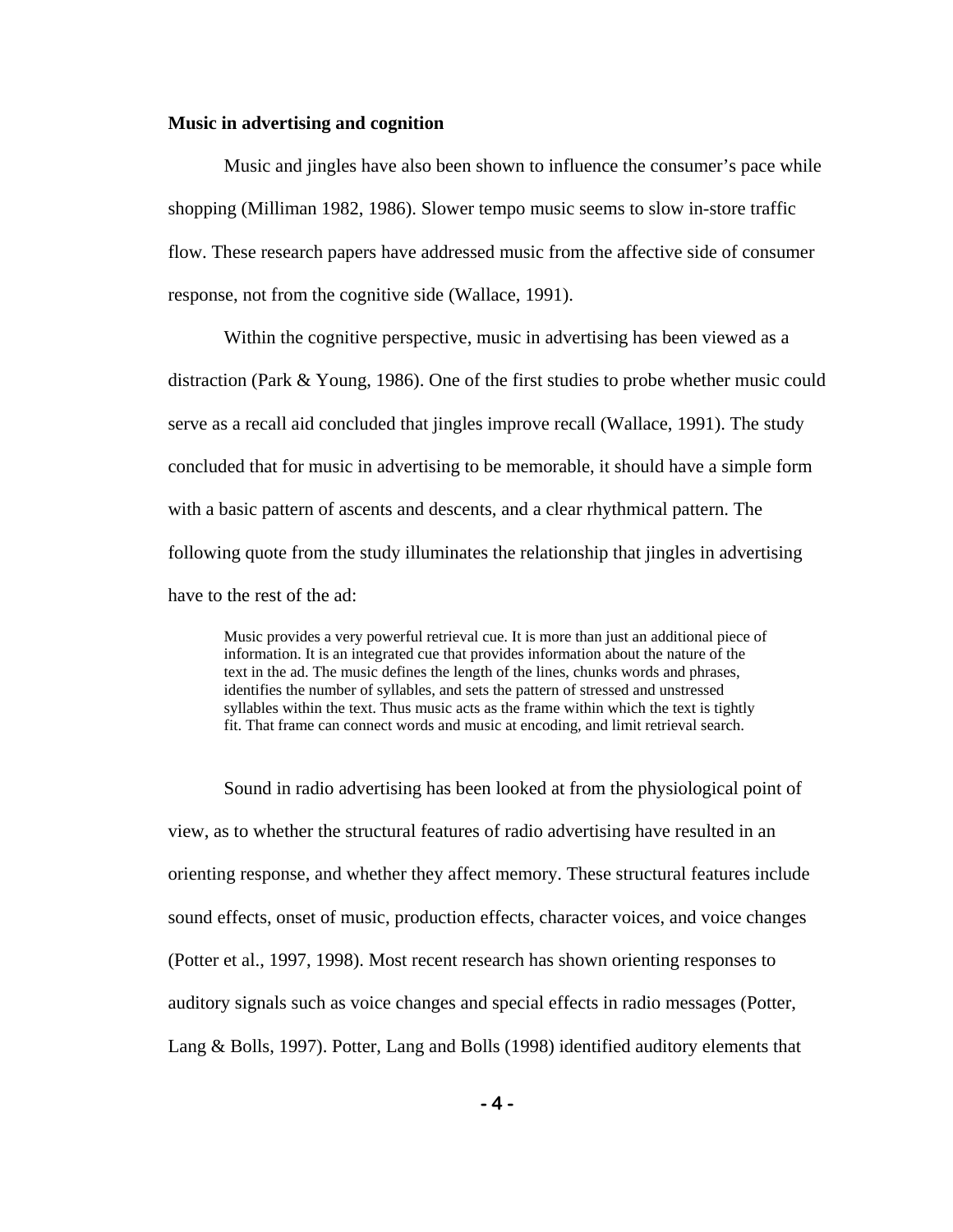increase the structural complexity of a radio message. Their findings show that introducing sound effects, production effects, music, funny voices and changes between two very different announcers increases the amount of cognitive resources that listeners allocate to processing messages (Potter & Callison, 2000).

As we shall see later on, if structural features like music evoke an orienting response, it leads to greater encoding of and attention to the message, and better message storage. Potter and Callison (2000) also showed that increasing the number of such structural features in radio advertising leads to better recognition, free recall and positive attitudes about the promos and the stations that produce them.

#### **Sonic Branding is more than jingles**

A jingle cannot be the end of a sonic branding effort. It includes a much more integrated approach to using sound and music representing the brand values over various media.

Lisa Lamb, head of sonic branding for Interbrand, points out "sonic branding allows increased brand recognition across a variety of platforms, since people will hear things when they are not necessarily looking. One does not have to listen to hear, whereas one does need to be looking to see." (Barnet, 2001)

 Boom Sonic Branding, one of the many sonic branding agencies that thrive in the market, explains its services with the tagline "delivering a share of mind that visual branding alone cannot provide." The challenge for agencies therefore is to create a sound(s) that is harmonious with the brand in question. SonicBrand, another such agency promotes itself by asking, "89% of all companies have visual logo guidelines, yet only 29% have sonic guidelines. Why? People have ears too, you know?"

**- 5 -**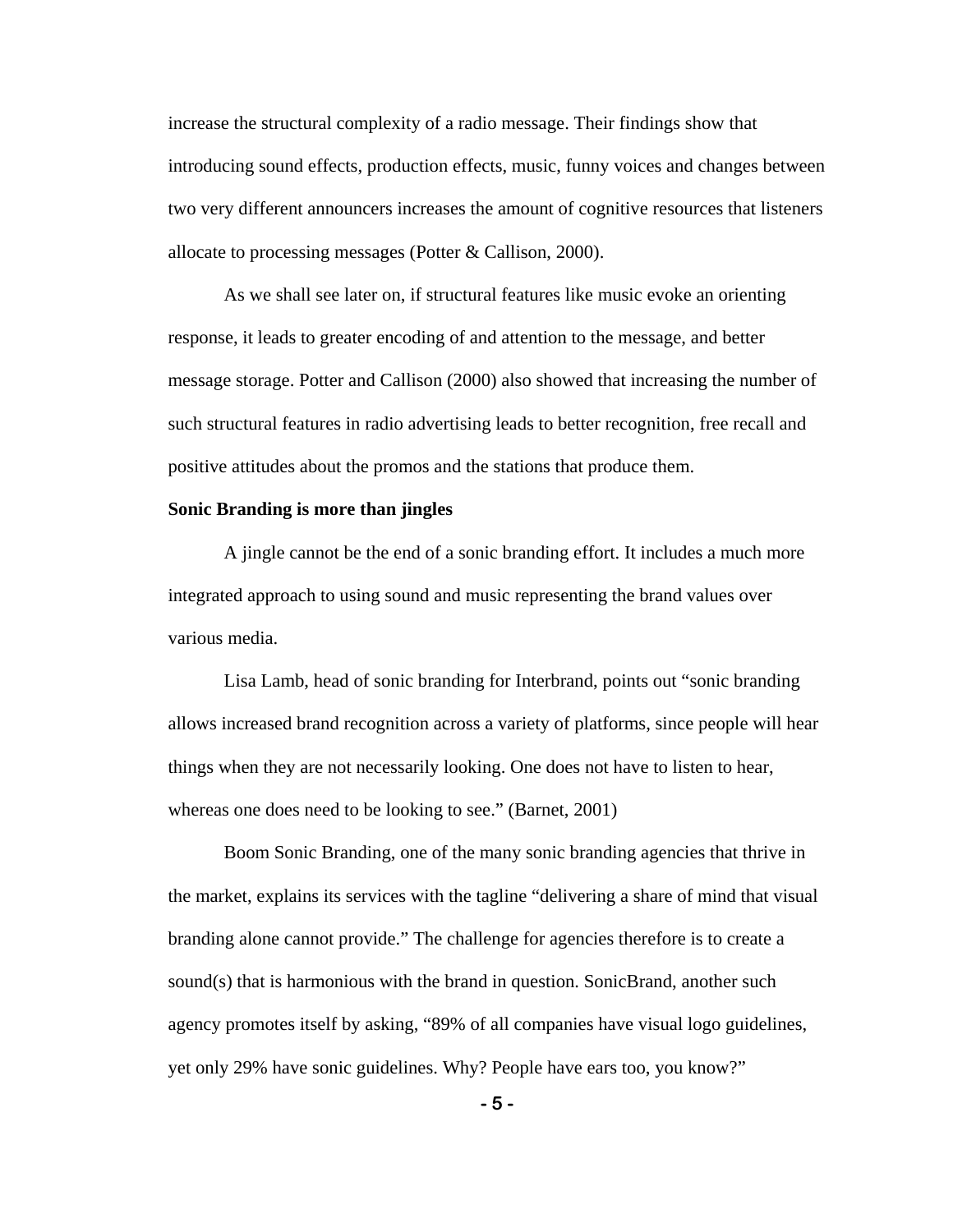A 360 degree approach to branding is the reason for the rise of sonic branding (Hein, 2006). Russ Glaser, group design manager for Microsoft Xbox 360, says, "It is the way of the future. At Xbox, we've created a 'language of sounds' associated with Xbox, and the same have been carried over into the ads."

Procter & Gamble Co. recently experimented with in-store motion sensors that play the Charmin toilet tissue jingle when shoppers pass by its shelves. Many other companies are working sonic brands into in-store music and other background sounds. Starbucks, Barbie dolls, Intel, McDonalds, NBC and T-Mobile are some of the numerous companies that now have a sonic brand.

#### **Evolution of Sonic Branding**

Jean Pierre Bacelon, a French radio producer turned airtime salesman has been credited with identifying the benefits of sonic branding on radio in the mid-1980s (Jackson, 2004). He coined the term *"marque sonique"* and after analyzing and categorizing radio commercials of his era, he concluded that radio advertising containing sonic branding elements achieved greater success in awareness, sale and repeat purchase.

 As Director of IP France, he started working closely with Media Sales and Marketing UK, which is when he created the English translation of his ideas – "sonic branding". It was initially used by radio advertisers to pitch radio advertising and the use of sound as a powerful brand communication tool (Miller & Marks, 1992). In the UK, the Radio Advertising Bureau adopted the sonic branding sell to try and convince more advertisers to try out radio, during a time of lean growth for the industry. Growth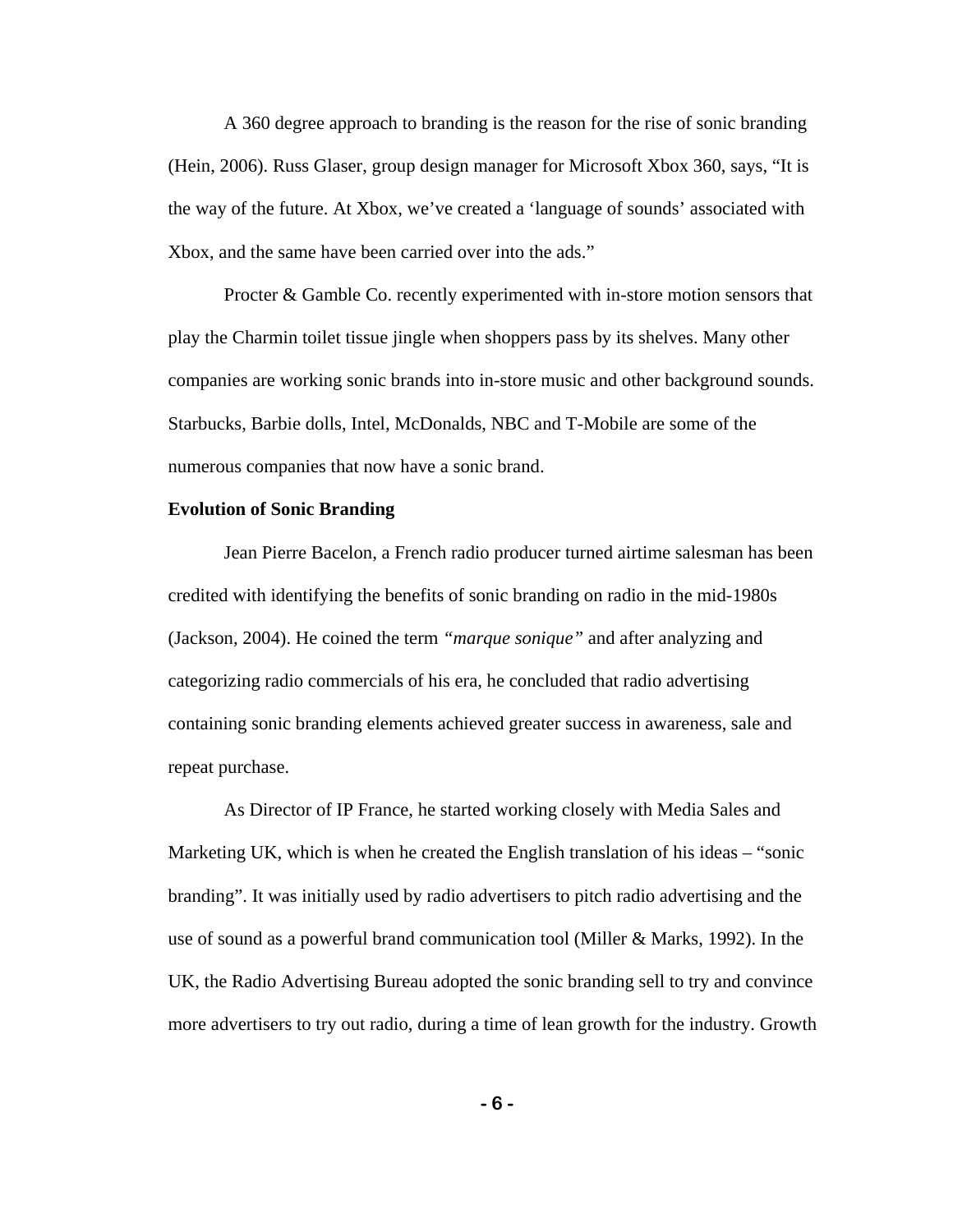in dotcoms and new media in the late 1990s enabled venture capital to be made available for sonic branding agencies (Jackson, 2004).

In the new millennium, every media platform has sound built-in. Sonic branding provides the opportunity for companies to extend a common identity across various platforms, whether as TV, Internet, radio, podcasts, ringtones, online navigational sounds, website sounds, tones at point of sale areas in retail stores, cinema, cash registers, stadium public address systems, or the "hold music" of the company's customer service number.

 This has led to a phenomenal growth in the number of sonic branding agencies. In the US, establishment of sonic branding as a specialized field is much more recent as compared to the UK. In 2001, there was one company specializing in offering sonic branding services in the US, one in the UK, and one in the Switzerland. Today there are more than 50 companies in the world, 35 in Europe alone (Lamb, 2006).

#### **The theoretical framework – Sonic Branding and its impact on memory**

We react to sounds all the time. From the ice-cream truck to the sounds of mom's stir fry, from our computer booting to receiving a new email, from a message on the cell phone to the ringing of the bell on the New York stock exchange.

The right brain, which is the emotional side, is where music is understood (Jackson, 2004). Recent research by Dr. Joseph LeDoux of New York University shows that a special part of the brain called the amygdala controls physiological responses (LeDoux, 2002). The amygdala is hard-wired into the brain's circuitry and its reaction to events such as sounds is what makes us react the way we do. It also plays a part in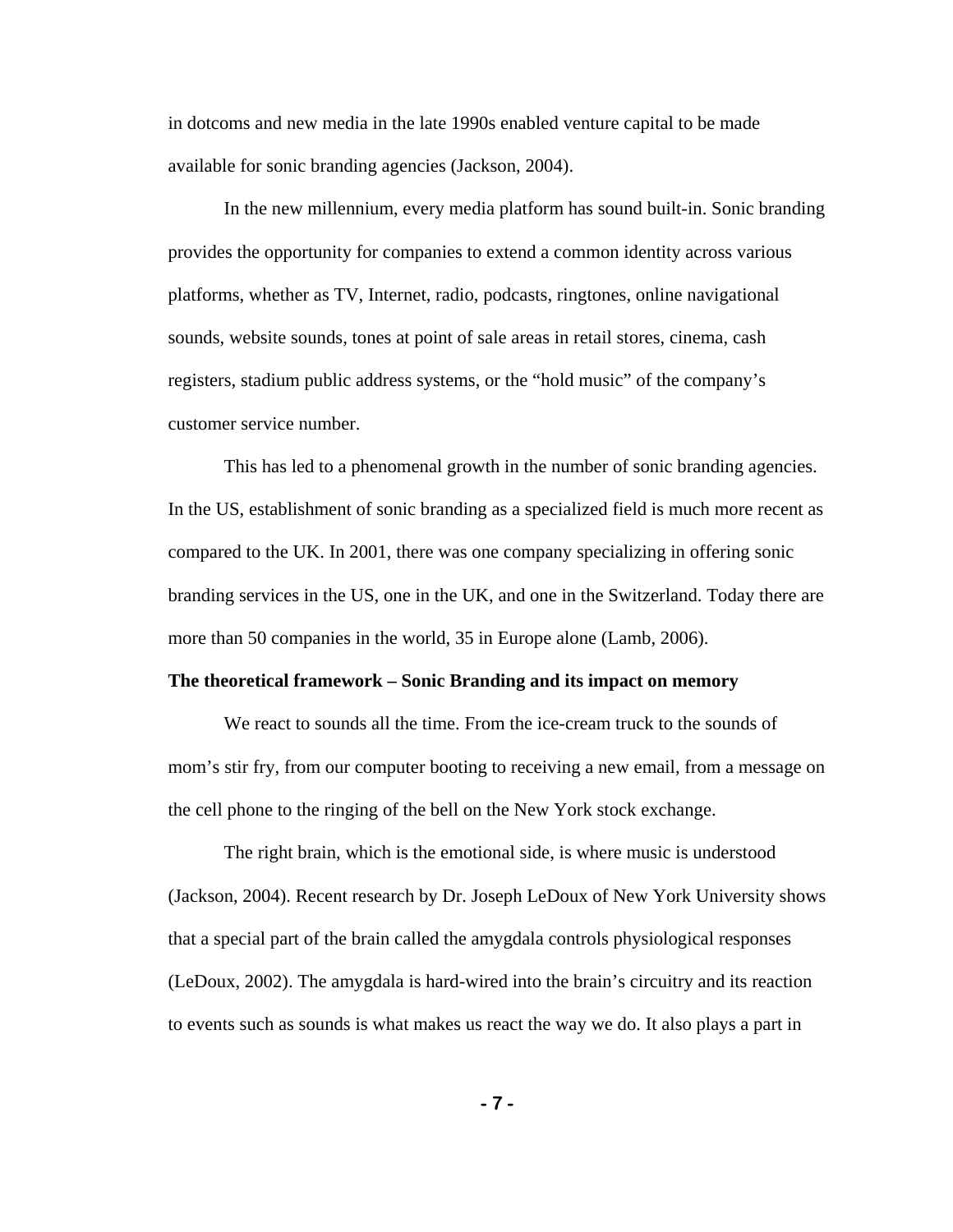memory, and helps us remember the events and other logical information that led up to the event.

How sonic branding affects attention and memory can be explained by the theory of Limited Capacity Model of information processing (Shiffrin & Schneider, 1977) and Limited Capacity Model of Motivated Mediated Message Processing (LC4MP) (Lang, 2006). These are the theories referred to for this study. The limited capacity model of information processing suggests that people only have a limited number of cognitive resources to use on understanding and remembering their world.

According to Annie Lang's LC4MP, processing messages involves three major sub-processes – encoding, storage and retrieval (Lang, 2006). These sub-processes occur constantly, continuously and simultaneously. Here's a brief description of Annie Lang's LC4MP model. It provides a theoretical basis to how individuals attend to and remember all forms of media messages.

This model has five major assumptions - first, about the nature of cognition, second about the nature of motivation, third about the nature of media, fourth about the nature of time, and finally about the nature of communication (Lang, 2006).

First, people have a limited number of cognitive resources to use up on the processes of perceiving, encoding, decoding and storing information. Second, people have two underlying motivational systems, the appetitive (or approach) system and the aversive (or avoidance) system (Bradley, 1994; Cacioppo & Gardner, 1999; P. J. Lang, Bradley, & Cuthbert, 1997). These systems influence cognitive processing, by activating automatically in response to motivationally relevant stimuli. Third, media are presented through multiple sensory channels and formats and are made up of variable

**- 8 -**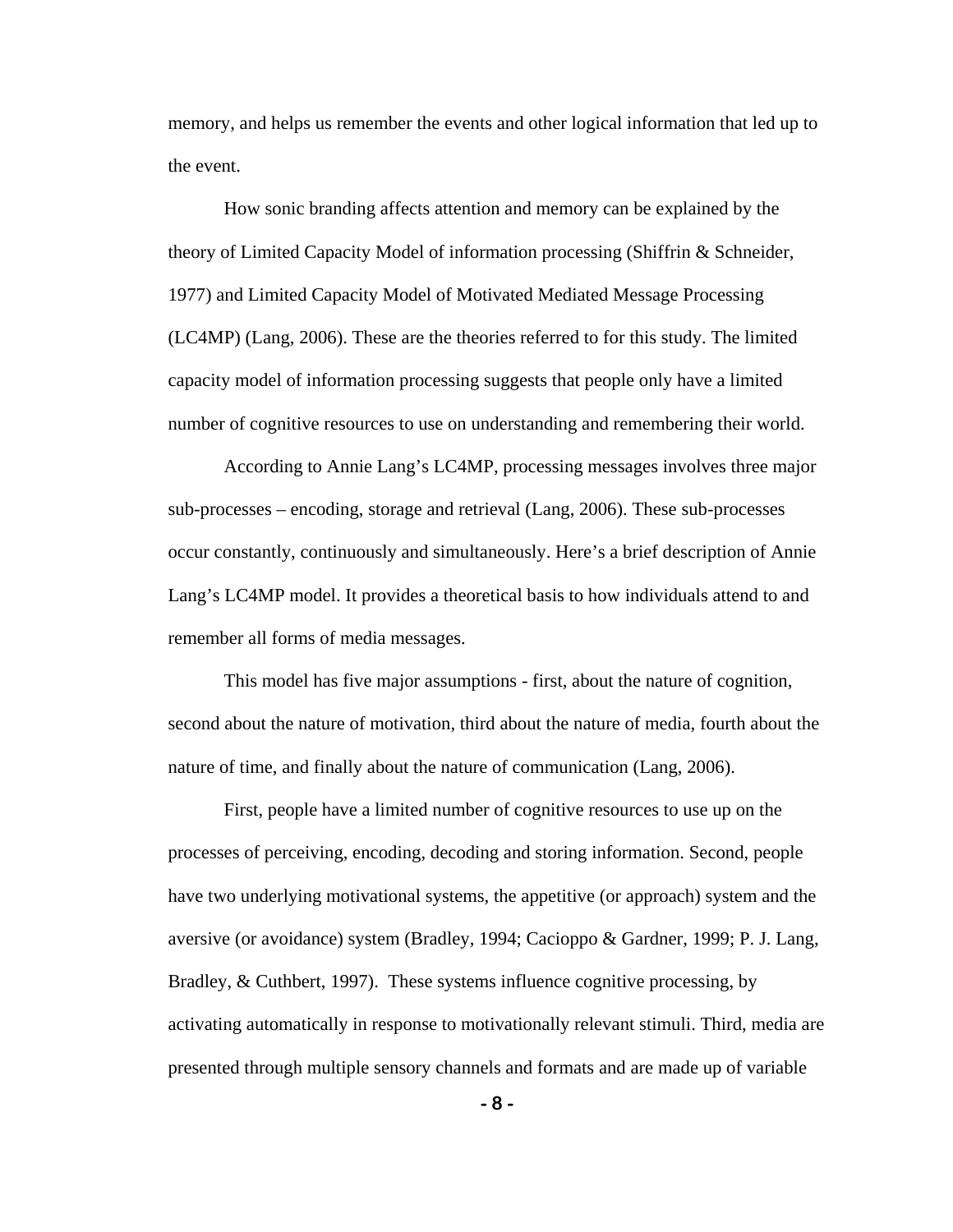redundant streams of information (Reeves, Thorson, & Schleuder, 1986; Reeves et al., 1985; Thorson, Reeves, & Schleuder, 1986). Fourth, human behavior is constantly changing over time, and hence human cognition too is a dynamic process (Thelen  $\&$ Smith, 1994). The final assumption about the nature of communication is that it is a continuous interaction between the human motivated information processing system and the communication media (S. Geiger & Reeves, 1993; A. Lang, 2000; Rafaeli, 1988).

LC4MP explains the three sub-processes of encoding, storage and retrieval. Encoding is creating a mental representation of the stimulus. Information that is not encoded is lost. For information to be encoded, resources need to be allocated to process it. These resources can be allocated as a result of automatic or controlled processing mechanisms (A. Lang, Potter, & Bolls, 1999; Schneider, Dumais, & Shiffrin, 1984; Wickens, 1984).

#### **Orienting Response**

Controlled allocation is related to a person's ongoing goals and interests. Meanwhile some resources are allocated automatically through the elicitation of an "orienting response." Abrupt loud sounds, infrequent events, unfamiliar objects, significant stimuli (e.g. our name being called out loud), all such events tend to attract our attention away from the task we are performing. This is also called "orienting reflex", "orienting response" (Sokolov, 1963) or a "what-is-it-reaction" (Ivan Pavlov, 1927). Research has shown that many structural features of television evoke an orienting response including scene changes, camera changes, loud noises, sudden movements towards the camera, and the onset of video-graphics (Lang, 2000). While

**- 9 -**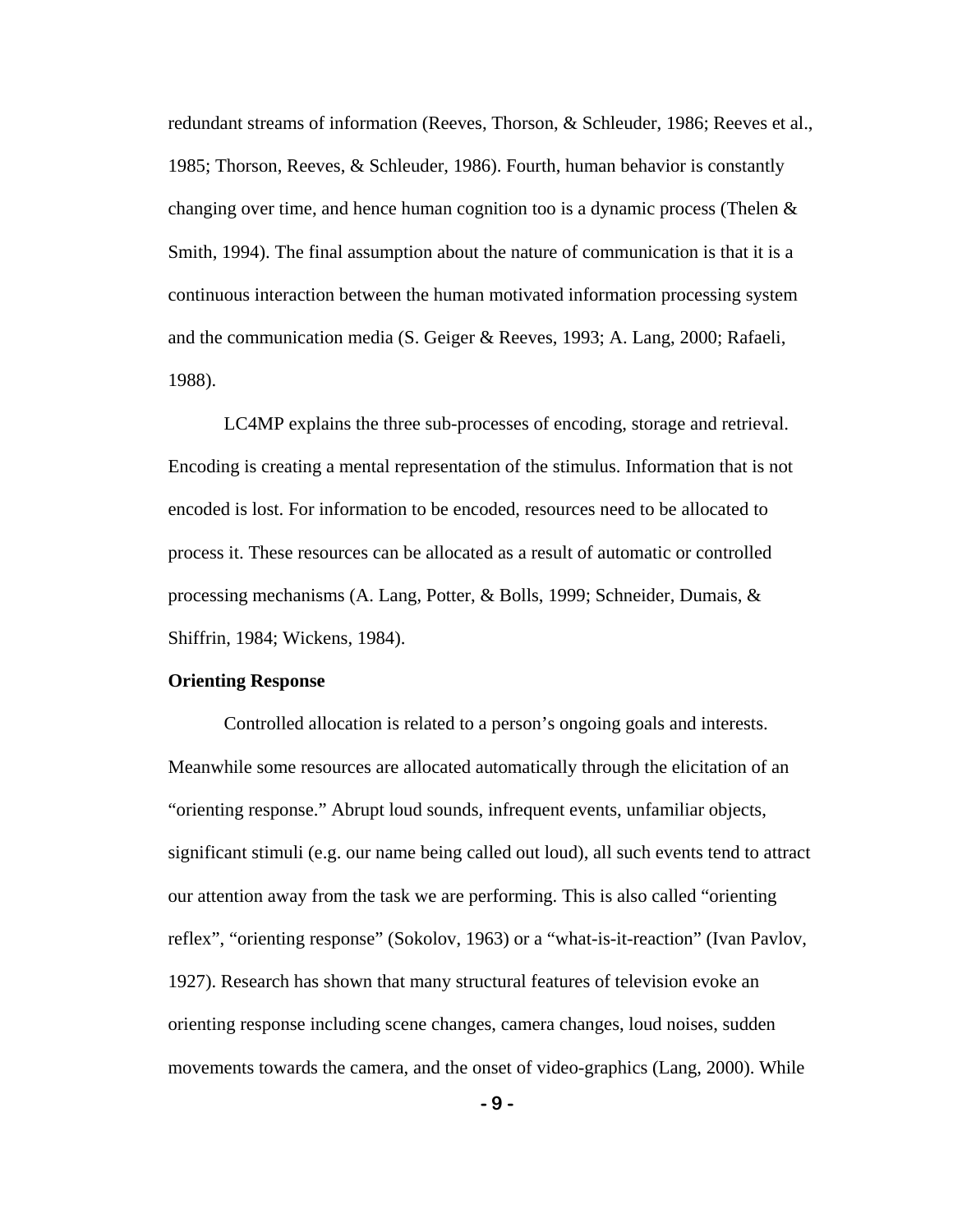there has no been no research on orienting response to a sonic brand, it is reasonable to hypothesize that advertising that contains a sonic branding element, as a structural feature, would also evoke an orienting response.

 LC4MP explains that attention to the message is increased if it evokes an orienting response. Any feature of the message that evokes an orienting response increases the resources allocated to encoding the message. Recognition tests indicate encoding.

The second critical sub-process is storage. It is the linking of recently encoded information to previously stored information. The more links a new piece of information has to old information, the better it is stored. So, for information to be stored in long-term memory, it needs to be encoded and linked to already stored information (Lang, 2006). Cued recall techniques can indicate storage.

Finally the third sub-process is retrieval. Again resources are required for retrieval of stored information. Free recall or unaided recall techniques can indicate retrieval.

These three processes are simultaneously occurring during media use (Lang,  $2006$ ). How much attention we pay to stimuli and how we allocate this attention – i.e. our limited cognitive resources – to processing media messages is explained by Annie Lang's theory. Limited cognitive resources are allocated independently to the three subprocesses out of the same fixed pool of limited resources (Basil, 1994; A. Lang et all., 1999a). When there are insufficient resources some processes will receive more resources and some will receive less.

**- 10 -**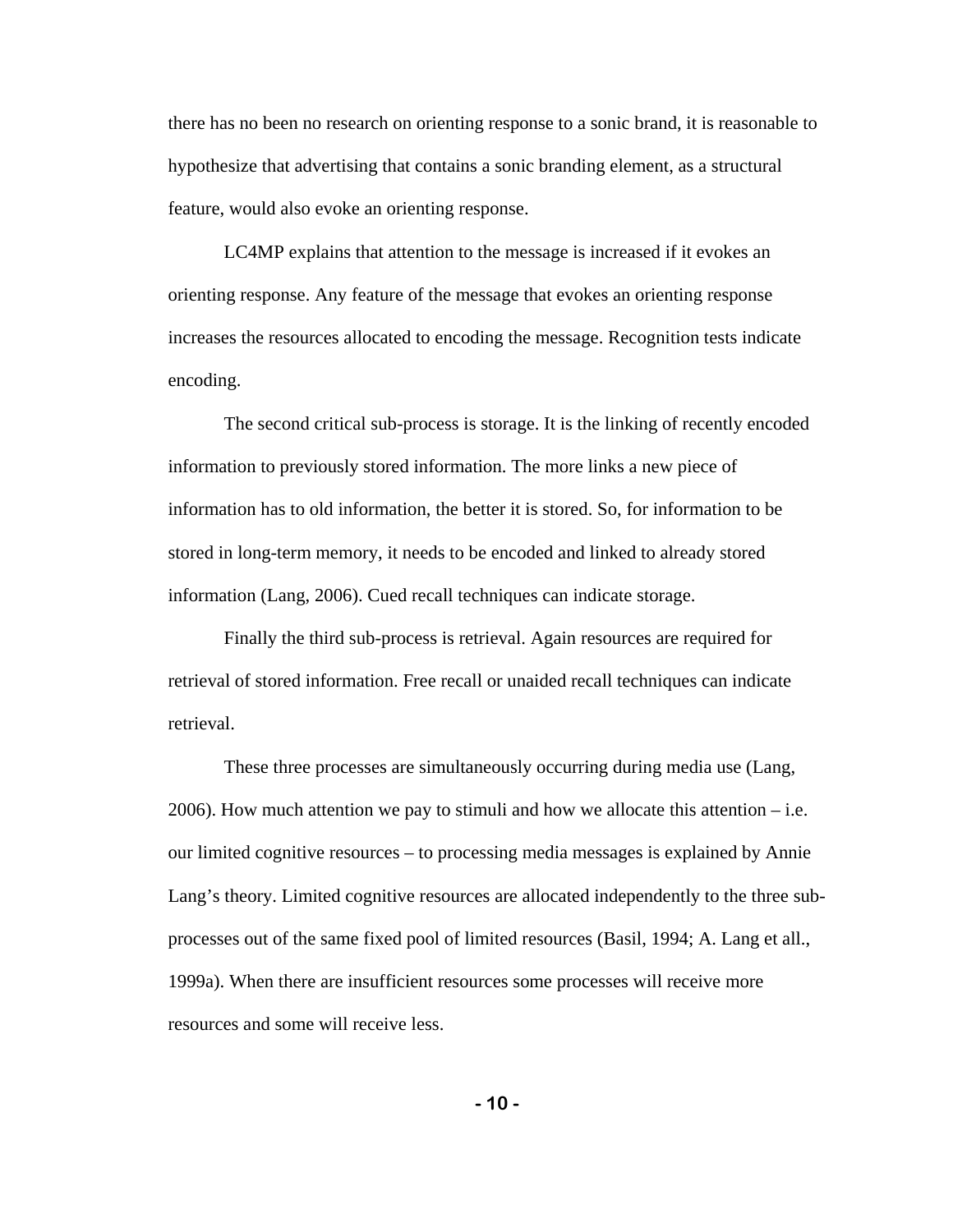Some of the studies that have used the LC4MP theory include Lang's study (2006) to design effective cancer communication messages using the LC4MP theory. This study analyzed the way in which structural and content elements of messages interacted with the limited capacity information processing system. Individual differences in people's motivational activation were found to influence both their tendencies to engage in risky behaviors that increase the probabilities of getting cancer and their processing of health-related messages.

The LC4MP theory has also been used to study the influence of appetitive and aversive activation on the processing of video games (Lang, 2006). Likewise research using this theoretical framework examined the online processing of television drug abuse prevention messages. It found out that increasing the structural pacing of television messages increases attention to and memory for the messages up to a point. This is done by increasing the resources allocated to encoding through the elicitation of an orienting response. But overload occurs when the messages are too fast to be encoded, resulting in memory inhibition (A. Lang, Schwartz, Chung, & Lee, 2004; A. Lang et al., in press).

Research using the LC4MP framework has also been conducted on other media. These identify the structural features that elicit an orienting response and the types of information presentation that are maximally effective. Both audio-only messages like radio, and computer-based or web-based messages have been investigated (Borse & Lang, 2000; Chung, Lee, Lang, Borse, & Buchman, 2002; A. Lang, Lee, Chung, & Borse, 2001; A. Lang et al., 2002).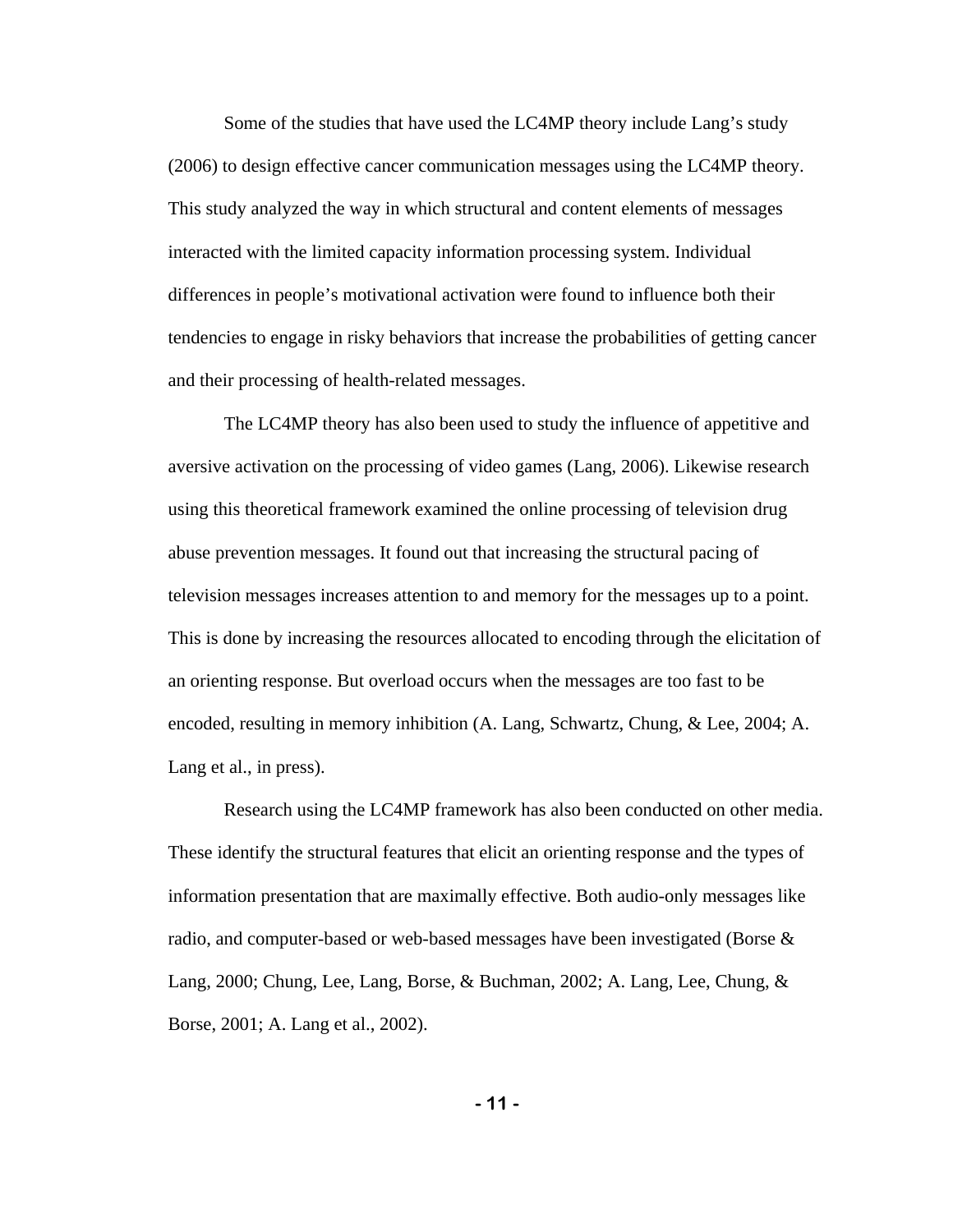As with television, research on radio has shown that increasing the pacing of audio structural features initially improves the memory for the message but eventually overloads the system and decreases memory for messages (Potter, 2000; Potter & Callison, 2000).

 Research using LC4MP on web-based stimuli is still in its early stages (Lang, 2006). This research mainly examines non-audio based stimuli. Surprisingly it has been found that simple appearance of information on a computer screen does not elicit an orienting response. Instead research suggests that the content must be personally or motivationally relevant to elicit an orienting response. This in turn means that information on websites must rely on controlled resource allocation in order to be encoded; i.e. the viewer wants to pay attention to it.

One study on education multimedia did uncover that sound effects elicit orienting in computer users, and thereby increase encoding (Schwartz, 2005). However, the increase in encoding was not generalized to the message. Rather, these sound effects were found to increase memory for the sound and the animations increased memory for the animated object. This phenomenon is probably unique to computer and multimedia messages because users have control over the time of presentation (Lang, 2006).

#### **Operationalization**

In order to examine the way in which sonic branding affects memory, the key concepts surfaced from the above theories including encoding and storage need to be translated into measurable terms. Given the explanations of Lang and others, these

**- 12 -**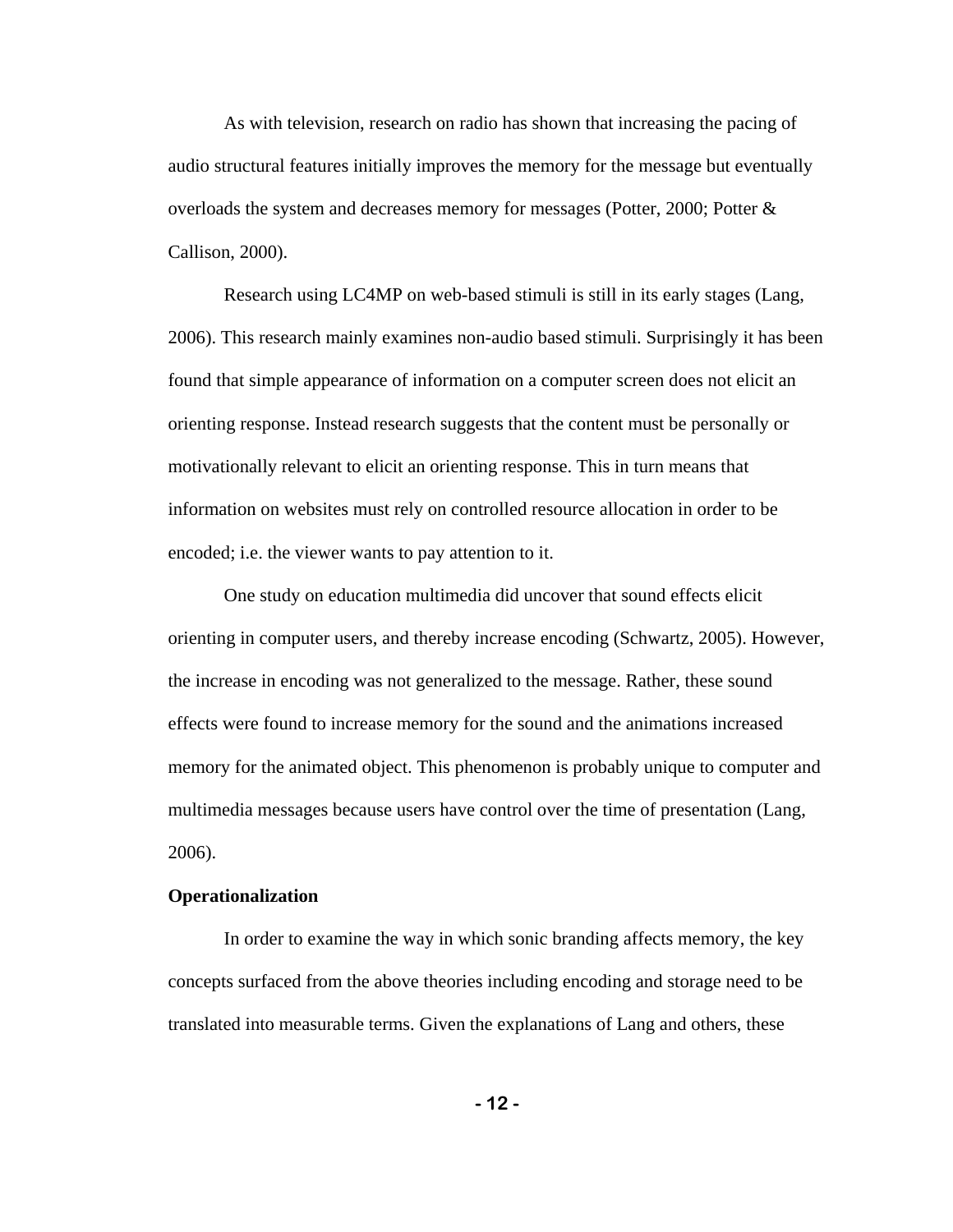concepts can be operationalized into two terms - *brand recognition* and *cued brand recall*.

#### **Brand Recognition**

 In the context of the LC4MP theory, we can define brand recognition as being directly related to performance on encoding. Brand Recognition is the extent to which a brand is recognized for stated brand attributes or communications. A broader view of brand recognition is the extent to which a brand is recognized within a product class for certain attributes (asiamarketresearch.com, 2006).

For instance, within the category of fast food, the ability of the McDonalds' *golden arches* logo to invoke an association with McDonalds means brand recognition is present.

 Recognition has been widely studied in general and educational psychology (Craik, 1971; Eagle & Leiter 1964; Shepard & Cheng 1963; Haber 1970; Shepard 1967; Tversky 1973). A recognition test is one in which the subject is confronted with the original material among other material and asked whether it has been seen or heard before (Singh & Rothschild, 1983).

The stimulus in a recognition test must merely be identified as having been previously seen or heard (Bettman 1979). Klatzky (1980) developed three classifications of recognition testing procedures. The following is an extract from his book:

2. *Forced-choice test.* In this procedure, subjects see two or more items at a time during the test. The task is to pick out the original stimulus. If the subject sees two items at a time, the

<sup>1.</sup> *Yes/no recognition test.* Subjects are shown a series of items, one at a time. As each item appears, the subject is to respond "yes" if s/he thinks it was on the original list and "no" if it was not. Usually, half of the items on the test are from the original list and the other half are foils.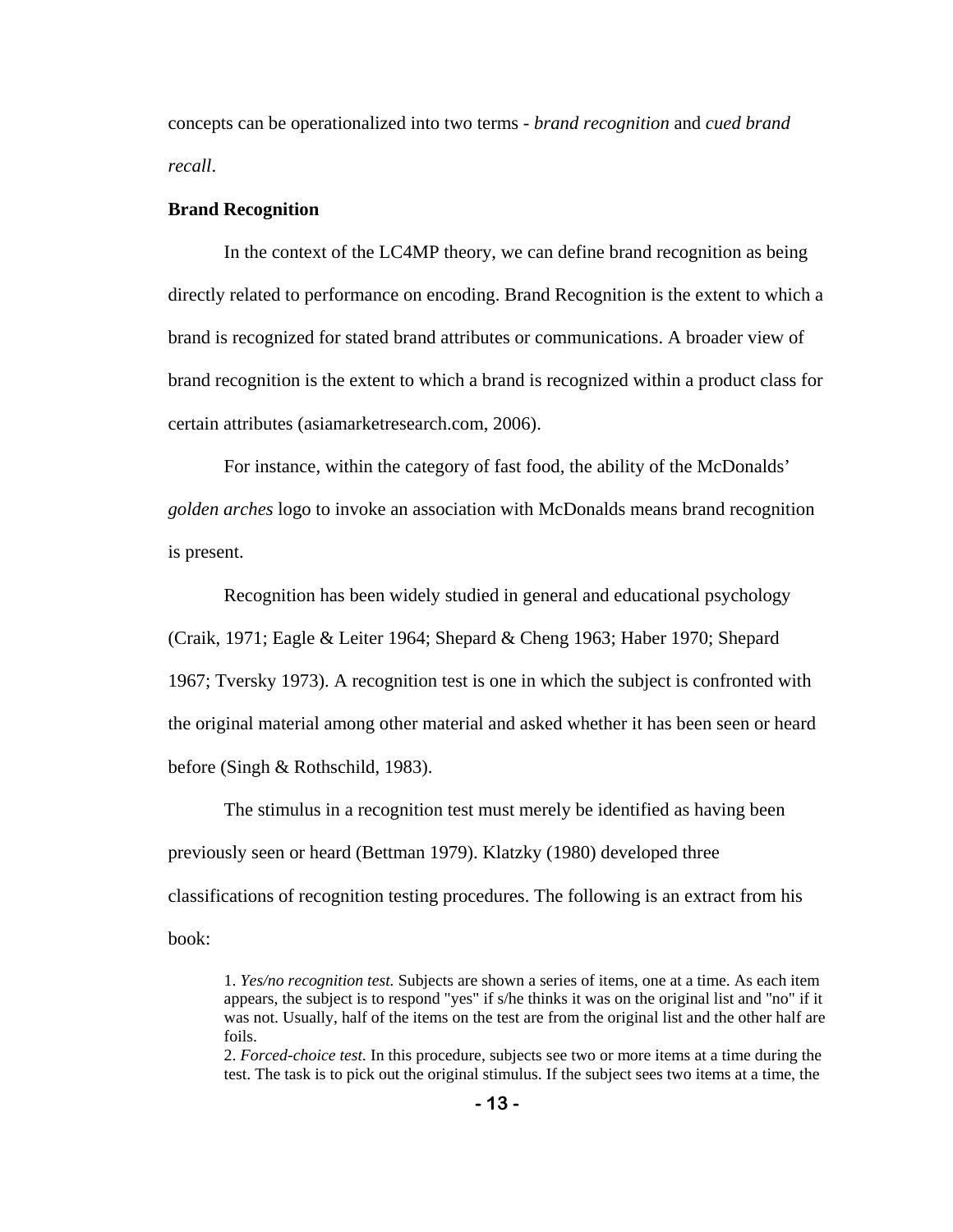test is called a two-alternative forced choice; if three, a three-alternative forced-choice; and so on.

3. *Batch-testing procedure.* In this method, all the original stimuli and all the distractors are presented at once. The subject then tries to indicate which items were on the original list.

### **Cued Brand Recall**

In the context of the LC4MP theory, cued brand recall indexes storage. It is a measure of how well a stimulus has been stored. Also called aided recall, it is a "method of post-testing the effectiveness of an advertisement or advertising campaign; respondents are shown products, brand names, trademarks, etc to assist their memories and recall the commercial or brand seen by them." It measures the extent to which an ad is remembered when elements of the brand are prompted (asiamarketresearch.com, 2006).

 Recall is a widely researched phenomenon in psychology and advertising. The recall test is generally used in the advertising industry to measure television advertising effectiveness (Singh & Rothschild, 1983). In a *recall* test a subject is first given a set of information and is later given some minimal cue and asked to retrieve and reconstruct the original information. Hence, for *recall* the individual must describe the stimulus which is not present (Bettman, 1979). The cued recall test therefore, is a method of post-testing the effectiveness of an advertisement or advertising campaign.

The dependent variables therefore will be *brand recognition* which measures encoding and *cued brand recall* which measures storage. Hence while analyzing and comparing responses to sonic brands v/s the visual logo, we can understand differences in brand recognition and recall as the result of allocation of resources (attention) towards encoding, storing and retrieving the sonic brand and the visual logo.

**- 14 -**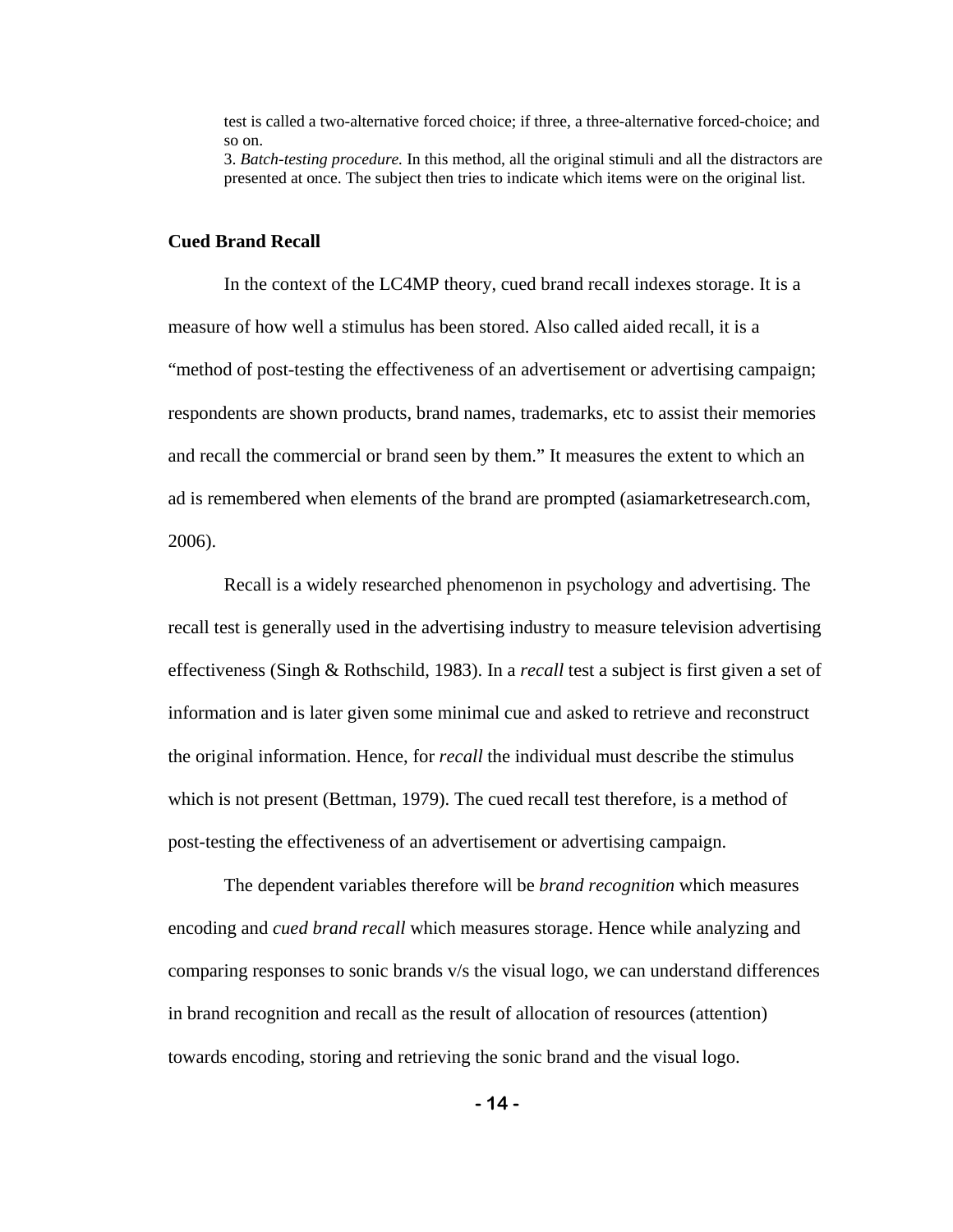### **The Hypotheses**

Sonic branding has been established as an important weapon in the arsenal of the modern marketing communications manager. Yet, if sonic branding had an Achilles heel, it would be in evaluating its effectiveness.

 There has been a lot of academic literature on branding, but not so much on sonic branding. Research has also been done on jingles and other structural features of ads, but very little academic research on sonic brands and sonic logos.

The first hypothesis arises out of the assumption that sonic branding increases attention by increasing the resources allocated to encoding through the elicitation of an orienting response. Messages that are better encoded would have a greater recognition.

**Hypothesis I:** Brand Recognition for a sonic logo style is greater than brand recognition for a visual-only logo style.

The second hypothesis arises out of the limited capacity model of information processing which states that people only have a limited number of cognitive resources to use on understanding and remembering their world. So if the use of a sonic logo style means greater resources are utilized for encoding it means fewer resources are utilized for storage.

**Hypothesis II:** Cued Brand Recall for a sonic logo style is less than cued brand recall for a visual-only style logo.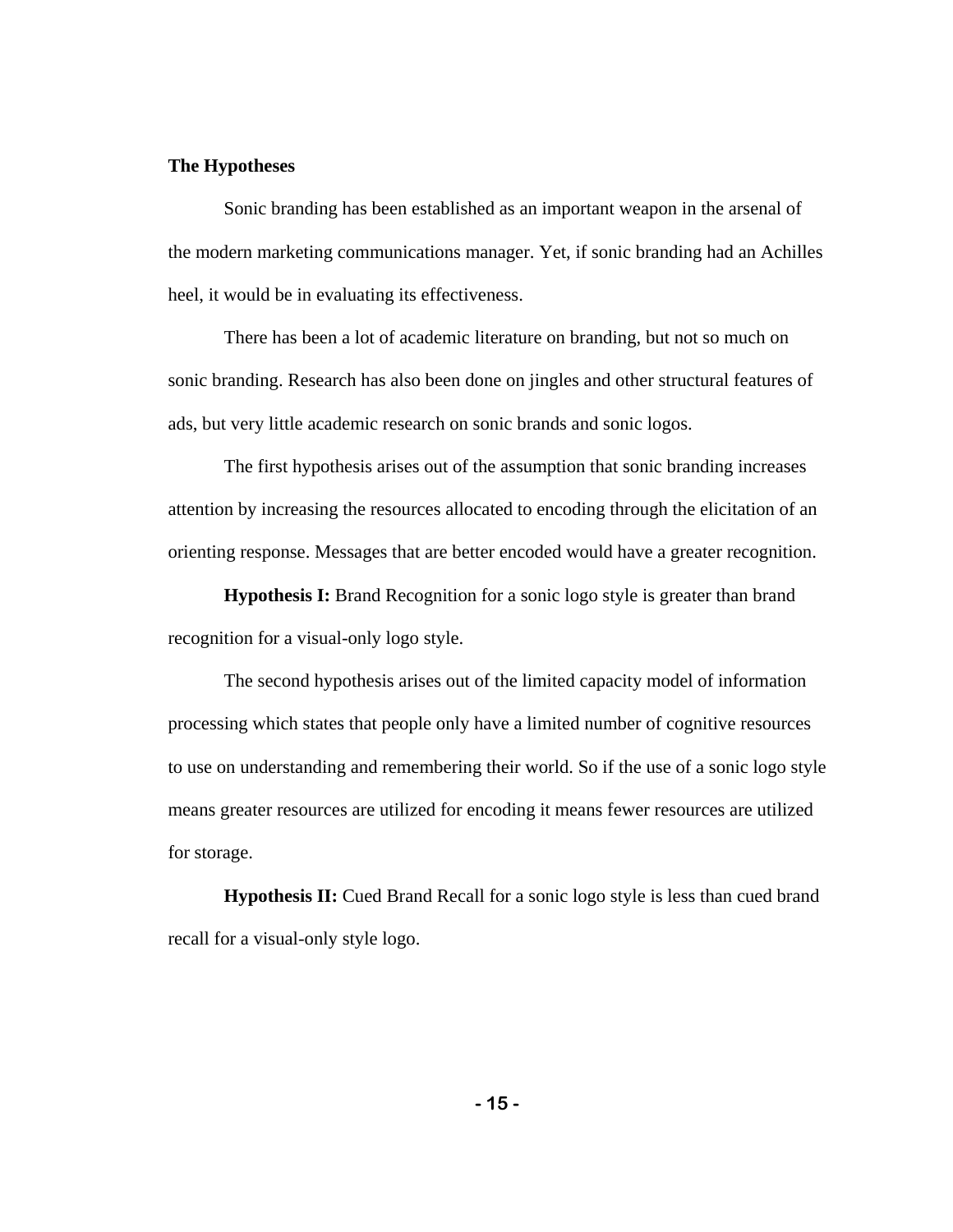### **Practical Significance of this study**

This study would help fill the gap in research about the relationship between brand recognition and cued brand recall with respect to sonic logo styles and visualonly logo styles.

This study would also be important to advertising managers. They would be interested in the responses of consumers when they see and hear a sonic brand. Do consumers remember or recall a sonic logo more than visual-only style logo? This study would help answer this question and help brand managers understand the dynamics between the brand and its consumers, and assess the impact of sonic branding on brand recognition and cued brand recall.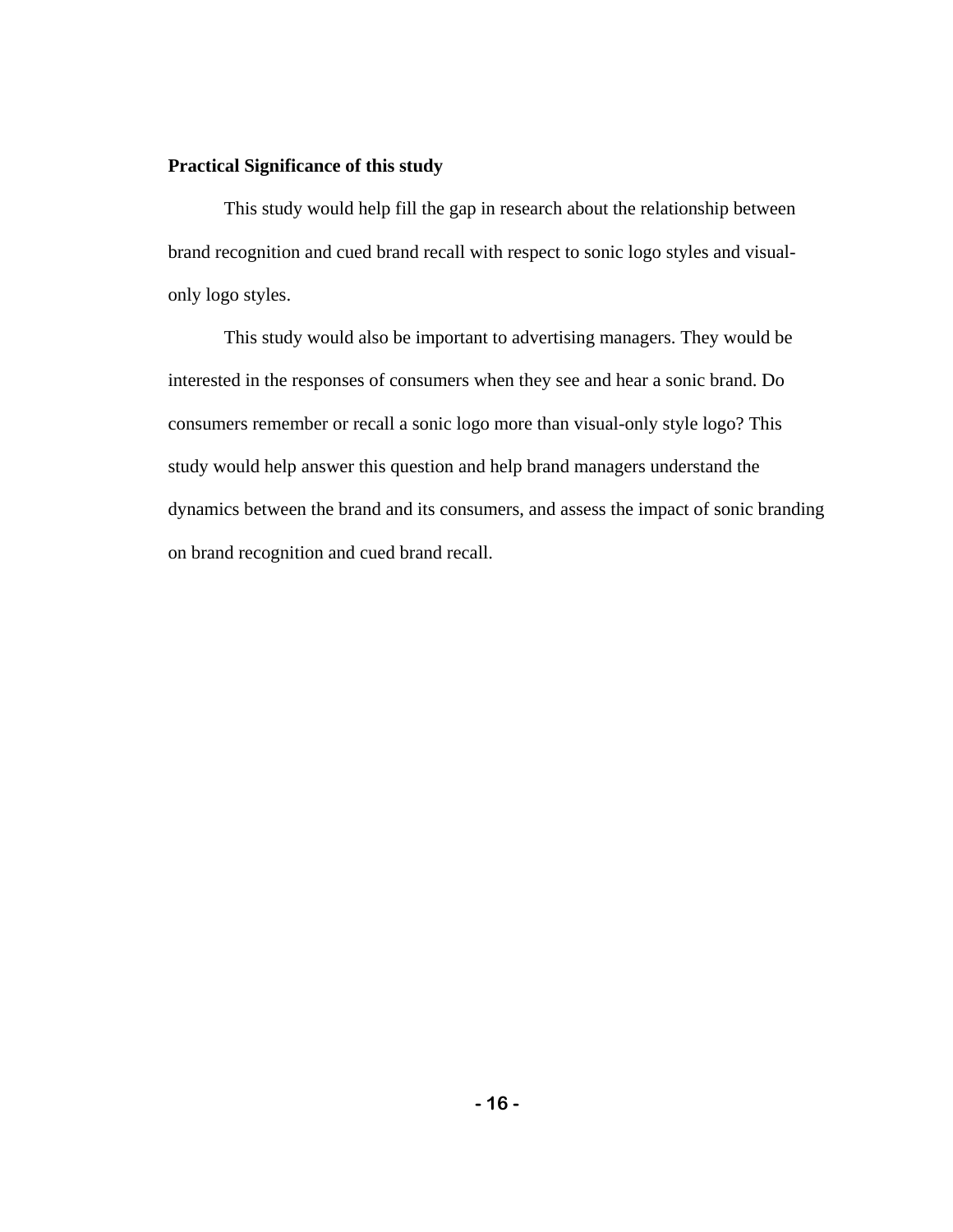## **CHAPTER 3: METHODOLOGY**

### **Design**

This study was a 2 (Logo Style: Sonic v/s Visual) x 3 (Television commercials) fractional repeated measures experiment. Logo style was the within-subjects factor. It had two levels, the sonic-style logo and the visual-only style of the logo viewed in the commercial. Television commercial was also the within subjects factor. The three levels represented three television commercials that were used at each level of the logo style. Participants were randomly assigned to one of 6 conditions.

#### **Independent Variables**

Logo presentation style – visual-only logo vs. sonic logo - was conceptualized as a structural feature of television commercials that appears at the end of most commercials. This brand logo appearing at the end is either just a visual - in which case it is a visual-only logo style; or it is accompanied by a sonic logo that plays with the visual logo – in which case it is a sonic logo style.

Twelve commercials in all were embedded in an episode of *Friends*. Six of the commercials were target commercials that contained a visual-only logo or a sonic style logo. The remaining six commercials were filler commercials.

The six target commercials were chosen from six commercials that were edited into six visual-only style commercials and six sonic style commercials. Each commercial that can be used as a target commercial therefore had two versions – a visual-only style commercial and a sonic style commercial. The actual program contained six target commercials - three visual-only style commercials and three sonic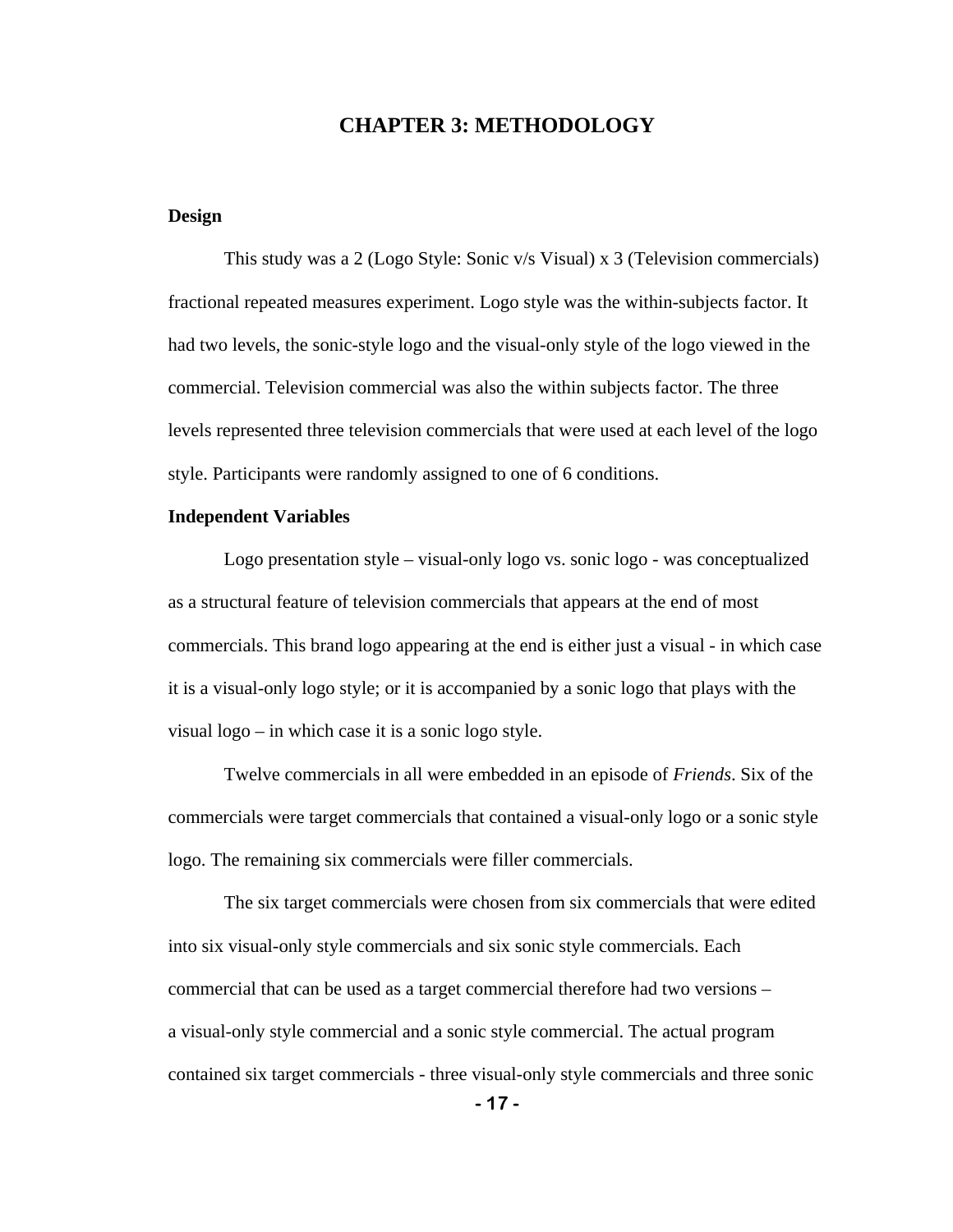style commercials. The three visual-only style commercials and the three sonic style commercials were totally different ads, and not different versions of the same ad.

The program ran for a total time of 29 minutes, including the three commercial breaks, and each commercial break lasted for 2 minutes.

Each of the six commercials:

- Were commercials of countries other than the United States to control for brand familiarity.
- Were alternating to control for order effects. The sonic logo style and visual-only logo style ads alternated between first and last places in the commercial break with two filler commercials in between. There were 3 commercial breaks and each target commercial played in a different commercial break in each condition.
- $\triangleleft$  Had approximately three seconds for logo display.
- Were 30-seconds long.

Each of the three commercial breaks ran for two minutes, and each break consisted of four 30-second commercials.

The third and final commercial break occurred five minutes before the end of the program, so that this last segment served as the distractor period. After watching the episode, participants were asked to do another study that served as distractor and increased the amount of time between when participants finish watching the program, and when they started the recall test. This other study lasted for 10 minutes.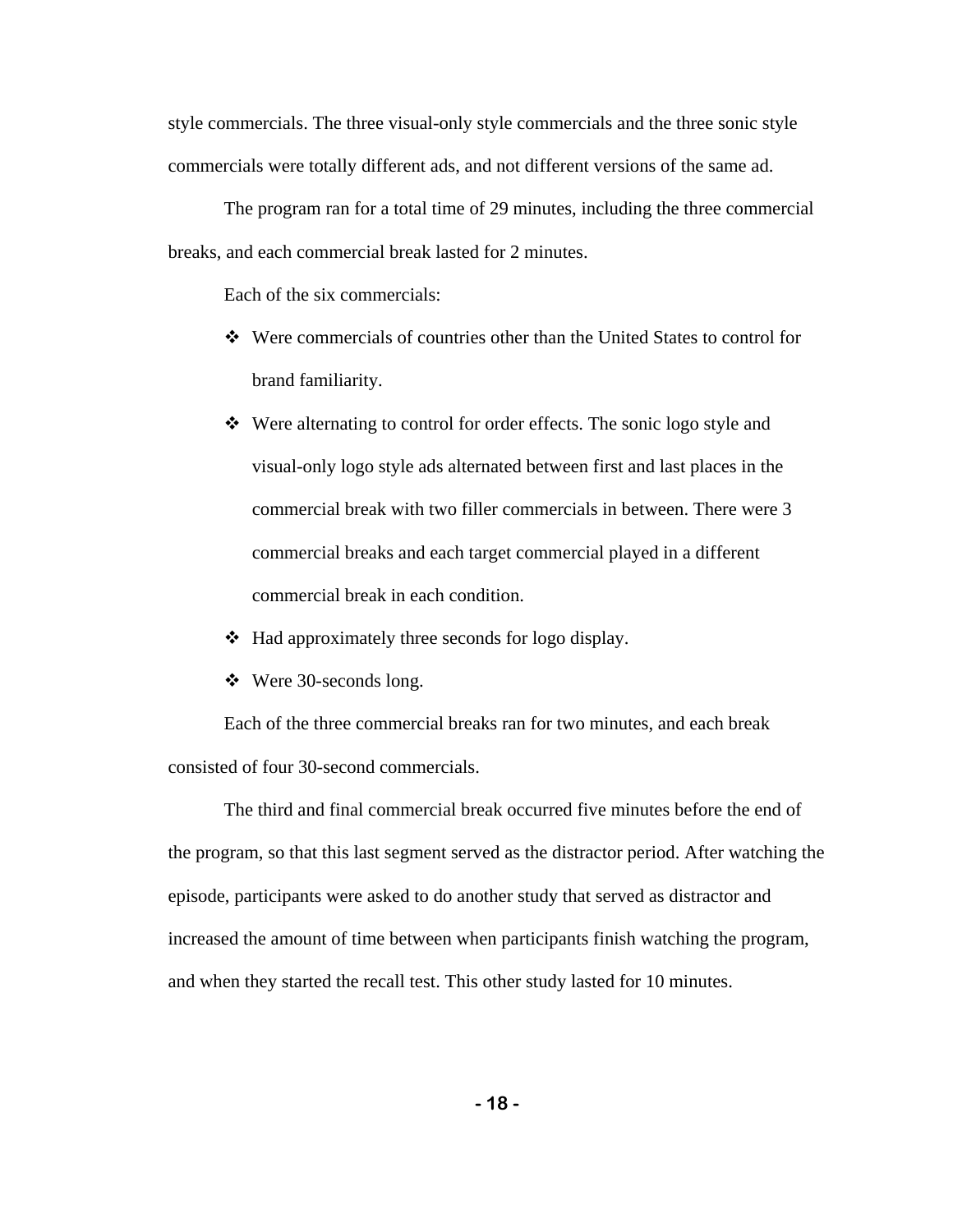### **Dependent Variables**

The dependent variables being observed were *cued brand recall* and *brand recognition*. These are appropriate indicators to measure consumer awareness and assessment of initial learning in an advertising context (Moriarty, 1983 and Rossiter & Percy, 1983). It is also common to employ these tests sequentially in advertising research; with recognition the least difficult and cued recall more difficult (Singh & Rothschild, 1983). Both these measures have been widely researched.

#### **Cued Brand Recall**

The respondents, in this case were given a cue in the form of a one-sentence descriptor about the commercial they saw. Following the cue, participants were asked to think and identify which brand the commercial was for. Participants were given 30 seconds to identify the commercial. (Please see APPENDIX D) An example of one of the cues is, "You saw an ad where a guy refuses to talk to a woman due to the lack of a particular cell phone network. What was the name of the advertiser sponsoring the ad?"

Media Lab software randomly cued the commercial descriptors. Recall measures the extent to which an ad is remembered when elements of the brand are prompted (asiamarketresearch.com, 2006). Media Lab software collected the participants' responses to the cues.

#### **Brand Recognition**

 For the purposes of this study, we used the Yes/No recognition test. We showed the participants a list of 12 brand names (flashed at random by Media Lab software) and they were asked if they saw a commercial for that brand (Please see APPENDIX

**- 19 -**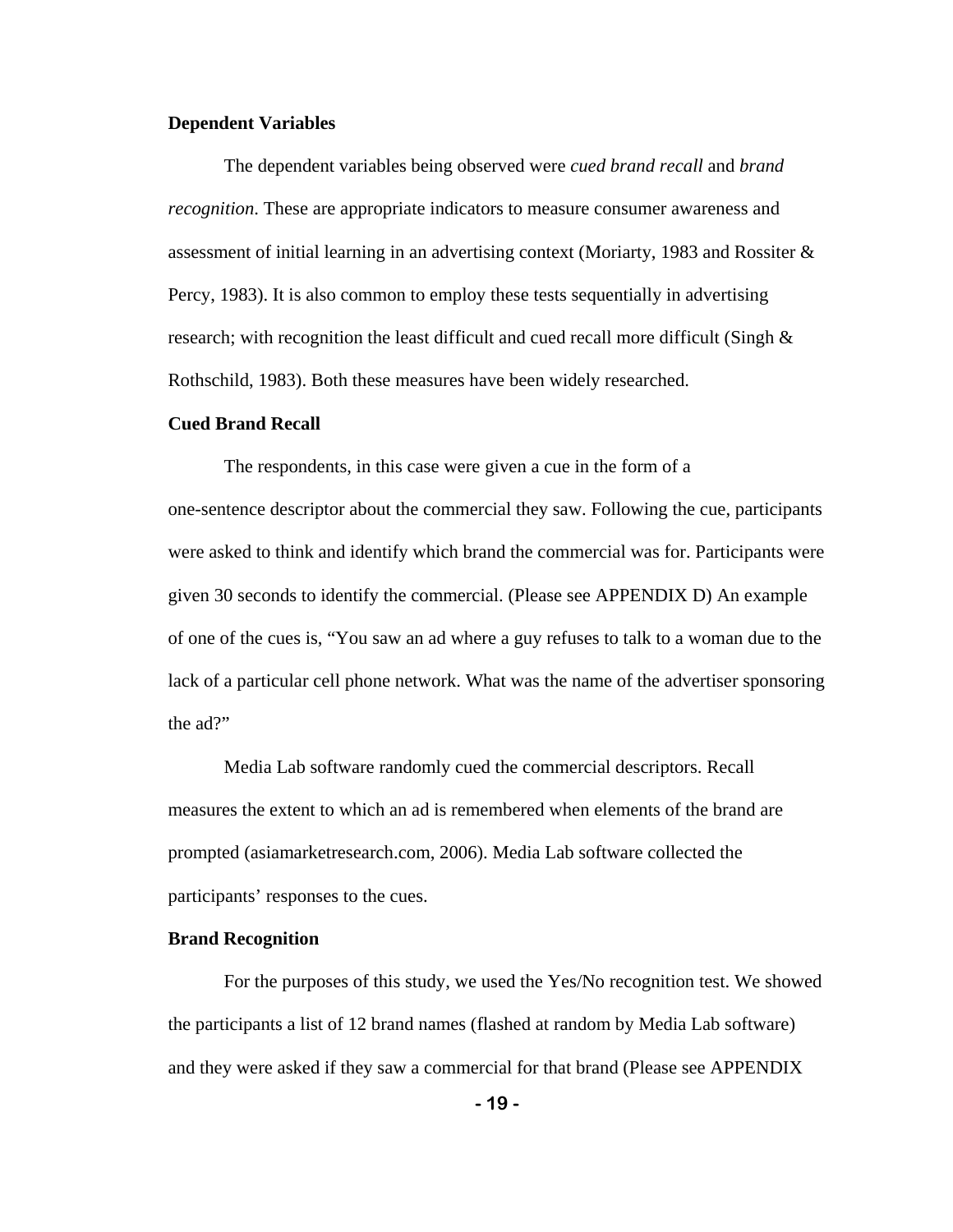E). Six of those brand names were the targets, and the remaining six brand names were foils. The foil brands are those that did not appear in commercials during the program. The brand names were flashed for 500 milliseconds.

 Participants were given three seconds to indicate whether or not they saw a commercial for that brand during the program. Participants were warned that the brand names would be presented at a quick rate and told that they should indicate their response before the next brand name came up. Responses to the recognition test were recorded on Media Lab software and coded as 'hits', 'misses', 'correct rejections' or 'false alarms'. Recognition was analyzed through use of signal detection analysis.

*Signal detection Analysis.* Two parameters of recognition performance were computed for a signal detection analysis: sensitivity and criterion bias (Fox, 2004; Macmillan & Creelman, 2004; Shapiro, 1994; Shapiro & Fox, 2002). This requires the computation of hit rates and the false alarm rates for respondents of the recognition test. A *hit* response is one in which a subject answers "yes" to the target brand. A *miss* response is one in which a subject answers "no" to the target brand. A *false alarm* occurs when a subject answers "yes" to a foil.

Sensitivity is computed as a ratio of hits to false alarms. It represents the strength of the memory trace. It takes into account the ability of the viewer to discriminate targets from foils. For instance, if subjects merely kept clicking the "Yes" button for both targets and foils, they would be 100% accurate for hits, even though they got all the foils wrong. It would appear that they got all the responses right but clearly; the viewer did not discriminate at all between targets and foils. If we didn't compute sensitivity, we might be deceived into concluding the respondent's recognition

**- 20 -**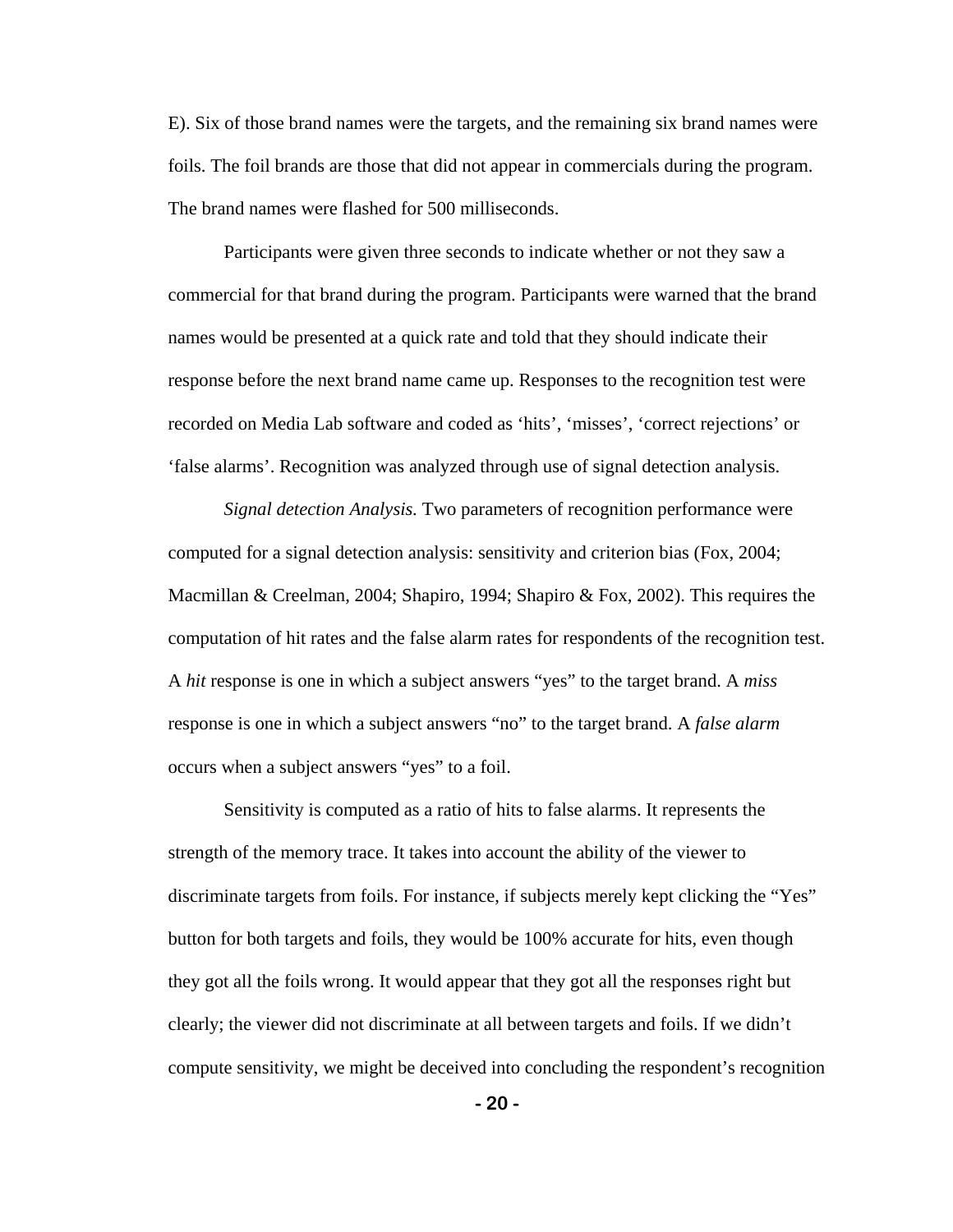was perfect. Sensitivity, increases as accuracy for hits increases and as inaccuracy for false alarms decreases.

The second parameter, criterion bias, indexes how liberal respondents were in their responses; how willing were they to guess. It is interpreted as an indicator of how confident a person decides to be when deciding on whether or not an item was previously seen. A higher (conservative) criterion means that there will be fewer false alarms, but also there will be more misses. On the other hand, if a person has a lower (liberal) criterion, there will be more hits, but there will also be more false alarms. The key point here is that a shift in criterion bias may be the reason for an observed difference in accuracy, and not necessarily better memory.

Nonparametric measures for sensitivity  $(A')$  and criterion bias  $(B'')$  were used in this study (Pollack & Norman, 1964; Grier, 1971). The formulae for calculating A' and B" are as follows:

A' = 1/2 + [(H-F)(1+H-F)] / 4H(1-F), If H >= F<br>A' = 1/2 - [(F-H)(1+F-H)] / 4F(1-H), If H <= F<br>B" = [H(1-H) - F(1-F)] / [H(1-H) + F(1-F)], If H >= F<br>B" = [F(1-F) - H(1-H)] / [H(1-H) + F(1-F)], If H <= F<br>Here H = Hit rate,

#### **Stimulus selection**

 The stimulus messages were 30-second television commercials selected from [www.adforum.com](http://www.adforum.com/). Adforum is a respected database of all recent commercials run in television stations around the United States and certain other countries in the world. The commercials chosen were produced between the years 2000 to 2005, so that the stimulus messages would be recent advertisements but not currently running on the air.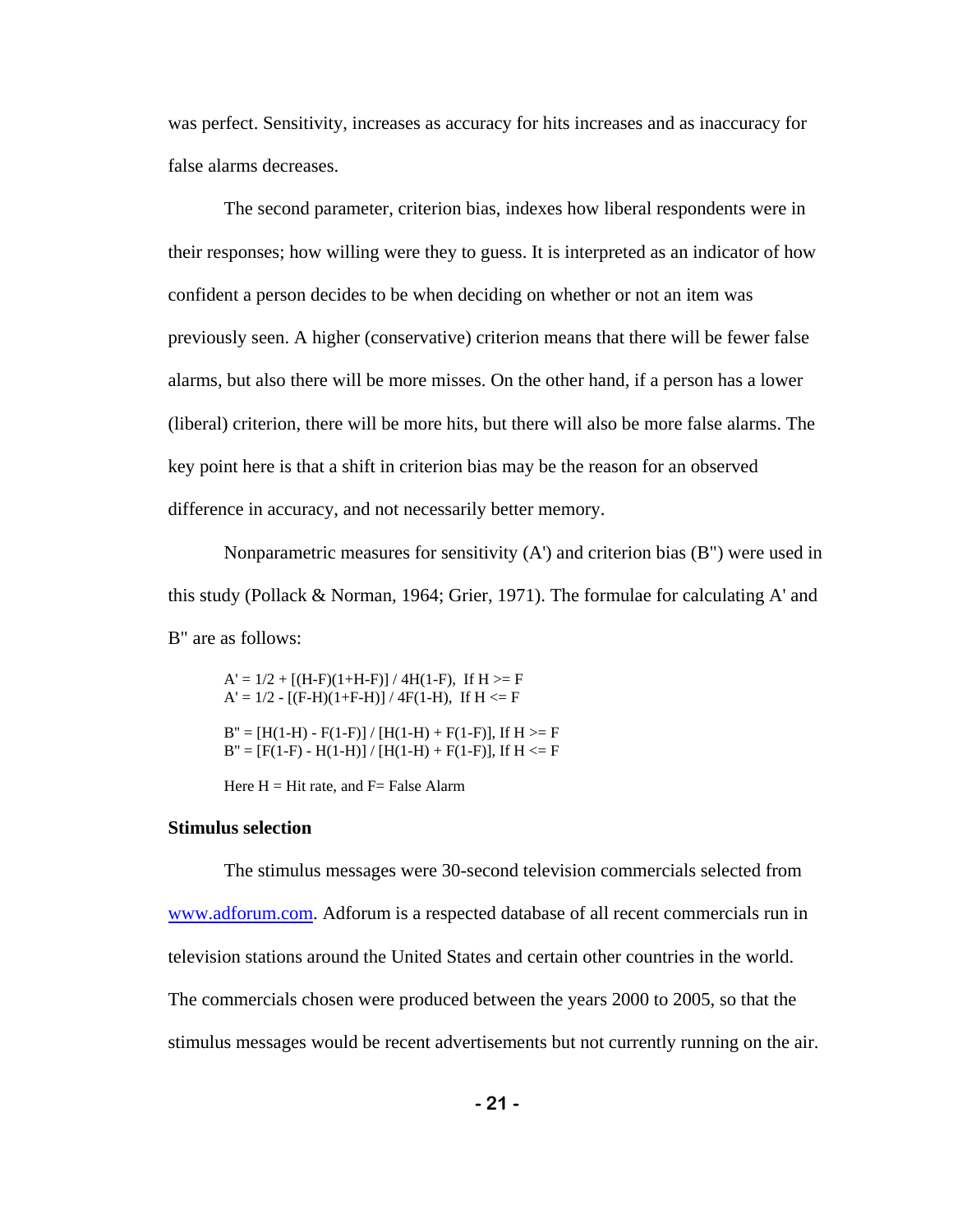This meant the commercials used in this study reflected recent production practices but were not commercials that participants had seen recently and therefore did not have strong pre-existing attitudes toward.

Each 30-second commercial was for brands unknown in the US, to control for brand familiarity. Each commercial had approximately the same time for logo display. **Apparatus** 

 The television commercials were embedded in an episode of *Friends* – Season 4, in digital format and were played on a television screen. The only apparatus that the participant used is a keyboard and mouse to answer the cued brand recall and recognition tests. Media Lab software program collected these self-report measures.

#### **Participants and Procedure**

Forty-nine students from the University of Missouri-Columbia were recruited for this experiment. Participants were recruited from an undergraduate journalism class. They were not paid any remuneration for taking part in the experiment. However the students got research participation credit. Each participant was assigned randomly to one of six conditions. Each participant completed the experiment one at a time in a psychophysiology laboratory.

Upon entering the laboratory, participants were greeted by the researcher, seated in a chair and asked to provide informed consent. The informed consent form stated that the purpose of the study was to learn how people respond to television. It also informed participants of the procedures. Participants were also informed that they would be watching a television program and be asked some questions. After informed consent was obtained, the experiment began with a 29 minute television program.

**- 22 -**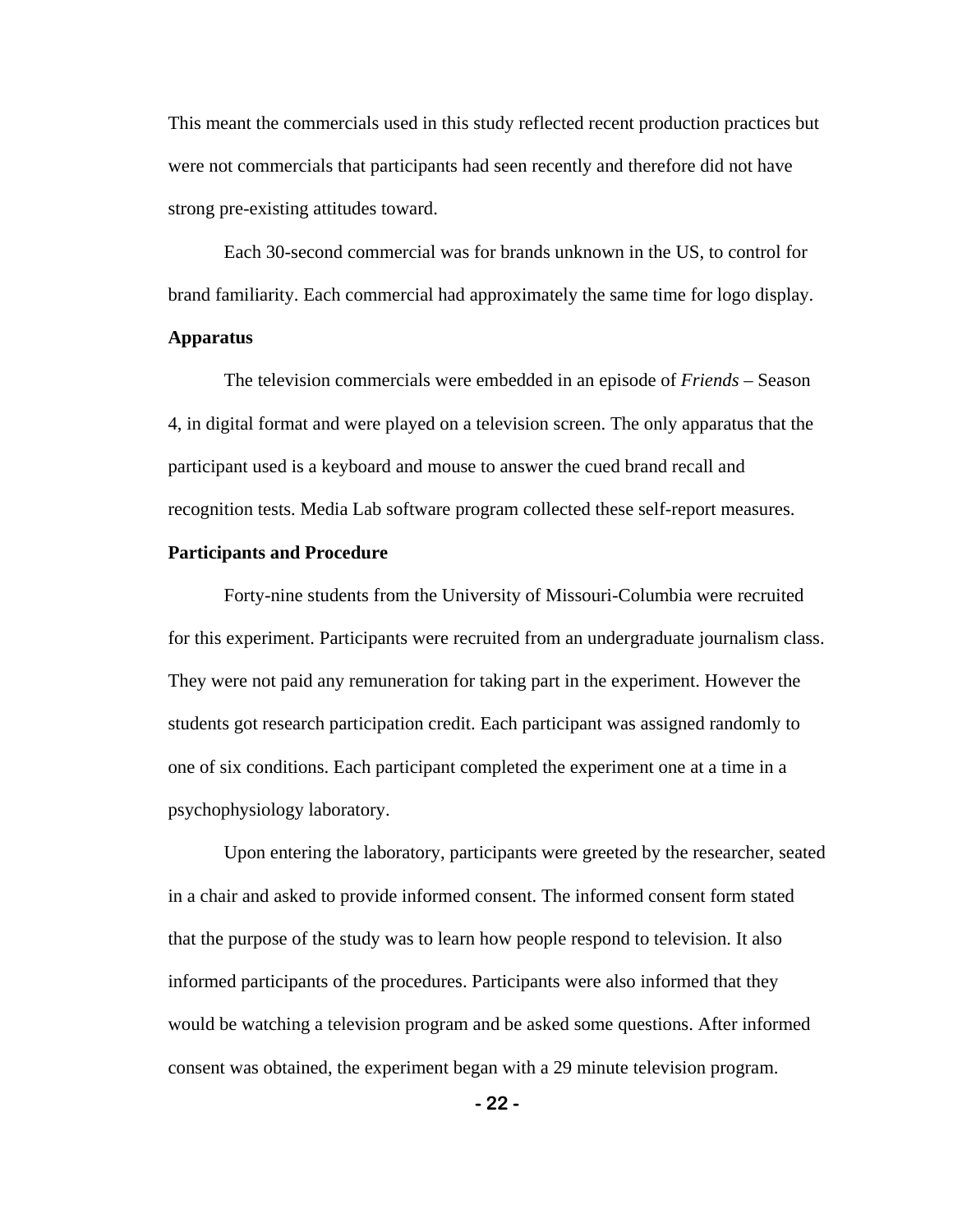Twelve commercials (six targets and six foils) were embedded within three commercial breaks in the program. Each commercial break consisted of four 30-second commercials. Embedding the commercials in a television program made the environment more "real" to provide external validity.

After the program ended, the participant was given a distractor task in the form of another 10 minute study that they had to complete. This study involved reading three online news stories and answering a few questions about those stories. After the distractor task was completed the participant took the cued brand recall test.

In the cued recall test, the participant was given a descriptor for every target commercial that he/she has seen. The descriptor explained what the advertisement was about in one sentence. The participant would have to read it and name the brand corresponding to that commercial. The participant got 30 seconds for each descriptor. These descriptors were randomized by Media Lab software for each participant.

After the cued recall test, the participant took the recognition test. At the start of the recognition test, 12 brand names were flashed in text. The participants were asked if they saw a commercial for that brand. The 12 brand names included the three sonic logo style brands and the three visual-only logo style brands. The six foils were brands for which they didn't see a commercial.

After completing the recognition test, participants were thanked and dismissed. A computer equipped with Media Lab software controlled the presentation of these self-report measures, and collected their responses. The entire experiment lasted for approximately one hour.

**- 23 -**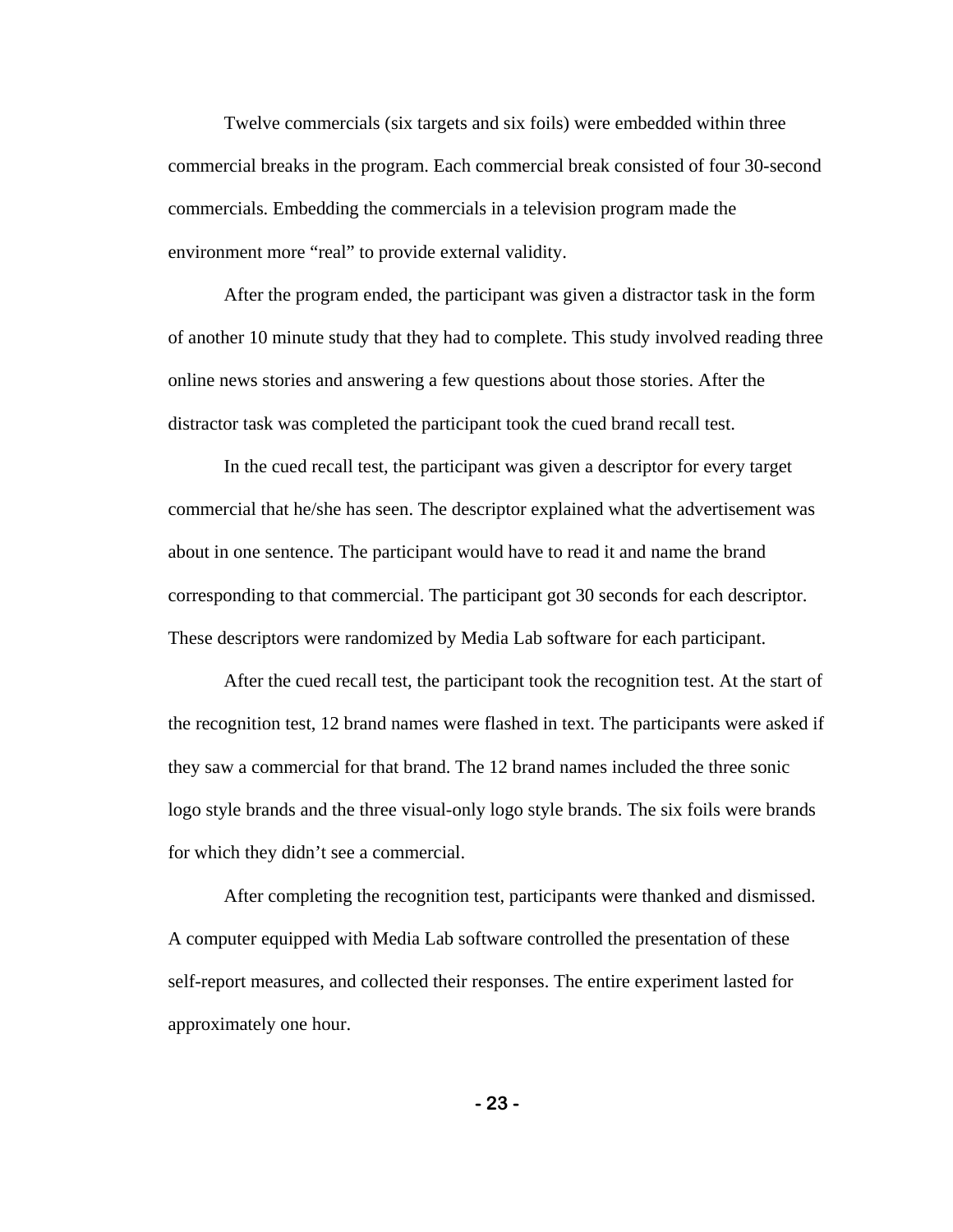## **CHAPTER 4: RESULTS**

### **Brand Recognition**

Hypothesis 1 stated that brand recognition for a sonic-style logo would be greater than brand recognition for a visual-only style logo. We analyzed brand recognition through use of signal detection analysis. We first computed mean accuracy measures (hits and false alarms) for sonic style and visual-only style brands. This was done by averaging across sonic-style and visual-only style brands in the six conditions.

|                                                | Mean |
|------------------------------------------------|------|
| Mean Hit scores for sonic brands               | 0.45 |
| Mean Hit scores for visual-only brands         | 0.43 |
| Mean False Alarm scores for sonic brands       | 0.46 |
| Mean False Alarm scores for visual-only brands | 0.40 |
|                                                |      |

**Table 1 Mean accuracy measures for Hits and False Alarms** 

*Note:* N=49

Signal Detection Analysis is done by computing nonparametric measures for sensitivity (A') and criterion bias (B") for sonic-style commercials vs. visual-only style commercials using the formulae given earlier. Computing the mean accuracy scores tells us which formula to use while calculating A' and B". A paired samples t-test was first performed on the sensitivity data.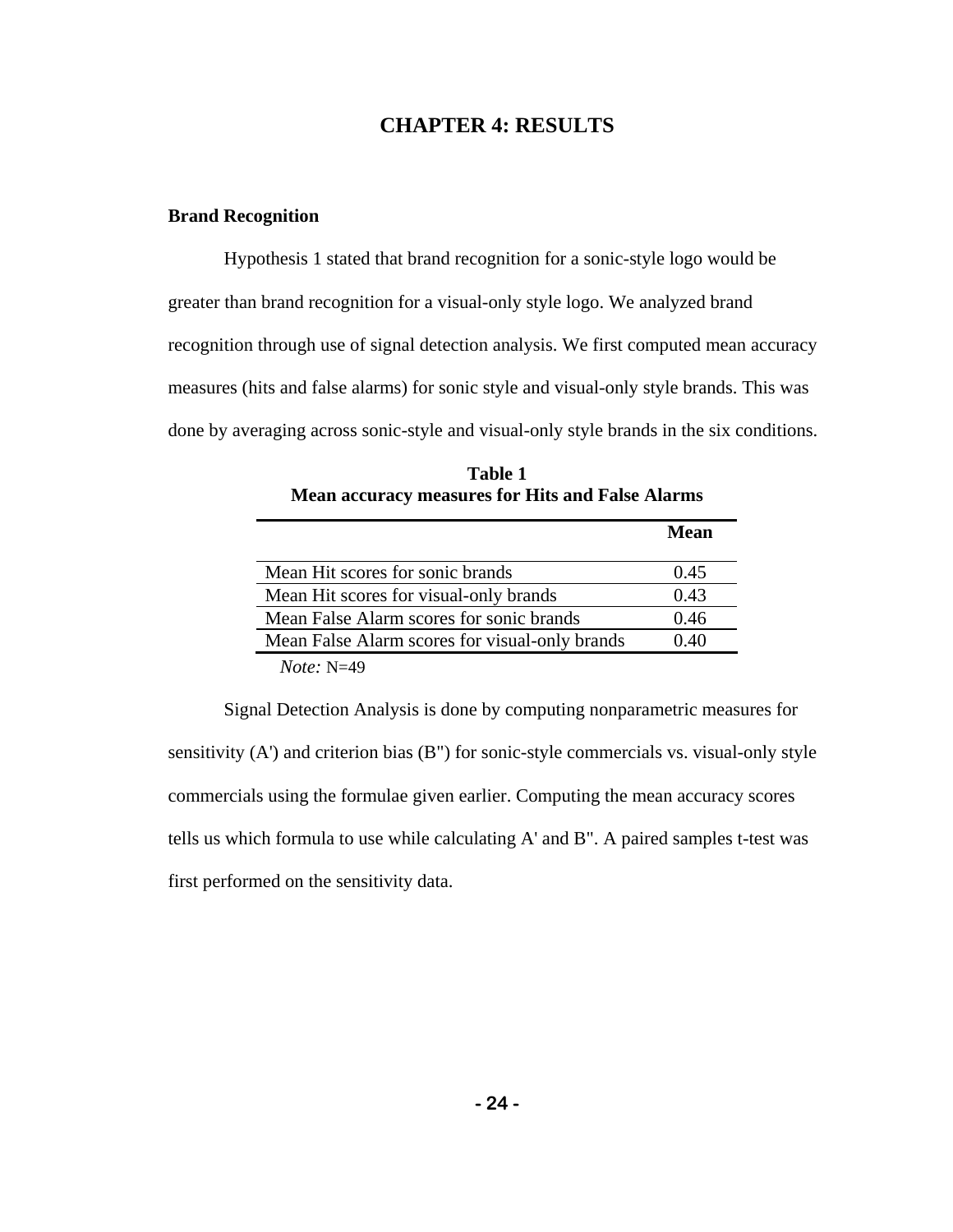| Table 2                                                               |
|-----------------------------------------------------------------------|
| <b>Paired Samples T-Test between Mean Sensitivity scores of</b>       |
| Brands with sonic-style logos and Brands with visual-only style logos |

|                                         | <b>Mean</b> | Std.             |         |               |
|-----------------------------------------|-------------|------------------|---------|---------------|
|                                         |             | <b>Deviation</b> |         |               |
| Sensitivity for Sonic-style logos       | .40         | .32              |         |               |
| Sensitivity for Visual-only style logos | .59         | .32              |         |               |
|                                         |             |                  |         | $Sig. (2-$    |
|                                         |             |                  |         | tailed)       |
| Paired Sample Sensitivity between       |             |                  | $-2.06$ | $.04_{\rm a}$ |
| Sonic-style and Visual-only style logos |             |                  |         |               |

*Note.*  ${}^{a}p< 0.05$ . Here N = 27, omitting those outliers whose false alarm rate and hit rate combined to give a zero in the denominator while computing A'.

Table 2 represents the mean measures for sensitivity for sonic-style logos and visual-only style logos. We reduced the *N* for sensitivity to 27 from the overall *N* of 49. This was due to the need to omit those respondents, who had a 'false alarm' rate of one or a 'hit' rate of zero in the computation of *Sensitivity score for sonic-style logos*, or a 'false alarm' rate of zero and a 'hit' rate of one in the computation of *Sensitivity score for visual-only style logos*, thereby making the denominator zero.

A paired samples t-test on the sensitivity data showed a significant difference in sensitivity between brands with visual-only style logos and brands with sonic-style logos as seen in Table 2. Sensitivity is higher for brands with a visual-only style logo than for brands with sonic-style logo.

A paired samples t-test was then performed on the criterion bias data.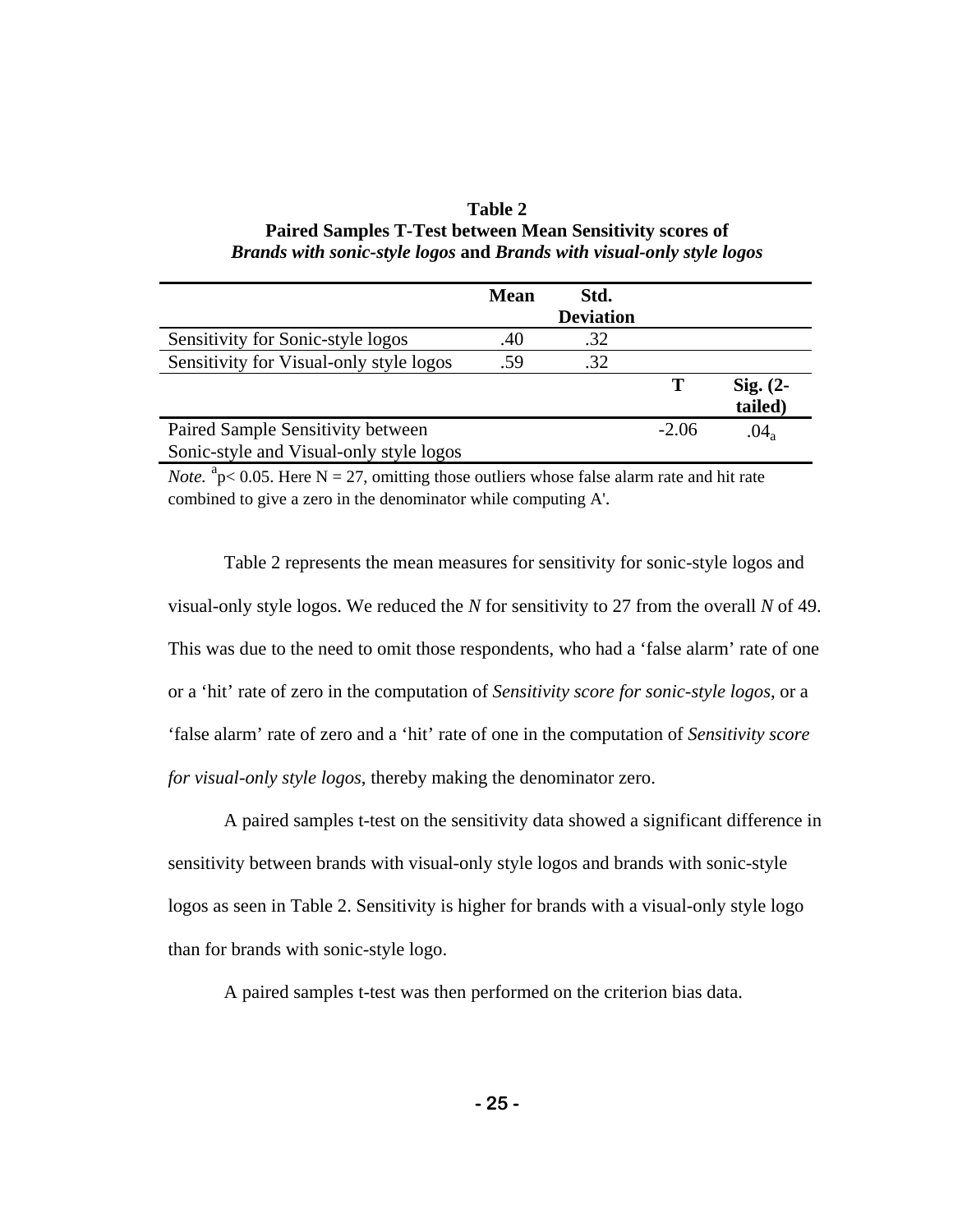| Table 3                                                               |
|-----------------------------------------------------------------------|
| Paired Samples T-Test between mean Criterion Bias scores of           |
| Brands with sonic-style logos and Brands with visual-only style logos |

|                                             | <b>Mean</b> | Std.             |         |                   |
|---------------------------------------------|-------------|------------------|---------|-------------------|
|                                             |             | <b>Deviation</b> |         |                   |
| Criterion Bias for Sonic-style logos        | $-.13$      | .69              |         |                   |
| Criterion Bias for Visual-only style logos  | .00         | .60              |         |                   |
|                                             |             |                  | Т       | Sig.              |
|                                             |             |                  |         | $(2 -$            |
|                                             |             |                  |         | tailed)           |
| Paired Sample Criterion Bias between Sonic- |             |                  | $-.842$ | .405 <sub>a</sub> |
| style and Visual-only style logos           |             |                  |         |                   |

*Note.*  ${}^{a}p$  > .05. Hence p is not significant. Here N = 40 omitting those outliers who's false alarm rate and hit rate combined to give a zero in the denominator while computing B''.

Table 3 represents the mean measures for criterion bias for sonic-style logos and visual-only style logos respectively. The *N* for criterion bias was reduced to 40 from the overall *N* of 49. This was due to the need to omit those respondents, whose 'false alarm' rate and 'hit' rate combined to give a zero in the denominator during the computation of *Criterion Bias for sonic-style logos* and *Criterion Bias for visual-only style logos.*

A paired samples t-test on the criterion bias data showed no significant difference in criterion bias between brands with a visual-only style logo and brands with sonic style logo, as seen in Table 4.

We therefore reject Hypothesis 1. Brand recognition for sonic-style logos cannot be proved to be greater than brand recognition for visual-only style logos, because the sensitivity data showed higher sensitivity for brands without a sonic-style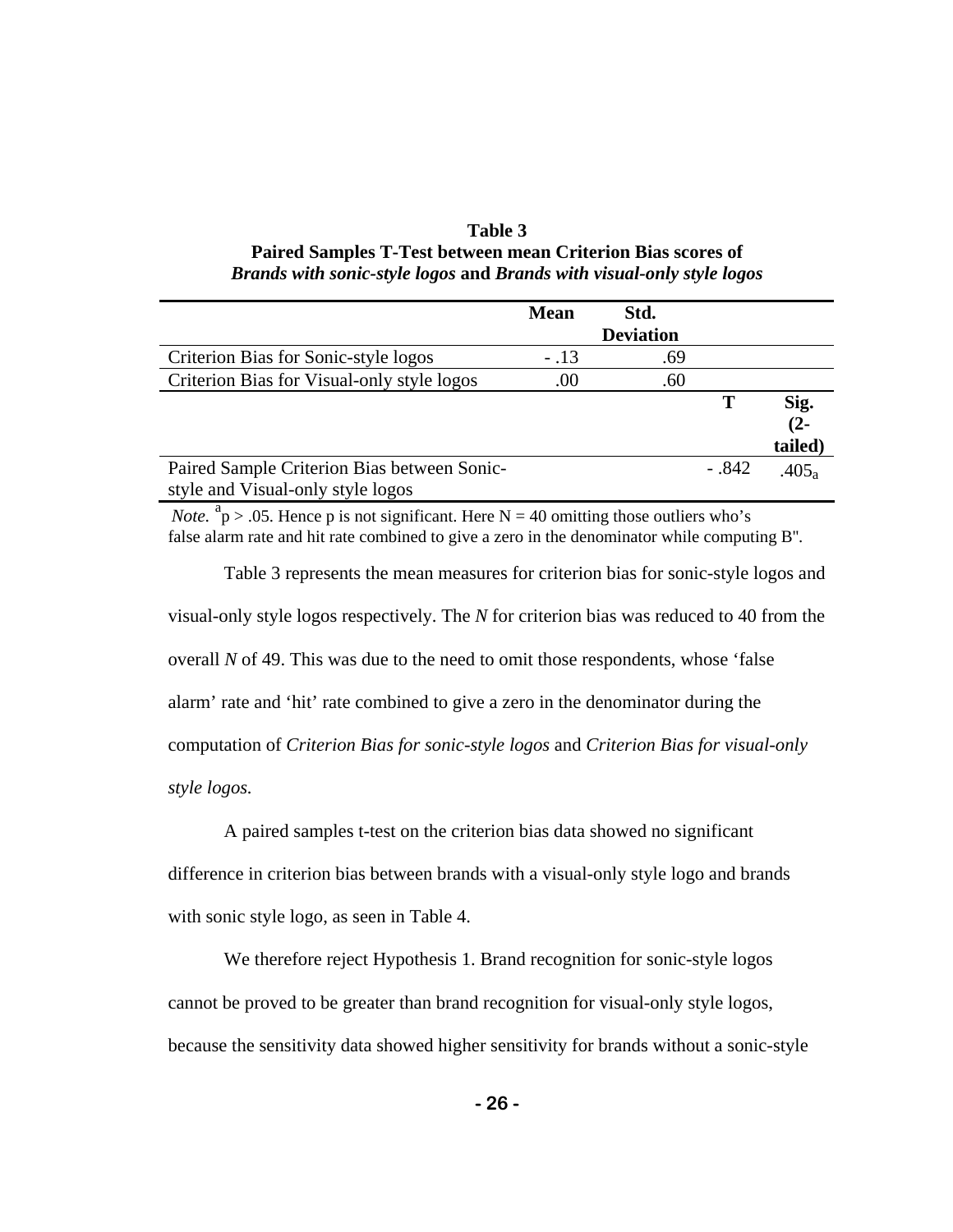logo. Also there wasn't a significant difference in Criterion bias between brands with a sonic-style logo and brands with a visual-only style logo.

## **Brand Recall**

Hypothesis 2 stated that cued brand recall for a sonic-style logo would be less than cued brand recall for a visual-only style logo. Brand recall was analyzed through a paired samples t-test (Table 4). Recall for brands with Sonic-style logo and recall for brands with visual-only style logo were the two samples analyzed.

| Table 4                                                                 |
|-------------------------------------------------------------------------|
| <b>Paired Samples T-Test between mean Recall scores of</b>              |
| Brands with sonic-style logos and Brands with visual-only style logos s |

|                                                                                   | <b>Mean</b> | Std.<br><b>Deviation</b> |       |           |
|-----------------------------------------------------------------------------------|-------------|--------------------------|-------|-----------|
| Recall Score for Sonic-<br>style brands                                           | .23         | .22                      |       |           |
| <b>Recall Score for Visual-</b><br>only style brands                              | 21          | .23                      |       |           |
|                                                                                   |             |                          | F     | Sig.      |
| <b>Paired Sample Recall</b><br>between Sonic-style and<br>Visual-only style logos |             |                          | 0.253 | $0.617_a$ |

*Note.*  $a_p > .05$ . Hence p is not significant. Here N = 49.

As seen in Table 4, the paired samples t-test showed that there are no significant differences between recall scores for sonic and visual-only style brands. Hence Hypothesis 2 which stated that cued brand recall for sonic-style logos will be less than cued brand recall for sonic style logos can be rejected.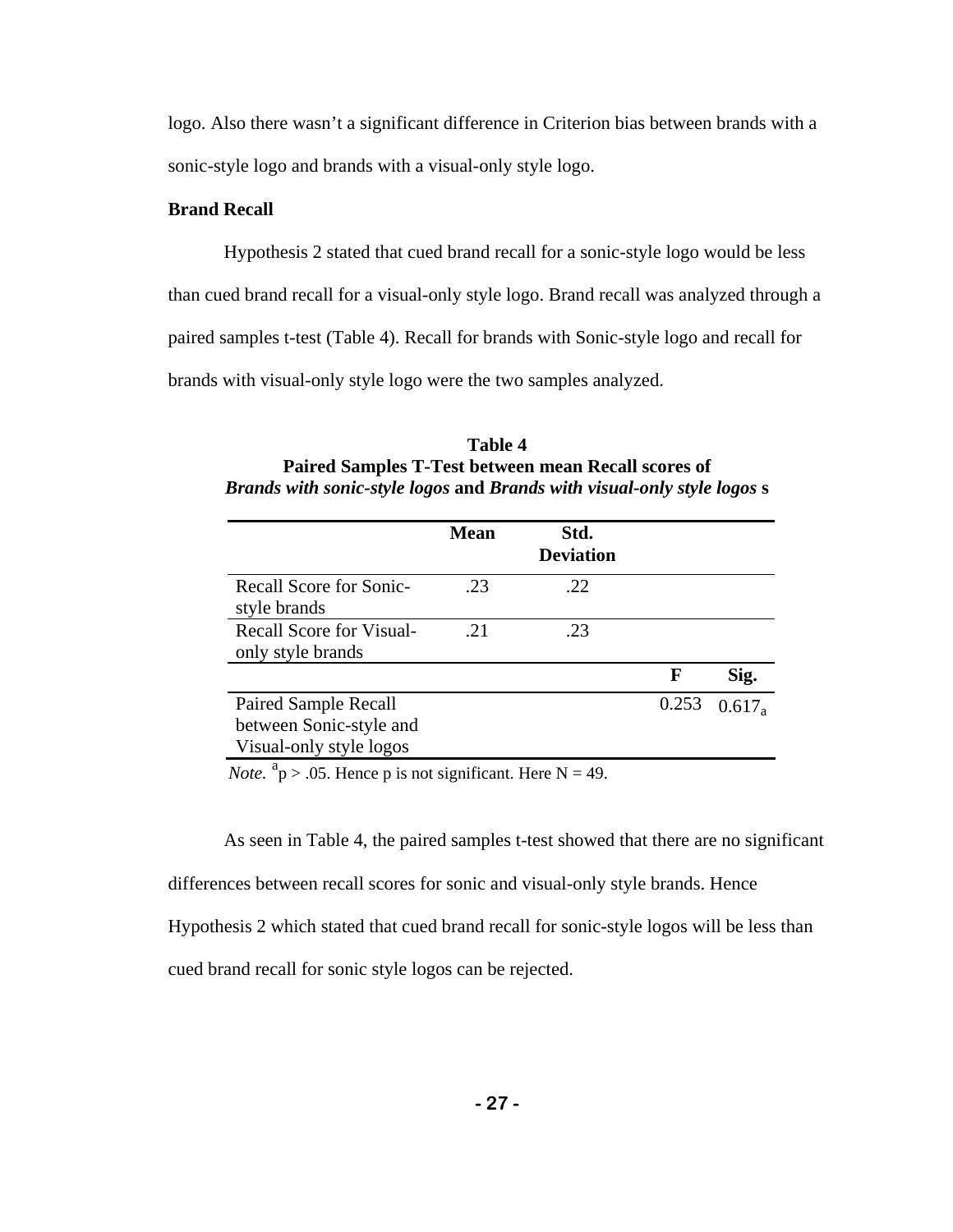### **DISCUSSION**

This study provides insight into the effect of a specific structural feature of commercials called sonic branding. Brand recognition was hypothesized to be greater for sonic-style commercials than for visual-only style commercials. The results of this study though suggest that recognition sensitivity is higher for visual-only style logos than for sonic-style logos. Visual-only style logos have a stronger memory trace than sonic style logos. There isn't a significant difference in recognition criterion bias between sonic-style logos and visual-only style logos.

Brand recall for sonic-style commercials was hypothesized to be less than visual-only style commercials. There isn't a significant difference between brand recall for sonic-style commercials and visual-only style commercials.

### **Practical Implications**

Most brand managers seem to be convinced of the role of sonic branding in building brand equity (Hein, 2006). While this research only focuses on brand recognition and brand recall, it does suggest an alternative view - sonic branding may not be as effective as it is thought to be.

Advertising managers turn to sonic branding to increase recognition and recall of their brands (Jackson, 2004). While there have been numerous instances of brands deemed to have successful sonic brands by the media and the companies themselves, these successes have been established over a significant period of time through numerous repetitions over various campaigns.

**- 28 -**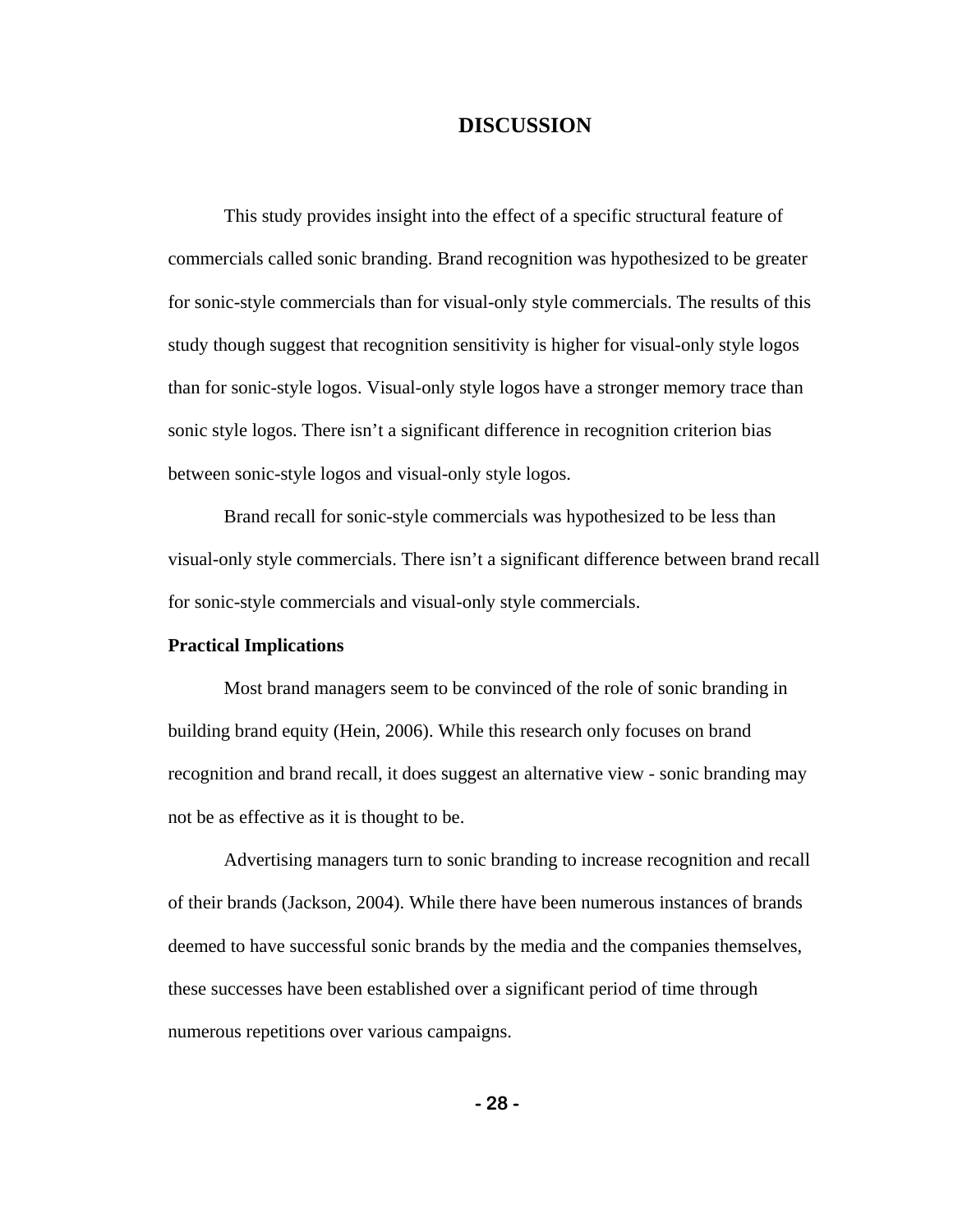When consumers see and hear a brand advertised for the first time, as was the case for the brands used in this study, it seems that having a sonic brand in a commercial wouldn't significantly impact recognition and recall. In fact as the results for recognition sensitivity prove, sonic branding seems to interfere with brand recognition. Having a visual-only style logo in a commercial seems more effective in increasing brand recognition.

But Intel, for instance, has a well-publicized sonic brand (Barnet, 2001). Yet we cannot completely relate greater recognition of Intel to the sonic brand, as other reasons like greater advertising repetition and virtual monopoly of Intel processors might have played a part in higher recognition. Can sonic branding be isolated as the cause for greater recognition? That was the purpose of using unfamiliar brands for this study. Most brands used in the study may make a better impact on recognition and recall if the frequency of the commercials were increased.

But the bottom line of this experiment is that the amount of research on sonic branding needs to increase before one can make a conclusive statement about the effectiveness or ineffectiveness of sonic branding. There needs to be greater proprietary research done by companies on their brands before they decide on creating a sonic-style logo for their brand.

#### **Theoretical Implications**

 The mean false alarm scores (Table 1) were higher for sonic-style logos than for visual-only style logos, whereas the hit rates were somewhat similar. This explains why sensitivity for visual-only style logos was higher. In fact the recognition sensitivity results indicate that encoding is higher for visual-only style logos, which may offer

**- 29 -**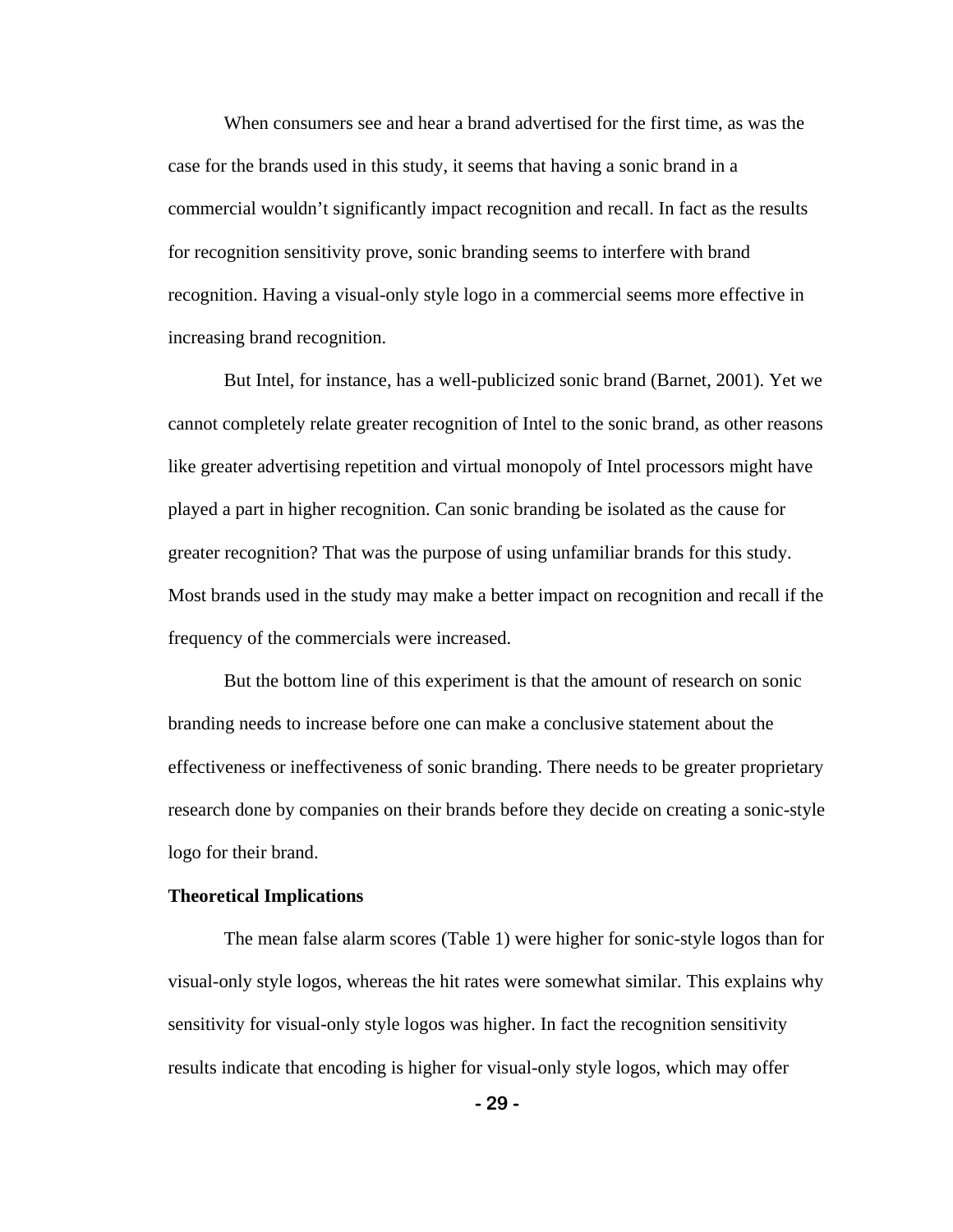evidence that sonic branding may in fact be interfering with brand recognition. We'll need to do further research on whether sonic branding evokes an orienting response to offer a conclusive explanation. According to our hypothesis, sonic branding was perceived to increase the resources allocated to encoding by increasing attention through the elicitation of an orienting response. We assumed orienting because many audio structural features have been shown to elicit orienting responses including sound effects, voice changes (from one speaker to another), and music onsets (Potter et al., 1997). But sonic branding may not evoke an orienting response at all, which may explain why sensitivity was higher for visual-only style logos than sonic-style logos.

On the other hand, if sonic branding does indeed elicit an orienting response, it could mean that low recognition may be a result of unfamiliarity with the brands, since most of the commercials and brands used in the study were viewed by participants for the first time. Previous research has shown that the information presented immediately after an orienting eliciting structural feature is encoded better when the resource demands of the informational content are low and worse when the informational demands are high (Fox, Lang, Chung, Lee, & Potter, 2004; Thorson & Lang, 1992). Thus, when the message itself is unfamiliar, it requires more resources as the orienting response will interfere with processing of the message and decrease the encoding of the message. Since the commercials were for unfamiliar European brands, even if the sonic branding had evoked orienting responses, it explains why sonic-style logos had lower recognition.

 People may need to have some familiarity with brands in order to retain some information about them. When a commercial begins, the viewer's mind is not

**- 30 -**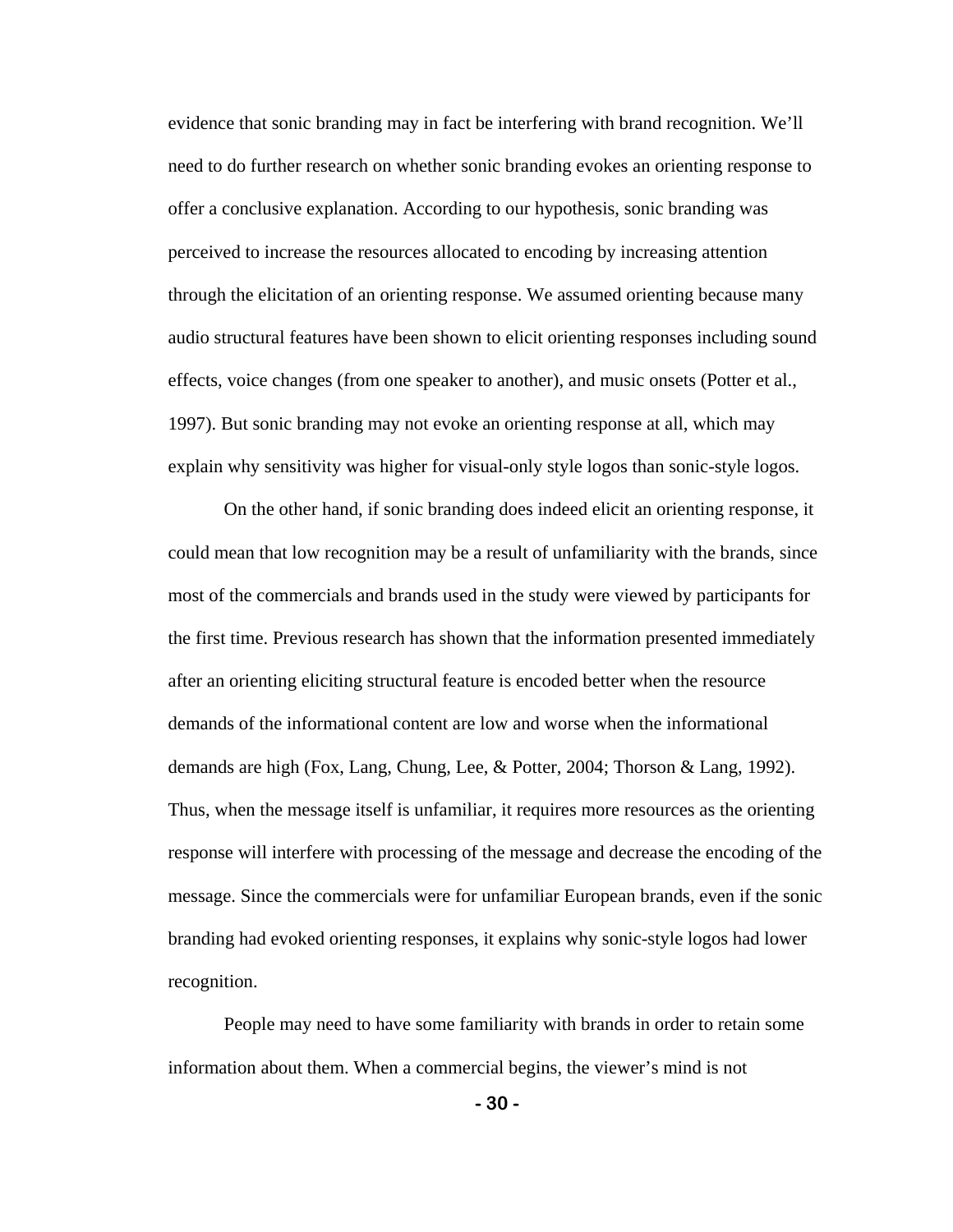necessarily in tune to the topic of the commercial. When the commercial begins, the images and words activate links to previously stored information and the automatic retrieval of information needed to comprehend the message begins. Thus when initial information does not elicit appropriate background information, the processing task becomes much more difficult (A. Lang, Sias, Chantrill, & Burek, 1995). Storage as explained through the LC4MP theory is the linking of recently encoded information to previously stored information. The more links a new piece of information has to old information, the better it is stored. There wasn't any previously stored information on these brands in the minds of the respondents since they were being viewed for the first time. This may explain the lack of significant impact of sonic branding on recall.

The mean hit scores for both sonic-style logos and visual-only style logos were less than chance (i.e. probability  $<$  .5). This suggests that the brand names were probably just too difficult to remember.

The presence of the *Friends* episode may also have played a part as participants were cued to watch the program and not the commercials specifically. This may have reduced recall.

#### **Limitations and Future Research**

The conclusions drawn from this study are subject to some limitations. This study examined sonic branding only in the context of six brands. Resource and time limitations will make it difficult for researchers to perform a single experiment on vast numbers of sonic brands. But sonic branding offers huge scope for future research.

The first hypothesis was based on the assumption that sonic branding would evoke an orienting response. There has been no specific research on this particular

**- 31 -**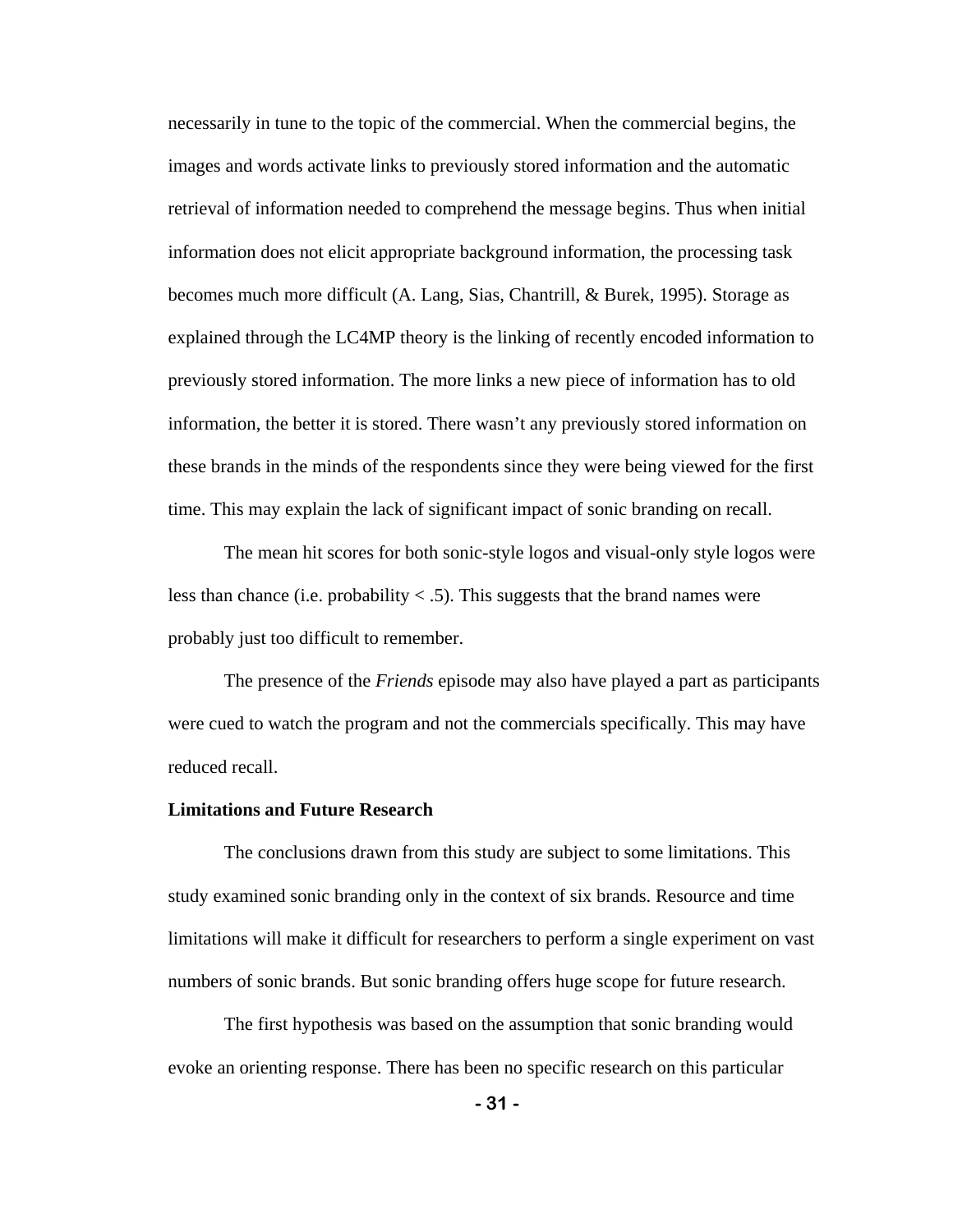structural feature of commercials and it points to the need to test whether sonic branding evokes an orienting response.

This study tries to analyze the impact of sonic branding by using foreign brands whose commercials may not have been seen by Americans. The unfamiliarity of brands may have played a role in interfering with recognition and recall, and another direction for future research could be a comparison between recognition and recall scores for unfamiliar brands vs. more familiar brands.

This study doesn't test audio recognition and recall. Future research studies can isolate the sonic brands of commercials and test them for recall and recognition, and observe whether the results are similar to this study.

This study also tests recall and recognition after only one repetition of the target commercials. There is an avenue for future research by testing recall and recognition for sonic brands by increasing the frequency of each commercial to identify any differences between commercials watched less number of times and those watched more frequently.

The commercials and the *Friends* program in which they are embedded may not be a 'natural fit', from the media planning perspective. This is because of the relative difficulty of procuring commercials of unfamiliar foreign brands with sonic branding. Commercials that were targeted to a specific audience may not resonate with other audiences.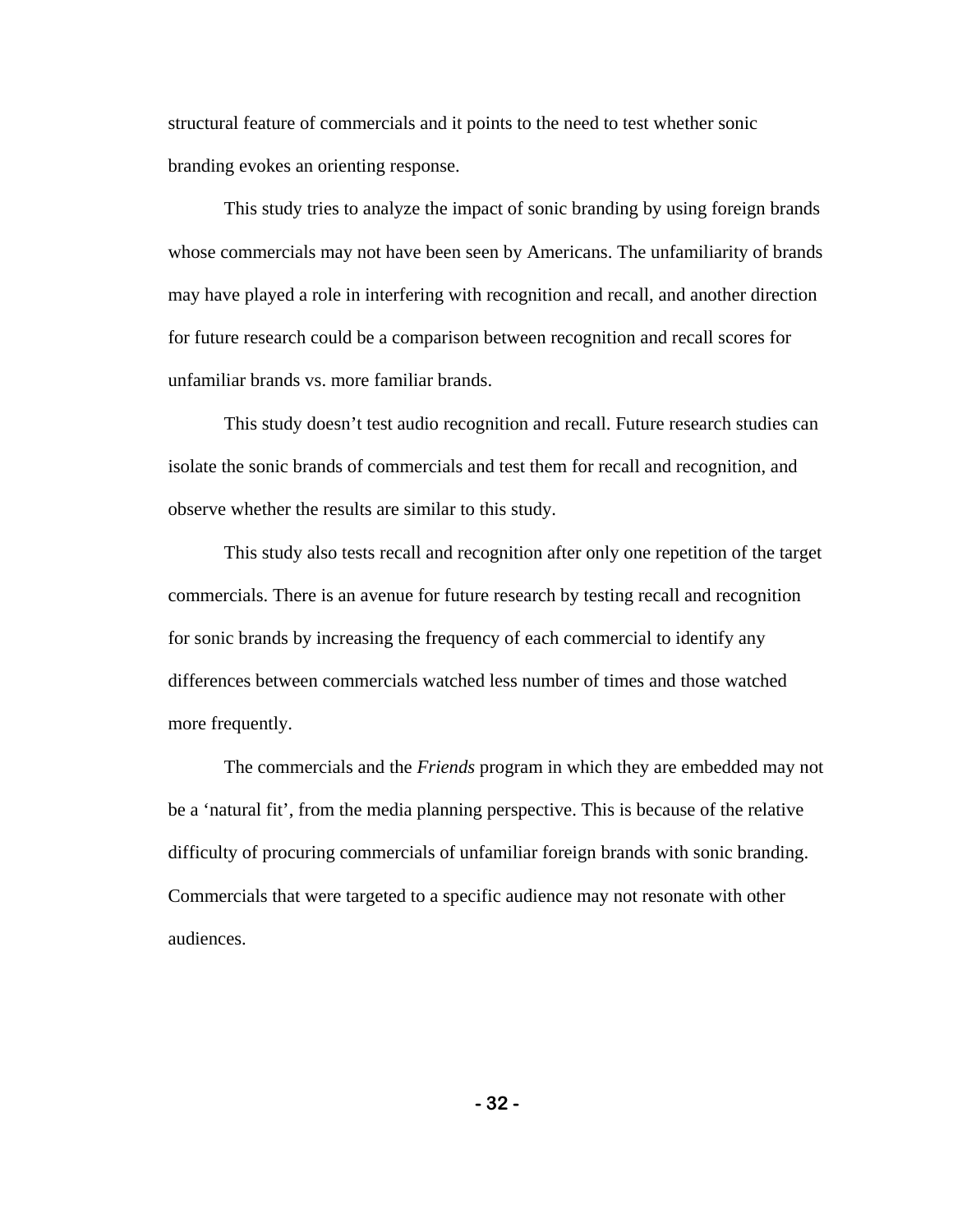There will have to be a sonic boom of a different kind where researchers will need to establish a greater body of work on sonic branding before any judgment can be passed on sonic branding. This study though provides the initial knowledge concerning this under-researched phenomenon.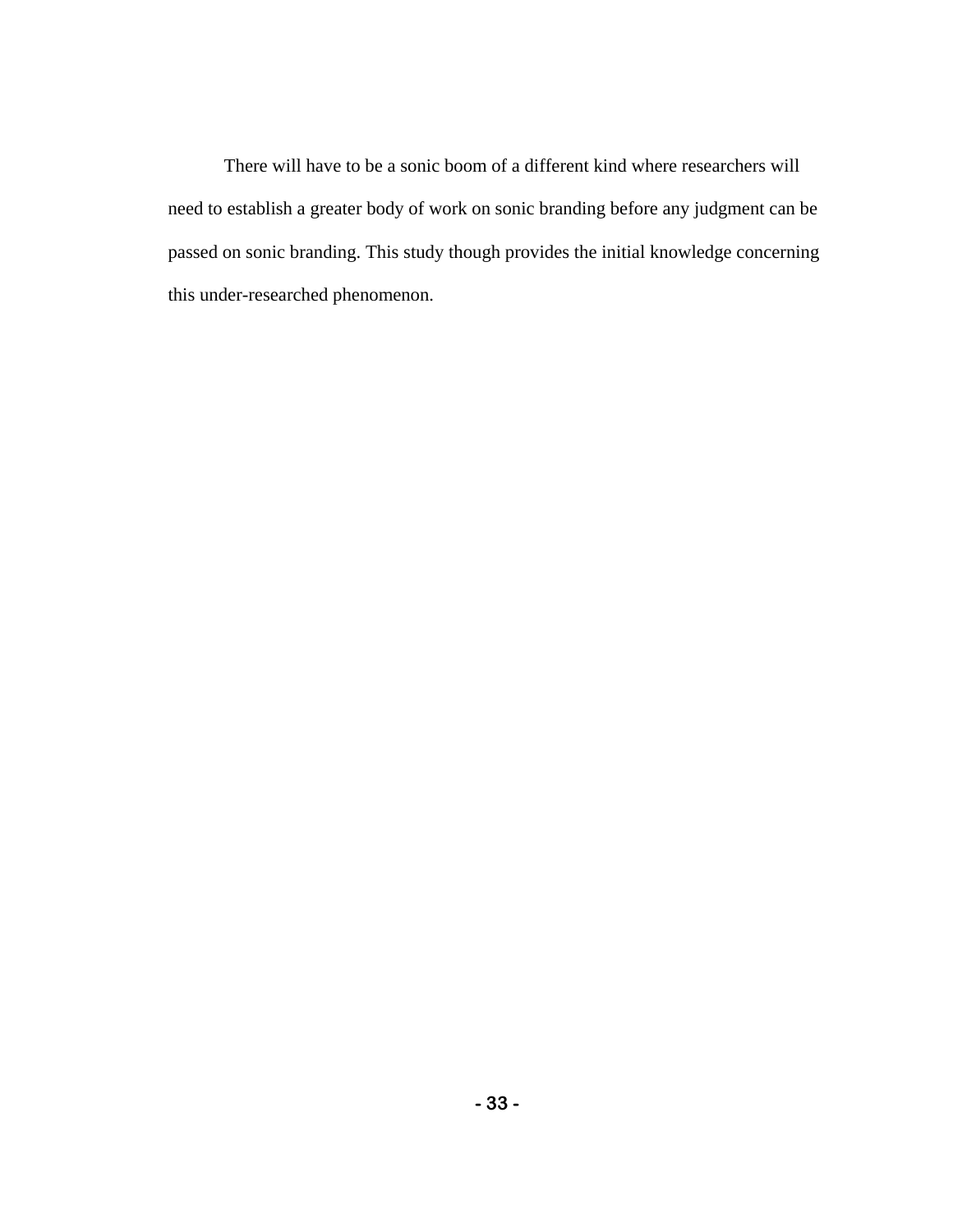# **APPENDIX A**

# **Consent Form**

You are invited to participate in a research study conducted by Arun Venkataraman under the direction of Professor Paul Bolls from the School of Journalism at the University of Missouri-Columbia. We hope to better understand how viewers respond to media. The results from this study will help to contribute to our knowledge of how certain types of messages elicit particular responses.

If you decide to participate, you will view an episode of the TV sitcom "Friends." After you view the program you will be asked some questions. The entire study should take about one hour. Your decision whether to participate will not affect your current or future relations with the University of Missouri or the School of Journalism. Your participation in this study is voluntary, and you are free to withdraw at any time without affecting those relationships.

While you are participating, we will be recording your physiological responses. In order to do this we will place three sensors on your forearms and two sensors on your palm. Placing the sensors will involve wiping your palm with a paper towel that has been moistened with distilled water. We will also wipe your forearms with rubbing alcohol. The sensors have an adhesive collar and contain a water-soluble gel. The sensors will be placed directly on the surface of your skin and connected to physiological response recording equipment. As a result of having sensors directly applied to your skin, there is an extremely small chance that you could experience electrical shock. In order to minimize this risk the following precautions are being taken:

- 1. No participants are run during inclement weather.
- 2. All equipment is connected to GFI protected outlets

3. All safety guidelines for physiological data collection are strictly adhered to.

Placing sensors on your skin should in no way cause any physical discomfort. Please let the researcher know immediately if you experience any form of discomfort.

The data from this study will be kept confidential. The data you provide will receive a code number, so your name will in no way be connected with the responses you provide. Your participation will be noted, separately from your data, solely to inform your instructor of your participation. *Turn Page Over.*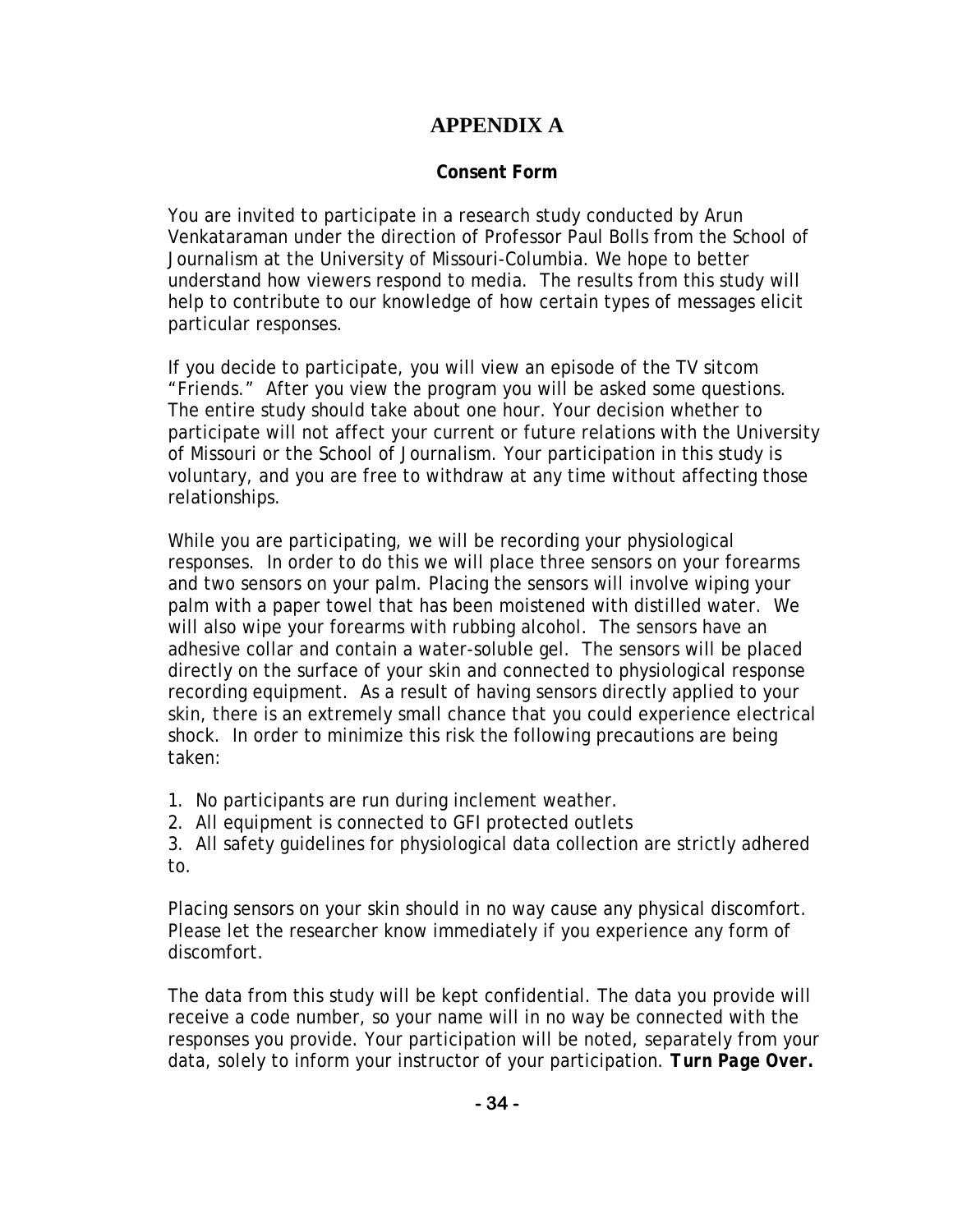All data collected for this research will be stored for three years after completion of research. The data will be stored on password-protected computers in a locked, secured lab.

You will not receive monetary payment for your participation. Participation in this study counts for one of the required research participation credits for Strategic Communication Research 1. Please give the receipt you will receive to your teaching assistant for this course and you will receive this credit. There are other studies announced in your class that also count for the course requirement that you may participate in if you choose not to participate in this study.

You may ask any questions you have now. If you have questions later, you may contact Professor Bolls at E-mail: [bollsp@missouri.edu](mailto:leshnerg@missouri.edu) or Phone: 573- 884-0170

If you have any questions or concerns regarding the study and would like to talk to someone other than the researcher(s), contact MU Campus Institutional Review Board located in 483 McReynolds Hall, phone number (573)882-9585.

I have read the above information. Any questions I may have raised have been answered. By signing this consent form I am stating that I am at least 18 years of age, and that I consent to participate in the study.

Signature of participant  $\Box$ 

Print Name

Date \_\_\_\_\_\_\_\_\_\_\_\_\_\_\_\_\_\_\_\_\_\_\_\_\_\_\_\_\_\_\_\_\_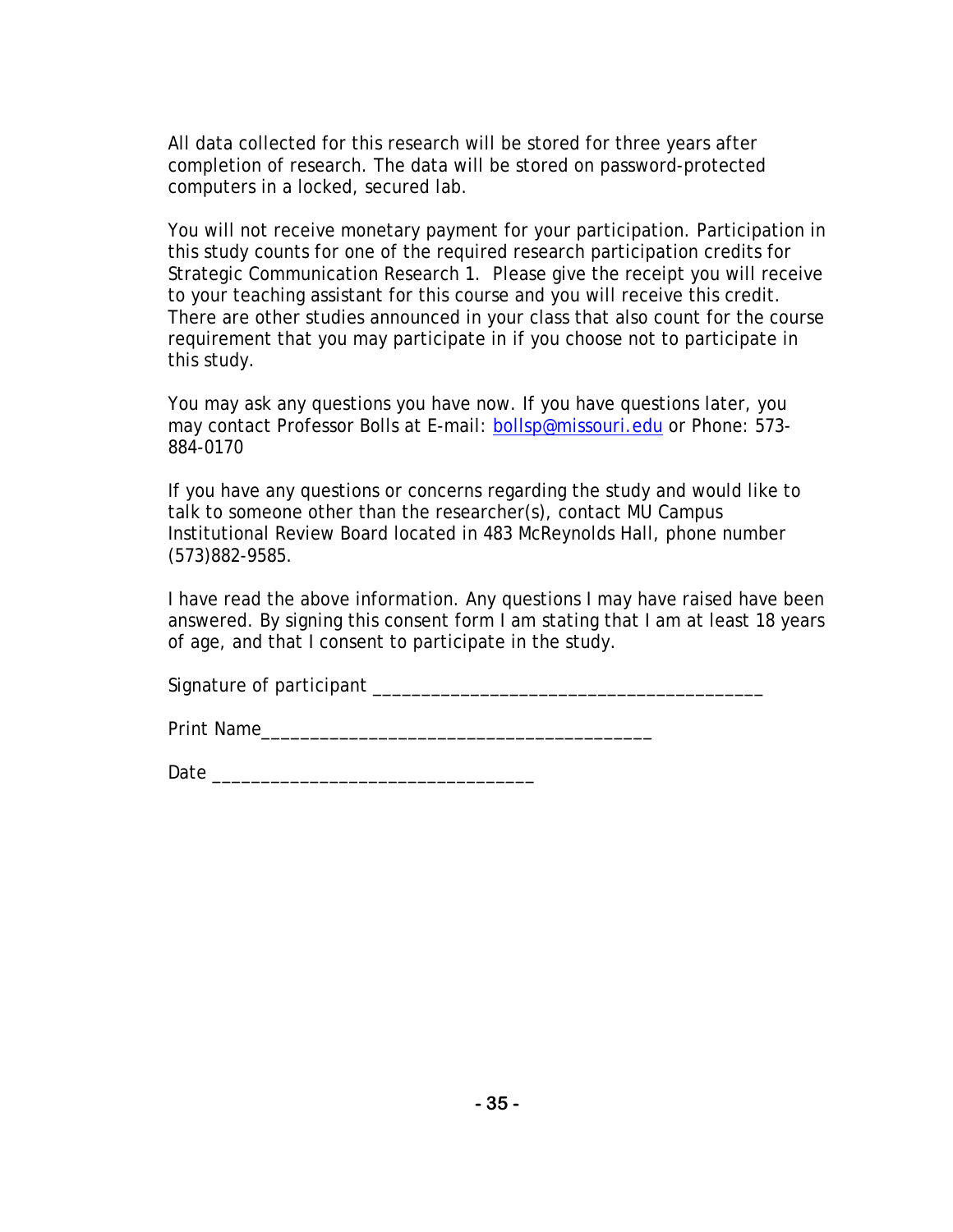# **APPENDIX B**

# **Recruitment Script for participating in Sonic Branding experiment**

We are conducting an experiment where you will watch an episode of *FRIENDS* and answer some questions that tell us about how you respond to television. A few sensors will be placed on your hands and face while watching the program and this process is safe. The questions are quick and easy to answer. Your participation in this experiment will take approximately one hour. We are passing a sign-up sheet that has the slots, the time and the place of the experiment listed. The experiment will be conducted at the Prime Lab – 178 Gannett.

If you choose to participate in the experiment, just have a look at the timeslots that are appropriate for you, and put in your name and email id. Just to make sure that you do not forget, we'll send you a reminder through email a day before you are scheduled to run.

If you have any questions regarding this study, please contact Arun Venkataraman at [akvwd6@mizzou.edu](mailto:akvwd6@mizzou.edu)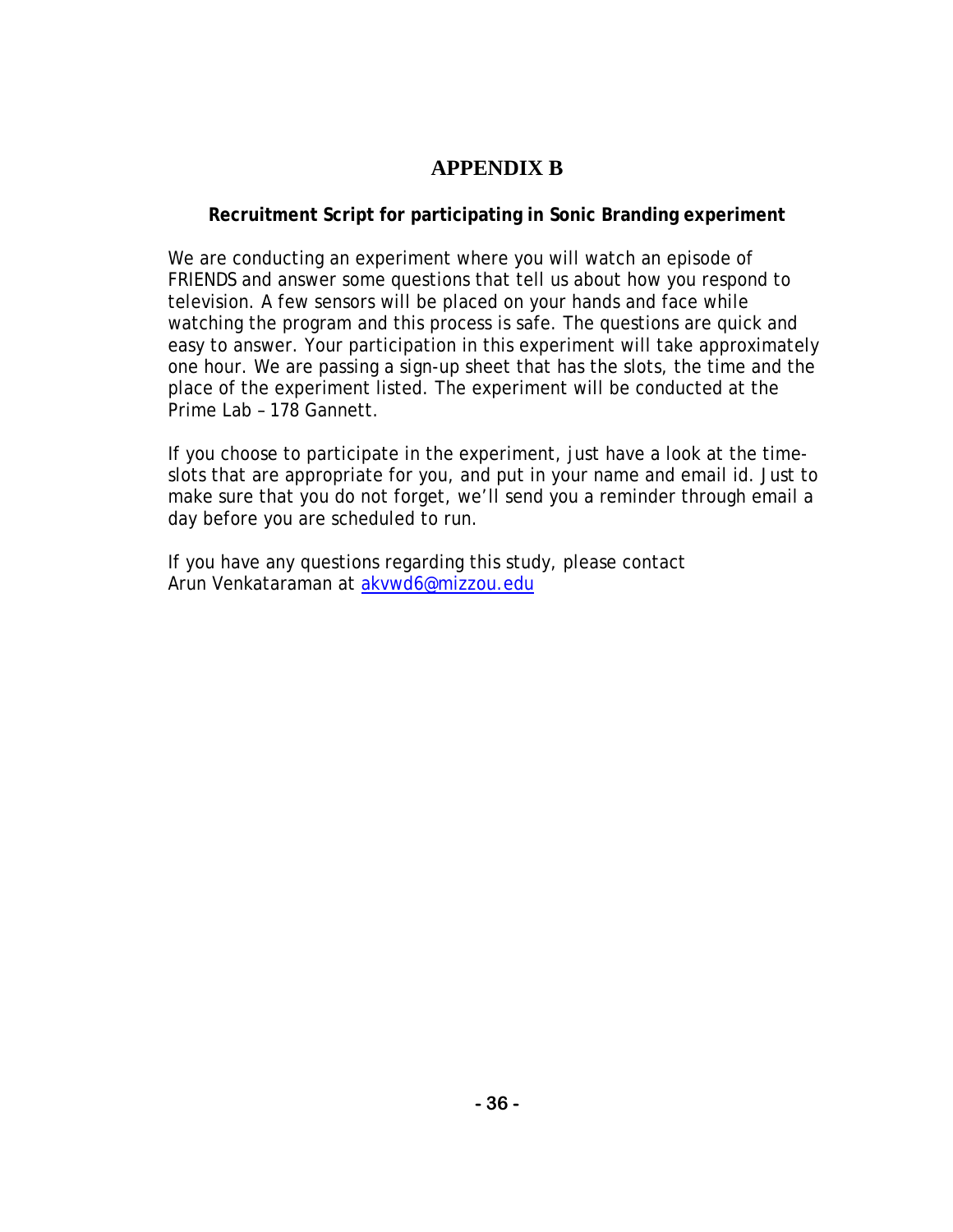# **APPENDIX C**

# **Sonic Branding and Surf/Search Online News Protocol**

## **BEFORE PARTICIPANT ARRIVES:**

PHYSIO STUFF:

1. Make sure Coulbourn Instruments stack, VPM computer and media lab computer are turned on. Power for Coulbourn stack is located rear lower left side of base.

**PLEASE MAKE NOTE OF NEW PROCEDURES FOR SENSOR PLACEMENT. SEE NOTES ON WALL IN EXPERIMENTER ROOM. ALSO NOTE THAT WE ARE NOW GROUNDING EMG CHANNELS SO YOU WILL NEED 3 MINI SENSORS FOR EACH CHANNEL.** 

- 2. Prep sensors. You will need:
	- a. 3 standard sensors for Heart Rate (HR)
	- b. 2 standard sensors for Skin Conductance (SC)
	- c. 3 mini sensors for Corrugator EMG
- 3. REMEMBER: KY GEL (CLEAR) GOES IN SKIN CONDUCTANCE SENSORS…ALL OTHER SENSORS USE ELECTRODE GEL (GREENISH)

# **COMPUTER/MEDIA STUFF:**

- 4. Open the following .mov file.
	- a. If you need to log into the Media Lab Computer, log in as Johnny Bravo. The password is BravoJohnny
	- b. Open Windows Explorer
	- c. Depending on the condition, select the following file: *E:/MediaLab/SonicBranding/(Condition1/2/3/4/5/6).mov*

**NOTE:** *(Make sure to hit "Ctrl F" to increase the viewer to "Full Screen size")* 

- 5. Start the VPM data collection program.
	- Make sure you are at the C:\VPM prompt. If not, get there by typing "cd vpm" and hit enter.
	- At the vpm prompt type "*vpm sonic*" and hit enter.
	- Enter the specification file "*defsonic.vpm*" and hit enter.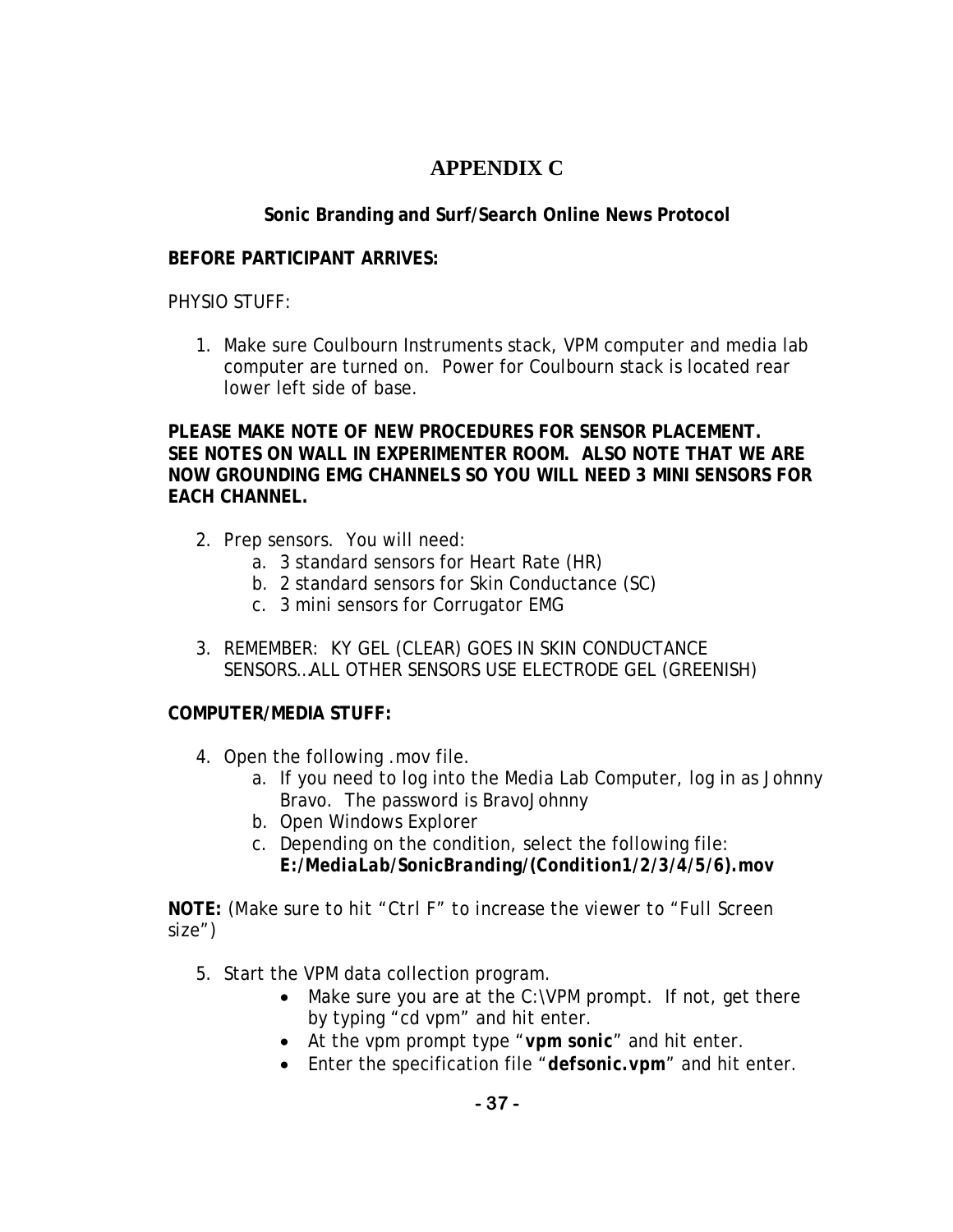- Enter the subject ID for the participant you are running and hit enter
- 6. Put consent forms on clipboard for participant to sign.

# **ONCE PARTICIPANT ARRIVES:**

- 1. Welcome participant and give them blank informed consent forms to read and sign. You'll find blank forms in the form holder that says "Blank Consent Forms" on back wall of experimenter room. **Make sure they sign both studies' consent forms.**
- 2. Place signed consent forms in the file that says *"Completed Consent Forms"* which is also on back wall of experimenter room.
- 3. Perform adjustment for skin conductance. Basically this just means look at the value underneath Channel 2 on the VPM monitor. That value should be flickering between -2047 and -2048. If the value on the screen it is not flickering between those numbers, toggle the *"Balance Control"* knob on the Skin Conductance Coupler (Physio Rack) until it does. Refer to sign on wall that says "Adjusting for Skin Conductance".
- 4. Take sensors into participant room.

"*NOW I'M GOING TO CONNECT SOME SENSORS TO YOUR HANDS, ARMS, AND FACE. THIS WILL ALLOW US TO GET SOME DIFFERENT INFORMATION THAT WILL HELP WITH THIS RESEARCH. AT THE END OF THE EXPERIMENT I'LL BE HAPPY TO TELL YOU MORE ABOUT WHAT THESE SENSORS ARE MEASURING. FOR NOW, THE FIRST THING I'M GOING TO DO IS PREPARE YOUR SKIN BY WIPING IT WITH SOME WATER/ALCOHOL PADS."* 

- 5. Have participant remove rings and/or dangly earrings that could interfere with sensors.
- 6. Prep participant's skin. **REMEMBER TO USE WATER ON PALMS OF HANDS (SC) AND ALCHOL PADS EVERYWHERE ELSE.**

**NOTE: AS YOU'RE PREPARING/ATTACHING SENSORS, REMEMBER TO DO YOUR BEST TO MAKE THE PARTICIPANT AS COMFORTABLE AS POSSIBLE. MAKE SMALL TALK AND NEVER USE THE WORDS "ELECTRODE" "VOLTAGE" "CURRENT" OR "GROUND"**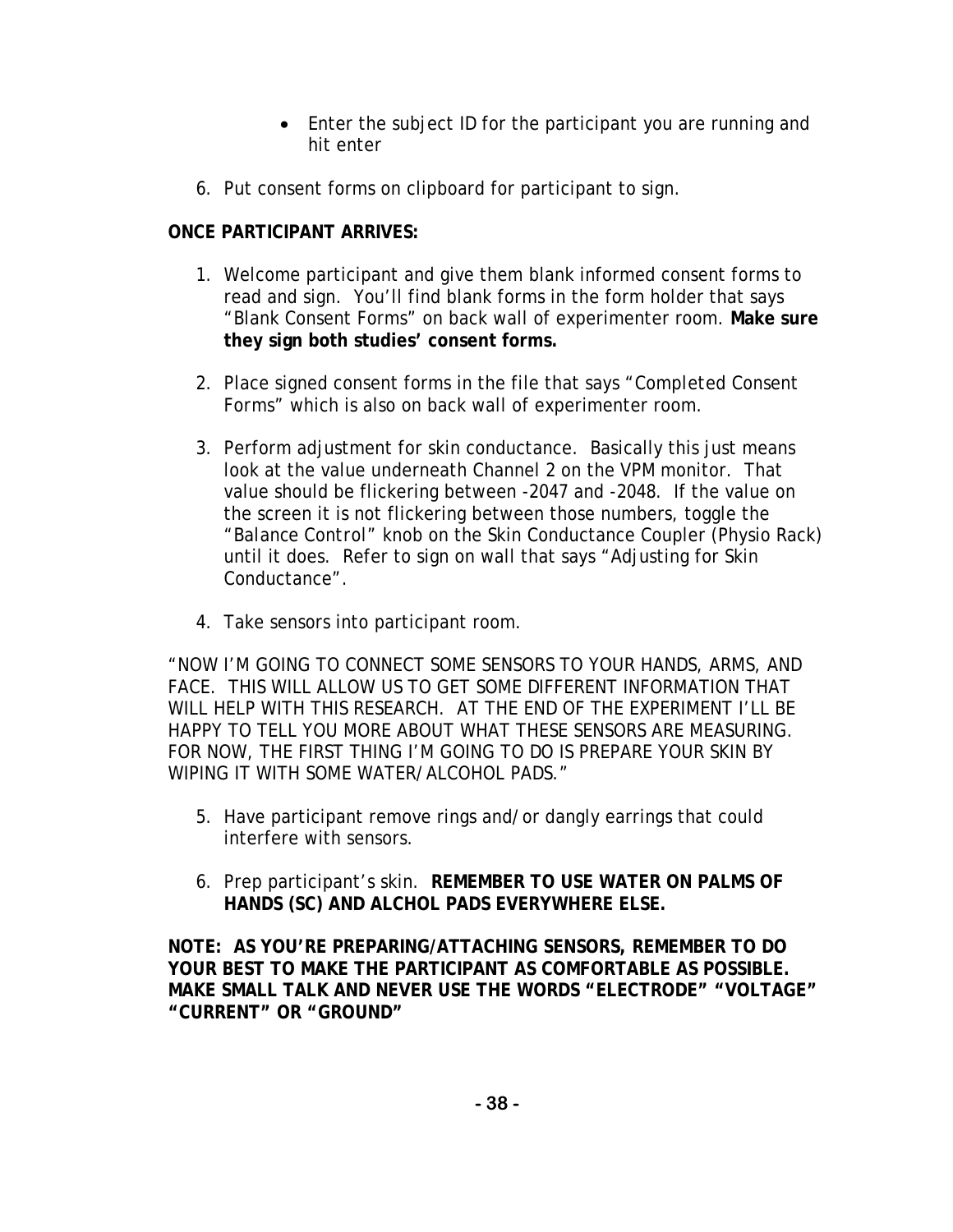## **NOTE2: BAD SKIN PREPARATION AND BAD SENSOR PLACEMENT LEAD TO BAD DATA. TAKE YOUR TIME AND PAY ATTENTION TO DETAIL. CONSULT THE PICTURES IN THE CONTROL ROOM IF NECESSARY**

7. Prep participant's skin for facial EMG sensors.

# **REMEMBER TO USE WATER ON PALMS OF HANDS (SC) AND ALCHOL PADS EVERYWHERE ELSE.**

- 8. Attach facial EMG sensors but do not plug them in.
- 9. Prep participant's skin for HR/SCR sensors.
- 10.Attach HR/SCR sensors.
- 11.Check impedance for facial EMG sensors. Refer to sign on left wall in control room that says "Adjusting Facial EMG".
- 12.If impedance is acceptable, plug sensors in, starting with HR ground (sensor on non-dominant wrist). Tape off sensor wires if necessary.

*"OKAY, THAT'S THE HARDEST PART OF THE ENTIRE EXPERIMENT. DO YOU FEEL OKAY? ARE YOU COMFORTABLE? WHILE YOU HAVE THESE SENSORS ON, PLEASE TRY TO SIT RELATIVELY STILL AND PLEASE AVOID MAKING SUDDEN MOVEMENTS AS THIS WILL RESULT IN UNUSABLE DATA. IF AT ANY POINT OF THE EXPERIMENT YOU EXPERIENCE ANY DISCOMFORT OR HAVE ANY CONCERNS, PLEASE LET ME KNOW IMMEDIATELY. I'M GOING TO GO BACK TO MAKE SURE ALL THE SIGNALS ARE COMING IN CLEARLY. THIS MIGHT TAKE A COUPLE OF MINUTES SO JUST RELAX. ONCE I'M FINISHED, I'LL COME BACK IN HERE AND GET YOU STARTED WITH THE NEXT PART OF THE EXPERIMENT."* 

- 13.Check heart rate waveform and make sure you are reliably picking up HR in the "last event" window of the VPM monitor. (Normal HR in range of 600 – 1200). If you're not picking up a good HR signal, take steps outlined in sign on wall under "Adjusting HR"
- 14. Return to participant room.

*"OKAY, EVERYTHING LOOKS GOOD. AS I SAID BEFORE, ONE OF THE THINGS WE'RE DOING TODAY IS UNDERSTANDING RESPONSES TO TELEVISION. NOW YOU ARE GOING TO WATCH AN EPISODE OF "FRIENDS". ONCE THE EPISODE IS OVER, I'LL COME BACK AND WE'LL MOVE ON TO THE NEXT PART OF THE EXPERIMENT. DO YOU HAVE ANY QUESTIONS? IF NOT, WAIT UNTIL I LEAVE THE ROOM AND YOU MAY BEGIN."*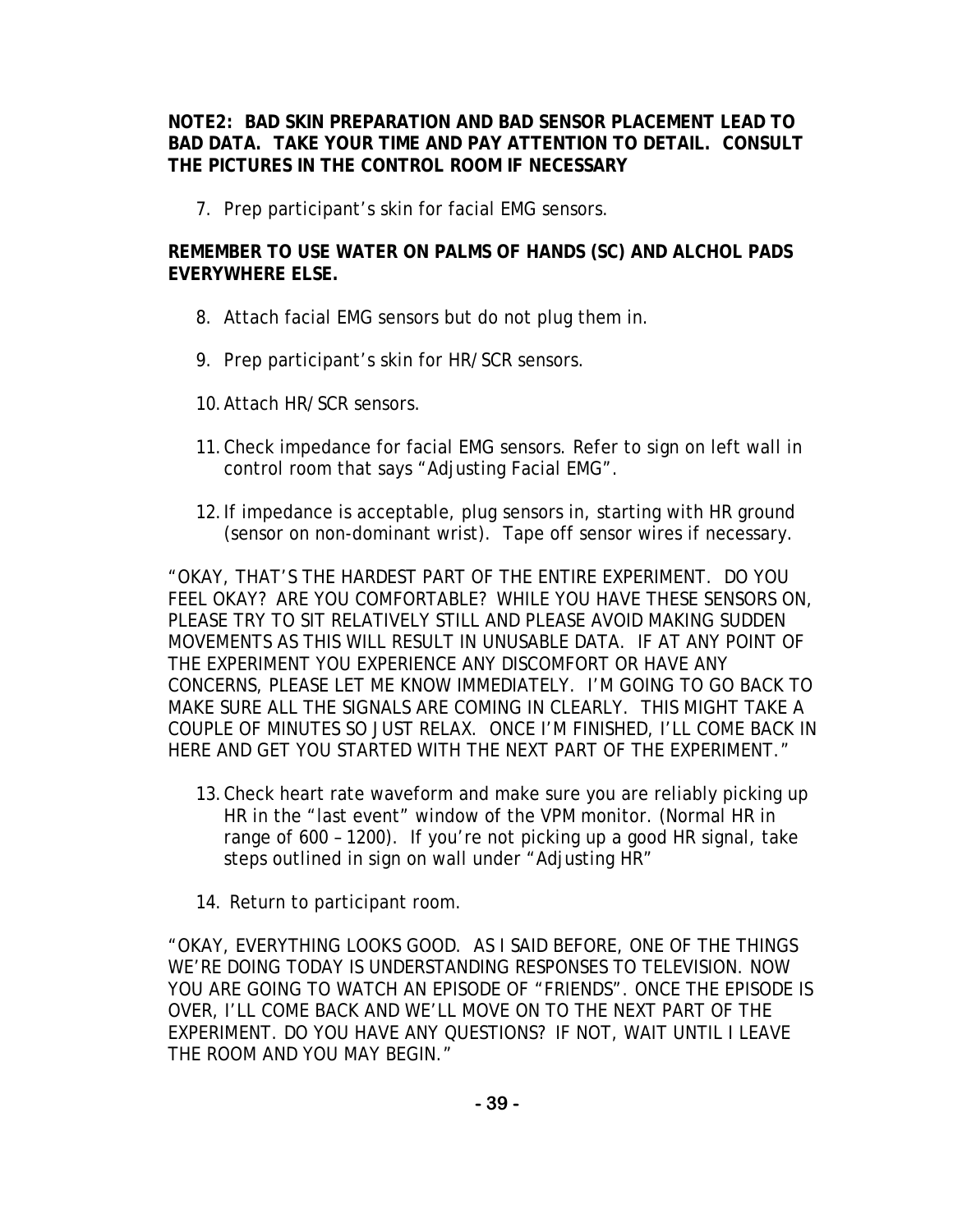15.Leave room and let participant watch the "Friends" episode.

 **16. VERY VERY IMPORTANT! Make sure to hit the "Right SHIFT" key on the VPM computer at the start and end of every sonic brand commercial. Please refer to the "SONIC AD RUNSHEET" to know which commercials are sonic brand commercials.** 

PLEASE MAKE A NOTE OF ANYTHING OUT OF THE ORDINARY IN EXPERIMENT LOG, WHICH IS A WHITE BINDER.

## **AFTER THEY WATCH "FRIENDS":**

*AS I SAID BEFORE, WE'RE ALSO TESTING RESPONSES TO A NEW ONLINE NEWS FORMAT. NOW YOU'RE GOING TO READ A FEW NEWS STORIES ON THE COMPUTER. JUST FOLLOW THE INSTRUCTIONS ON THE SCREEN UNTIL YOU'VE FINISHED READING AND ANSWERING QUESTIONS FOR EACH STORY. AT THAT POINT, I'LL COME BACK IN AND WE'LL MOVE ON TO THE NEXT PART OF THE EXPERIMENT. THE COMPUTER WILL ALSO GIVE YOU INSTRUCTIONS AS YOU MOVE ALONG. DO YOU HAVE ANY QUESTIONS? IF NOT, WAIT UNTIL I LEAVE THE ROOM AND YOU MAY BEGIN."* 

## **NOTE: MAKE SURE TO TELL PARTICIPANT TO CLICK THE "CONTINUE" ON THE BOTTOM OF THE COMPUTER MONITOR, NOT THE "CONTINUE" THAT APPEARS IN THE NEWS STORY.**

- 1. Leave room and ask participant to wait for the experiment to come on screen before starting Search/Surf study.
- 2. Start the Media Lab computer program.
	- a. If you need to log into the Media Lab Computer, log in as Johnny Bravo. The password is BravoJohnny
	- b. Open Media Lab
	- c. Select "Run" from the pull-down menu
	- d. Click "Select and Run an Experiment"
	- e. Select the following file: *E:/MediaLab/SearchSurfFU/ss.exp*
	- f. Enter the appropriate Subject ID and Condition, which you will find on a chart on the wall to the left of the MediaLab computer.

**NOTE: THE SUBJECT ID NUMBERS WILL NOT BE THE SAME BETWEEN THE TWO STUDIES. MAKE SURE TO CHECK THE CHART ON THE WALL SO THAT YOU USE THE CORRECT SUBJECT ID NUMBER FOR THE SURF/SEARCH STUDY.**

3. Start the VPM data collection program.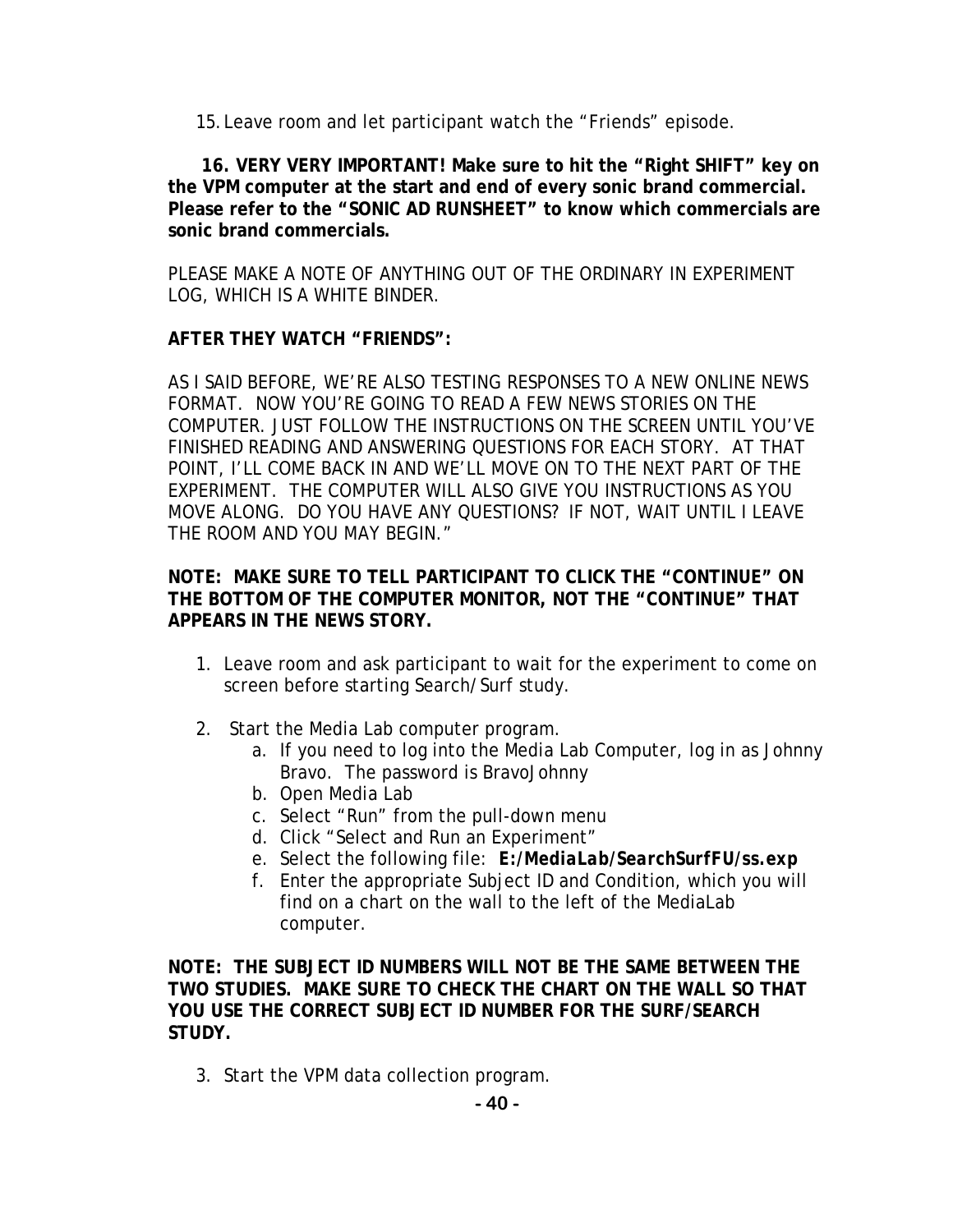- Make sure you are at the C:\VPM prompt. If not, get there by typing "cd vpm" and hit enter.
- At the vpm prompt type "*vpm search*" and hit enter.
- Enter the specification file "*defsearch.vpm*" and hit enter.
- Enter the subject ID for the participant you are running and hit enter

REMEMBER TO CLICK RT-SHIFT AT THE MOMENT THAT EACH SUBJECT CLICKS ON A HEADLINE AND BEGINS READING A STORY. ALSO BE SURE TO MARK THE APPROPRIATE STORY NUMBER ON THE GRID, AND BEGIN TO PUT TOGETHER RECOGNITION PACKET.

PLEASE MAKE A NOTE OF ANYTHING OUT OF THE ORDINARY IN EXPERIMENT LOG, WHICH IS A WHITE BINDER THAT SAYS, "SEARCH/SURF AND AWARD STUDY" ON IT.

# **AFTER SEARCH/SURF STUDY:**

*"NOW I'M GOING TO REMOVE THE SENSORS FROM YOUR SKIN. AS I REMOVE THEM, YOU MIGHT NOTICE THAT THERE IS SOME GEL LEFT ON YOUR SKIN FROM THE SENSOR. AS SOON AS I'M DONE REMOVING ALL THE SENSORS I WILL GIVE YOU SOME PAPER TOWELS TO WIPE YOURSELF OFF WITH."* 

- 1. Unplug and remove sensors. REMEMBER TO UNPLUG GROUND SENSOR LAST. Dampen paper towel with distilled water and give to participant to wipe himself/herself off. Make sure that trash can is accessible.
- 2. Take dirty sensors back to experimenter room.

# **START OF SONIC BRANDING RECOGNITION TEST:**

- 3. Start new MediaLab Program:
	- Open Media Lab
	- Select "Run" from pull-down menu
	- Click "Select and Run an Experiment"
	- Select the following file for Recall test: *E:/MediaLab/Sonic Branding /recog\_que.exp*
- 4. Enter the appropriate Subject ID and Condition **FOR SONIC BRANDING STUDY**. You can find this information on a chart on the wall to the left of the MediaLab computer.

 *"OKAY, NOW YOU'RE GOING TO ANSWER SOME QUESTIONS ABOUT THE ADVERTISEMENTS YOU SAW DURING THE EPISODE OF "FRIENDS." JUST*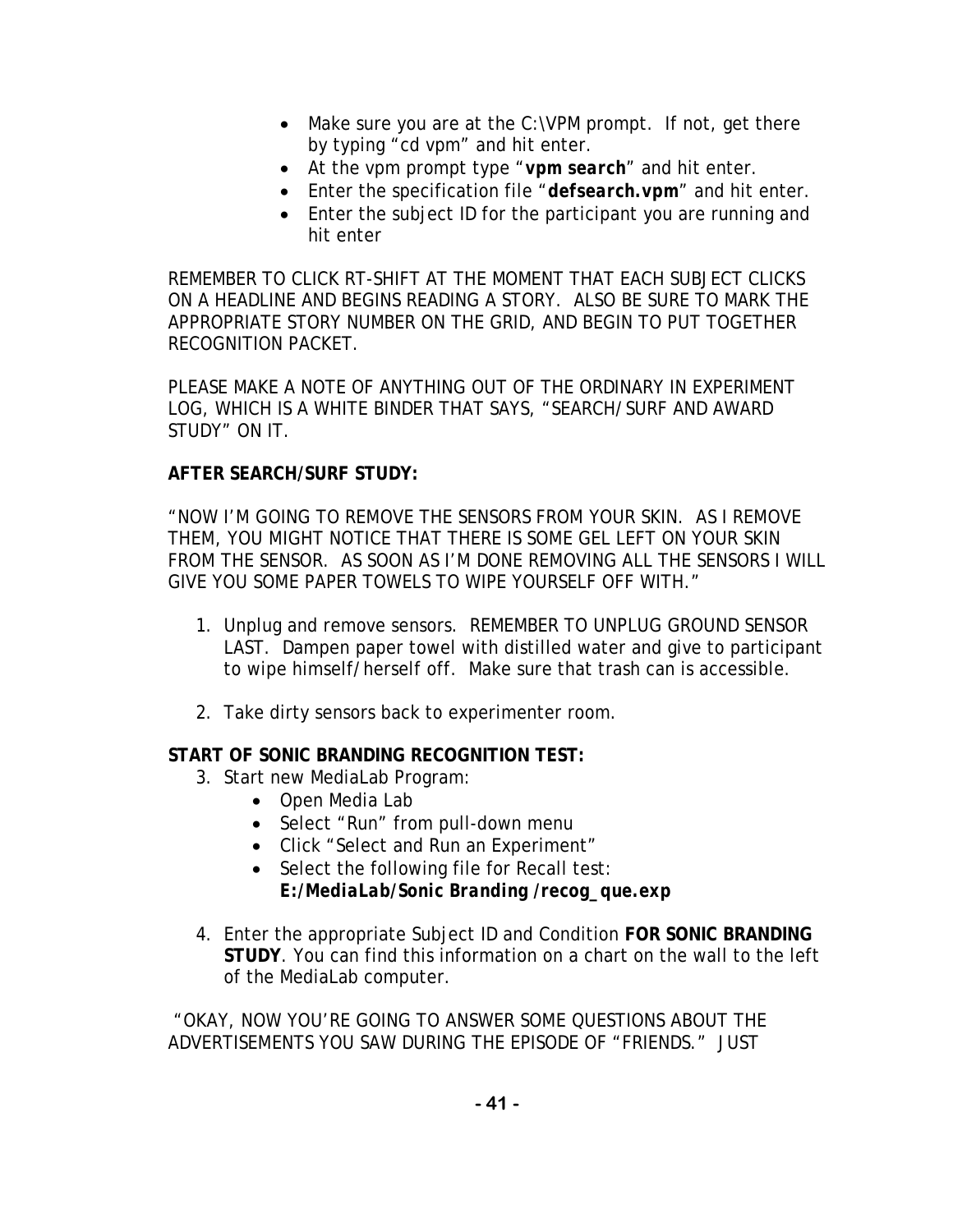*FOLLOW THE INSTRUCTIONS ON THE SCREEN. ONCE I LEAVE THE ROOM YOU MAY BEGIN."* 

**5. Return to experimenter room and let participant take the SONIC BRANDING Recall test.** 

**NOTE: WHILE PARTICIPANT IS DOING SONIC BRANDING RECALL/RECOGNITION TESTS, MAKE SURE THAT YOU CREATE SEARCH/SURF RECOGNITION TEST.** 

**AFTER SONIC BRANDING RECALL TEST: (START RECOGNITION TEST)** 

- 1) Start new MediaLab Program:
	- Open Media Lab
	- Select "Run" from pull-down menu
	- Click "Select and Run an Experiment"
	- Select the following file for Recognition test: *E:/MediaLab/Sonic Branding /recall.exp*

Enter the appropriate Subject ID and Condition **FOR SONIC BRANDING STUDY**. You can find this information on a chart on the wall to the left of the MediaLab computer.

 *"OKAY, NOW SOME BRAND NAMES ARE GOING TO BE FLASHED AT YOU AND YOU HAVE TO ANSWER "YES/NO" TO WHETHER YOU SAW AN AD FOR THAT BRAND DURING THE EPISODE OF "FRIENDS". THESE BRAND NAMES WILL BE FLASHED AT YOU RAPIDLY AND YOU'LL GET JUST A FEW SECONDS TO ANSWER "YES/NO". JUST FOLLOW THE INSTRUCTIONS ON THE SCREEN. OKAY, ONCE I LEAVE THE ROOM YOU MAY BEGIN."* 

**2. Conduct SONIC BRANDING recognition test.** 

**AFTER SONIC BRANDING RECOGNITION TEST: (START SURF/SEARCH RECOGNITION TEST)** 

*6.* Return to participant room and give packet to subject for surf/search recognition test.

 *"OKAY, NOW YOU'RE GOING TO ANSWER SOME QUESTIONS ABOUT THE STORIES YOU READ EARLIER IN THE EXPERIMENT. JUST FOLLOW THE INSTRUCTIONS ON THE SCREEN. OKAY, ONCE I LEAVE THE ROOM YOU MAY BEGIN."* 

7. Return to experimenter room and let participant take recognition test.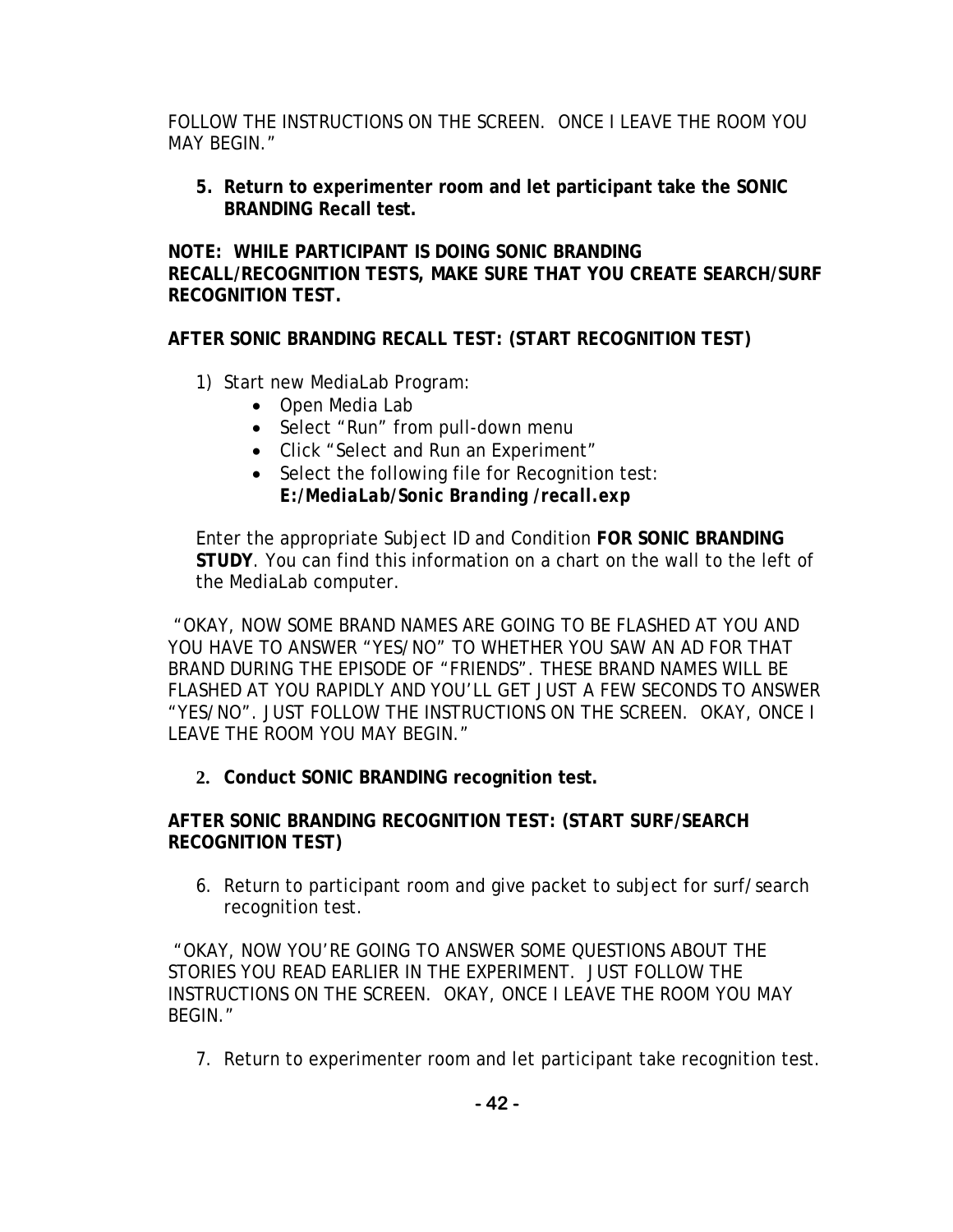# **AFTER SEARCH/SURF RECOGNITION TEST:**

- 1. Give receipt to subject.
- 2. Debrief subject.

*"BEFORE YOU GO, I CAN TELL YOU A LITTLE BIT MORE ABOUT WHAT THIS RESEARCH IS ALL ABOUT. WHEN YOU WERE READING THE ONLINE NEWS STORIES, WE WERE MONITORING YOUR HEART RATE, WHICH GIVES US SOME IDEA OF HOW MUCH ATTENTION YOU WERE PAYING TO THE STORIES. WE DID THE SAME THING WHILE YOU WERE WATCHING THE TV COMMERCIALS. WE ALSO MONITORED YOUR SKIN CONDUCTANCE, WHICH TELLS US A LITTLE BIT ABOUT HOW ENGAGED YOU ARE IN THE STORIES AND COMMERCIALS. WE ALSO MONITORED THE ACTIVATION OF YOUR FACIAL MUSCLES, WHICH TELLS US WHETHER YOU FOUND THE EXPERIENCE PLEASANT OR UNPLEASANT. FINALLY, WE WERE INTERESTED IN HOW WELL YOU COULD RECOGNIZE INFORMATION FROM CERTAIN COMMERCIALS AND STORIES. IS THERE ANYTHING ELSE YOU'D LIKE TO KNOW? WELL, THANKS SO MUCH FOR YOUR TIME-WE REALLY APPRECIATE IT. YOU'RE FREE TO GO."* 

- 3. Make sure that participant has all personal belongings, especially if they had to take off any jewelry at the start of the study.
- 4. Once participant has left, clean/rinse/hang sensors.
- 5. If you have run the last participant of the day, shut off Coulbourn (physio) stack in control room and TV/monitor in participant room. Make sure all lights are turned off and all doors are locked.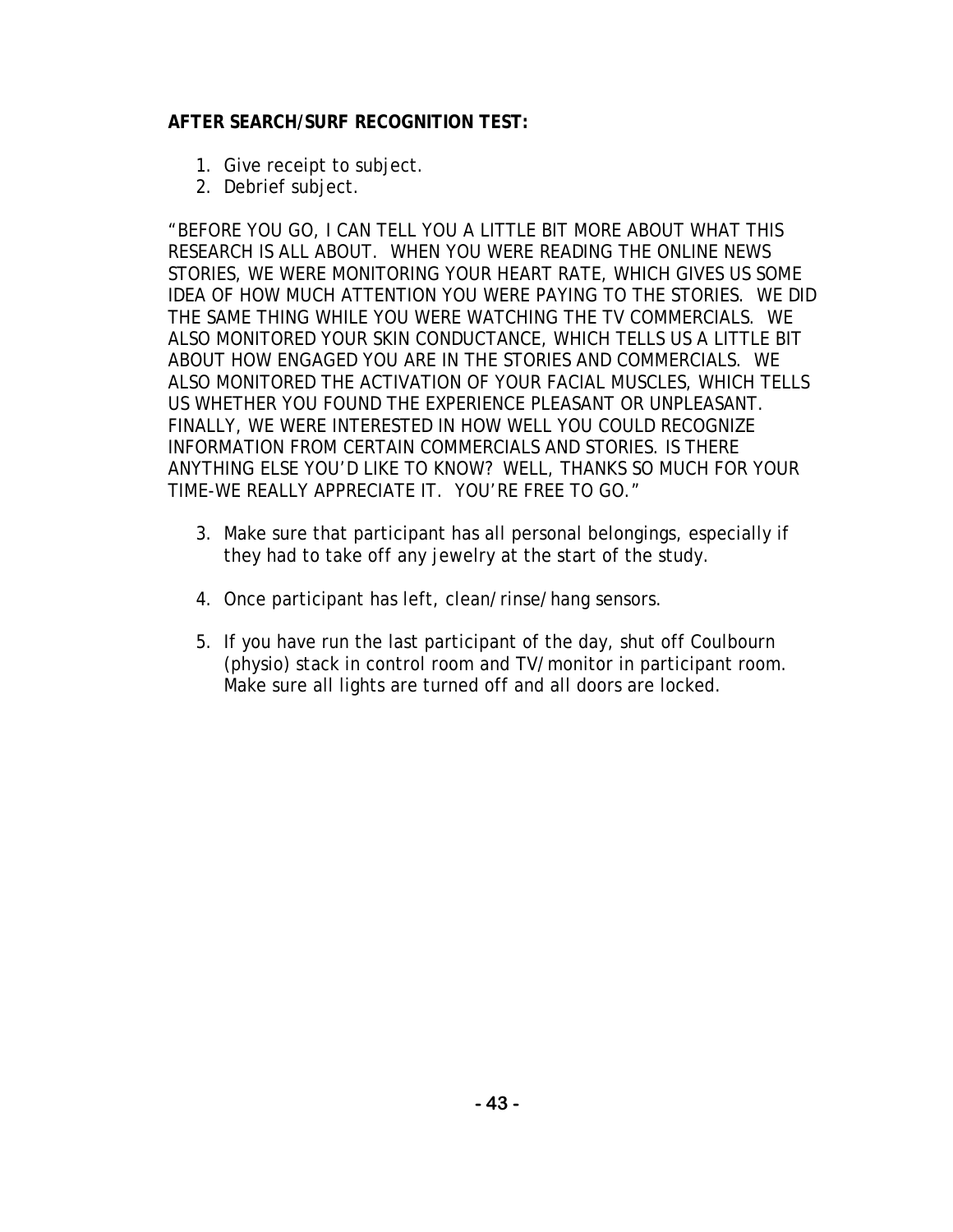# **APPENDIX D**

# **The Recall Test**

You will now be asked to read a short description of several of the ads you viewed during the "Friends" episode. Please read each sentence carefully, try to recall the ad and type the name of the advertiser that sponsored the ad in the space provided.

Q) You viewed an ad where a guy in an office encourages a co-worker when the vending machine gets stuck. What was the name of the advertiser sponsoring this ad? Answer: BC Lions

Q) You viewed an ad where a guy explains how to make an impact while establishing a character. What was the name of the advertiser sponsoring this ad?

Answer: Worldwide Short Film festival

Q) You viewed an ad where a guy refuses to talk to a woman due to the lack of a particular cell phone network. What was the name of the advertiser sponsoring this ad? Answer: Itineris

Q) You viewed an ad where a guy is always following around another guy. What was the name of the advertiser sponsoring this ad? Answer: Telfort

Q) You viewed an ad where a guy is dejected because he lost a lot of money, and another guy consoles him. What was the name of the advertiser sponsoring this ad? Answer: Systracom

Q) You viewed an ad where a group of power cords talk about electronic appliances available at a particular store. What was the name of the advertiser sponsoring this ad? Answer: Euronics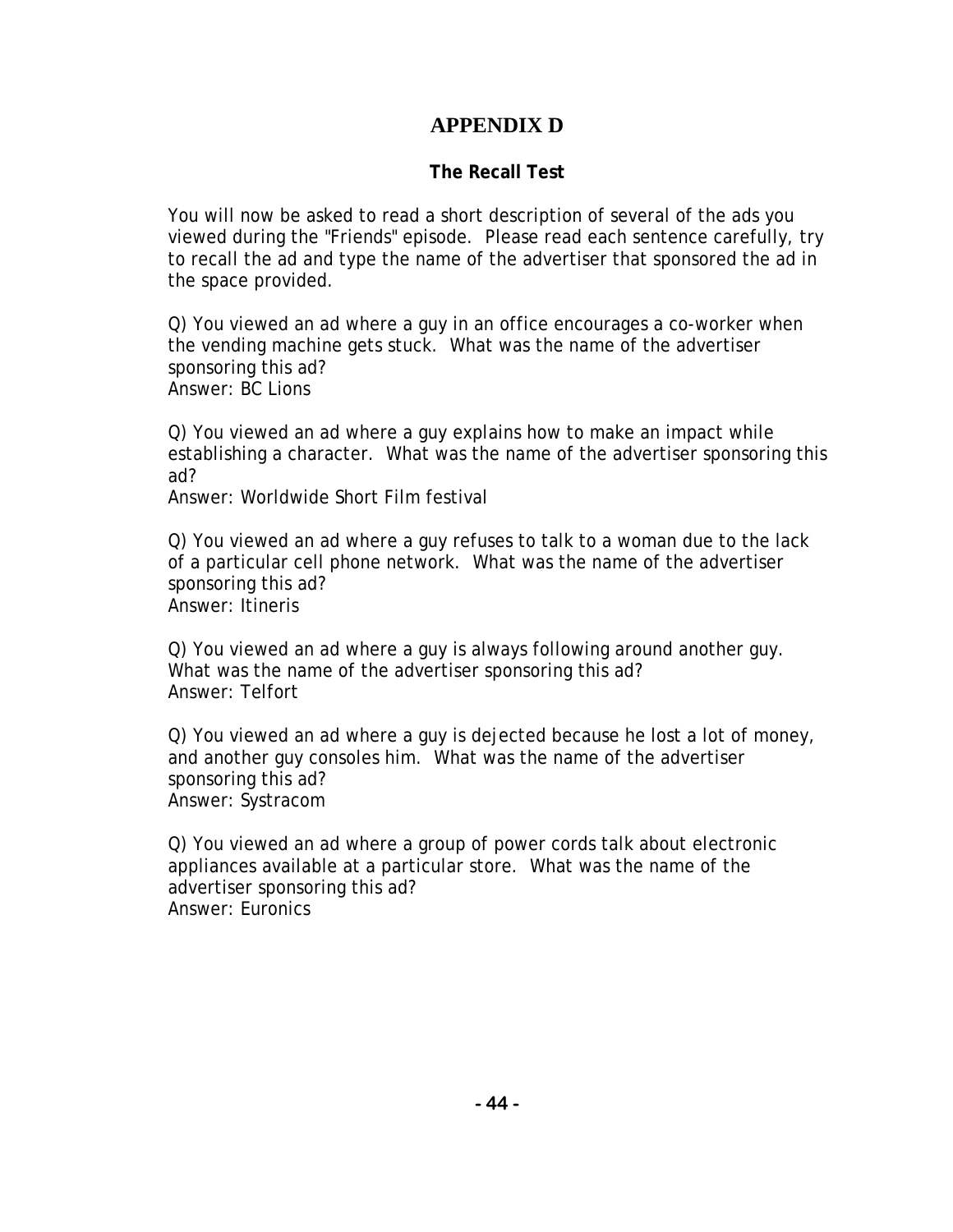# **APPENDIX E**

# **The Recognition Test**

In this part of the experiment, we're interested in how well you can recognize the names of some of the brands advertised during the "Friends" episode you watched earlier. The name of a brand will appear on the screen for a few seconds and you will be asked if you saw a commercial for this brand earlier. If you saw a commercial for the brand, point and click in the box marked "Yes". If you did not see a commercial for the brand, point and click in the box marked "No". We are also interested in how quickly you can decide whether or not you saw the brand advertised earlier, so please answer as quickly as possible.

# *(Following brand names to be flashed at random)*

## *Targets Foils*

Itineris Cable & Wireless Worldwide Short Film Festival **Sundance Film Festival** Sundance Film Festival Systracom Infosys BC Lions Detroit Lions Euronics Altec Lansing Telfort **Calculation** Crange Mobile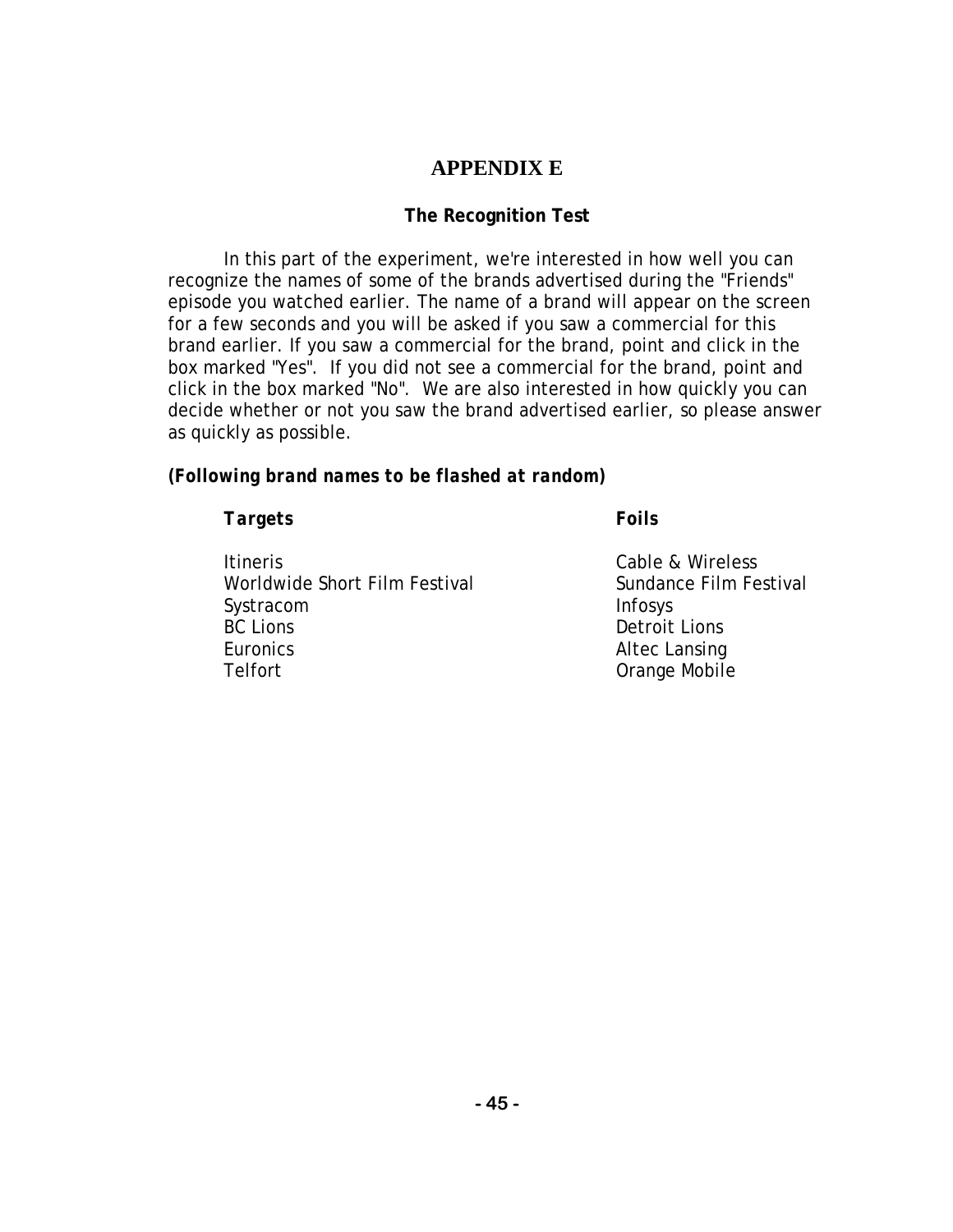# **APPENDIX F**

# **Sonic Brand Ad RUNSHEET**

The following are the list of sonic brand commercials in each condition. Please press **"Right SHIFT"** at the **start** and **end** of each sonic brand commercial.

There are three commercial breaks in each condition. Each of these commercial breaks has four ads, but only one of them is a sonic brand commercial. So there are a total of **THREE** sonic brand commercials in each condition.

| Condition 1    | Condition 2     | Condition 3     | Condition 4    | Condition 5 | Condition 6     |
|----------------|-----------------|-----------------|----------------|-------------|-----------------|
|                |                 |                 |                |             |                 |
| Break 1        | Break 1         | Break 1         | Break 1        | Break 1     | Break 1         |
| 4th ad:        | 1st ad:         | 1st $ad:$       | 4th ad:        | 1st $ad:$   | 4th ad:         |
| Worldwide      | Systracom       | <b>BC Lions</b> | <b>Telfort</b> | Euronics    | <b>Itineris</b> |
| Short Film     |                 |                 |                |             |                 |
| Break 2        | Break 2         | Break 2         | Break 2        | Break 2     | Break 2         |
| 1st Ad:        | 4th ad:         | 1st $ad:$       | 4th ad:        | 4th ad:     | 1st $ad:$       |
| Euronics       | <b>BC Lions</b> | <b>Itineris</b> | Systracom      | Worldwide   | <b>Telfort</b>  |
|                |                 |                 |                | Short Film  |                 |
| Break 3        | Break 3         | Break 3         | Break 3        | Break 3     | Break 3         |
| 1st Ad:        | 4th ad:         | 4th ad:         | 1st ad:        | 1st $ad:$   | 4th ad:         |
| <b>Telfort</b> | <b>Itineris</b> | Euronics        | Worldwide      | Systracom   | <b>BC Lions</b> |
|                |                 |                 | Short Film     |             |                 |

BREAK 1 starts after 6 minutes 54 seconds.

BREAK 2 starts after 13 minutes 43 seconds.

BREAK 3 starts after 20 minutes 57 seconds.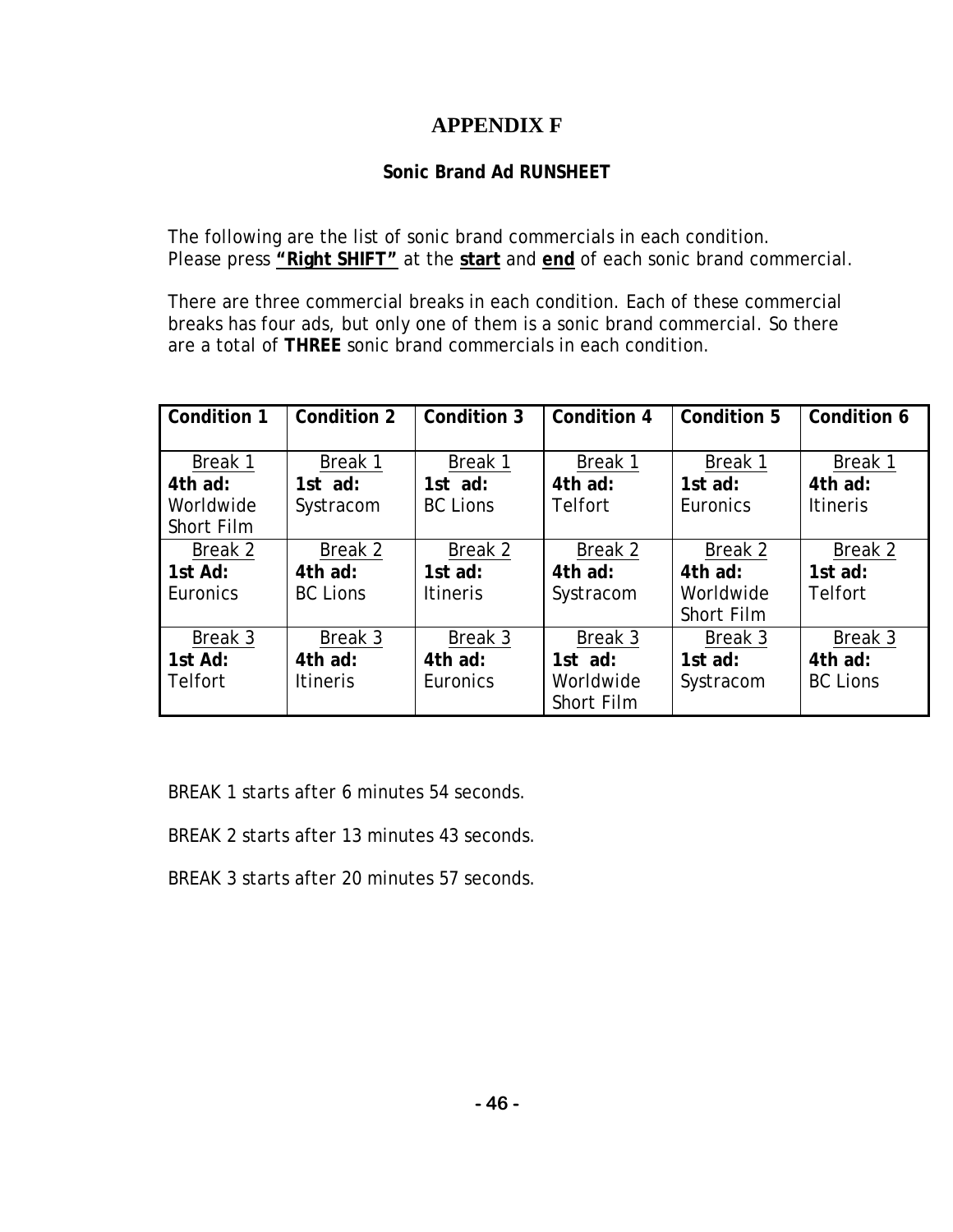### **REFERENCES**

- Alpert, J. & Alpert. M. (1990). Music influences on mood and purchase intentions. *Psychology and Marketing, 7*(Summer) 109-133.
- Barnet, K. (2001). Sonic Branding finds its voice. Retrieved from the web on 10/1/06. http://www.brandchannel.com/features\_effect.asp?pf\_id=63.
- Basil, M. (1994). Multiple resource theory I: Application to television viewing. *Communication Research, 21,* 177–207.
- Bettman, J. R. (1979). Memory factors in consumer choice: A review. *Journal of Marketing, 43*(2), 37-53.
- Borse, J., & Lang, A. (2000). The effects of Web banner advertisements: A study of the impact of animation and interactivity on memory, click-through, attention, arousal, and affect. Paper presented at the International Communication Association, Acapulco, Mexico.
- Bradley, M. M. (1994). Emotional memory: A dimensional analysis. In S. H. M. V. Goozen, N. E. Van de Poll & J. A. Sergeant (Eds.), *Emotions: Essays on emotion theory.* Hillsdale, NJ: Erlbaum.
- Bradley, M., & Lang, P.J. (1994). Measuring emotion: The self-assessment manikin and the semantic differential. *Journal of Behavior Therapy and Experimental Psychiatry, 25*(1), 49-59.
- Cacioppo, J. T., & Gardner, W. L. (1999). Emotion. *Annual Reviews: Psychology, 50,* 191–214.
- Chung, Y., Lee, S., Lang, A., Borse, J., & Buchman, J. (2002, July). Orienting to text on screen: Task or medium? Paper presented at the International Communication Association, Seoul, South Korea.
- Craik. F. I. M. (1971). Age differences in recognition memory," *Quarterly Journal of Experimental Psychology, 23,* 316-23.
- Eagle, M. and Leiter, E. (1964). Recall and recognition in intentional and incidental learning. *Journal of Experimental Psychology, 68*(1), 58-63.
- Everett, M., & Palmgreen, P. (1995). Influences of sensation seeking, message sensation value, and program context on effectiveness of anti-cocaine public service announcements. *Health Communication, 7*(3), 225-248.
- Fisher, A. (2004). Tills are alive with the sound of music. Retrieved from the web on 10/1/06. http://www.telegraph.co.uk/arts/main.jhtml?xml=/arts/2004/12/29/bmsonic29.xml&sSh eet=/arts/2004/12/30/ixartleft.html.
- Fox, J.R. (2004). A signal detection analysis of audio/video redundancy effects in television news video. *Communication Research, 31*(5), 524-536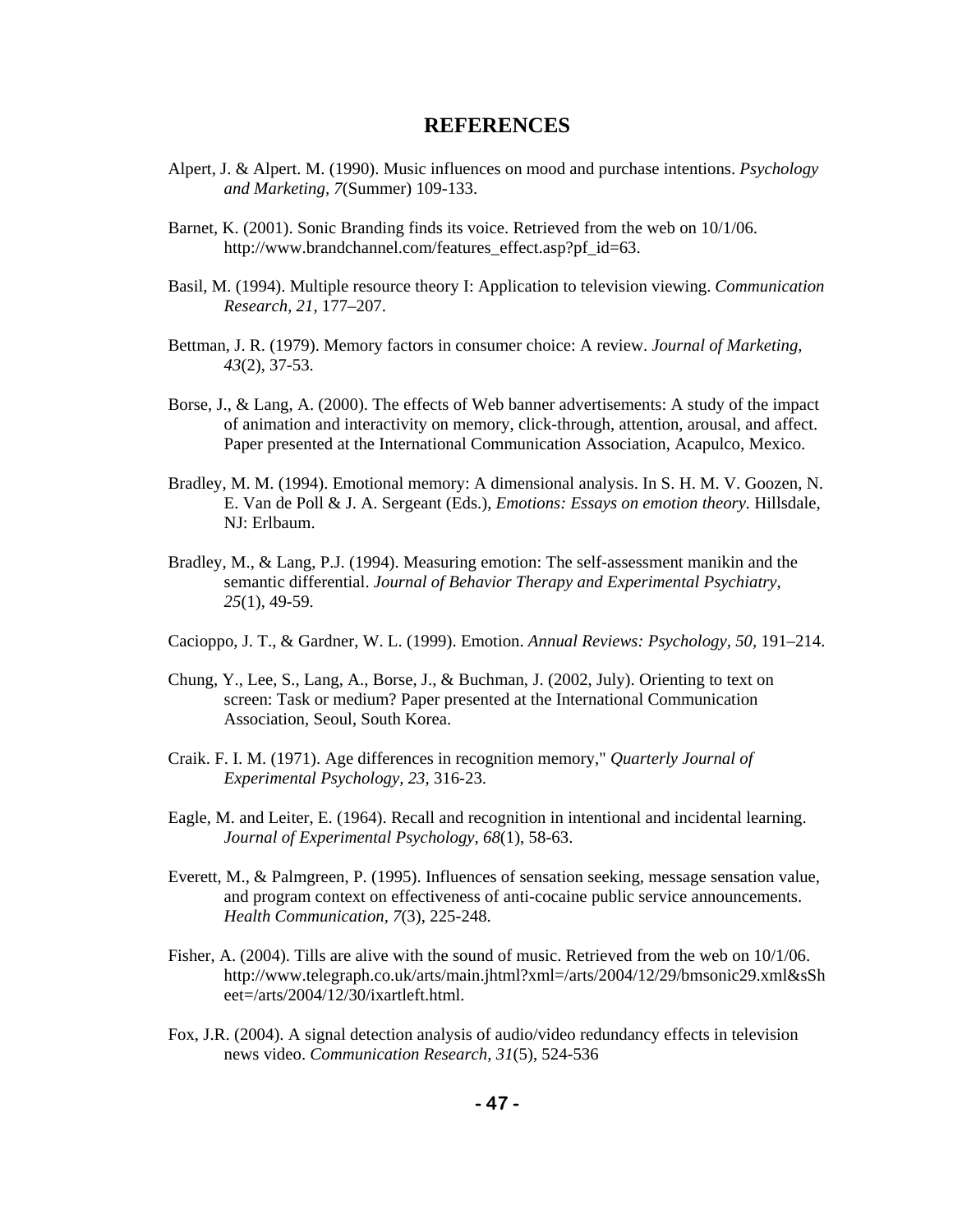- Fox, J., Lang, A., Chung, Y., Lee, S., & Potter, D. (2004). Picture this: Effects of graphics on the processing of television news. *Journal of Broadcasting and Electronic Media, 48,* 646–674.
- Geiger, S., & Reeves, B. (1993). The effects of scene changes and semantic relatedness on attention to television. *Communication Research, 20,* 155–175.
- Glossary asiamarketresearch.com (2006). Retrieved from the web on 10/1/06. http://www.asiamarketresearch.com/glossary/brand-recognition.htm.
- Glossary asiamarketresearch.com (2006). Retrieved from the web on 10/1/06. http://www.asiamarketresearch.com/glossary/brand-recall.htm.
- Gorn, G.J. (1982). The effects of music in advertising on choice behavior: A classical conditioning approach. *Journal of Marketing, 46*(Winter) 94-101.
- Grabe, M., Lang, A., Zhou, S., & Bolls, P. (2000). Cognitive access to negatively arousing news: An experimental investigation of the knowledge gap. *Communication Research, 27*(1), 3-26.
- Grier, J.B. (1971). Nonparametric indexes for sensitivity and bias: Computing formulas. *Psychological Bulletin, 75*(6), 424-429.
- Haber, R. N. (1970). How we remember what we see. *Scientific American, 222,* (May), 104-12.
- Hein, K. (2006). Sonic Branding firms get increase in sales volume. Retrieved from the web on 10/1/06. http://www.brandweek.com/bw/news/spotlight/article\_display.jsp?vnu\_content\_id=100 2276307.
- Hitchon, J., Thorson, E., & Duckler, P. (1994). Effects of ambiguity and complexity on consumer response to music video commercials. *Journal of Broadcasting & Electronic Media, 38*(3), 289-306.
- Jackson, D. (2004). *Sonic Branding.* New York: Palgrave McMillan.
- Kellaris, J & Cox, A. (1989). The effects of background music in advertising: A reassessment. *Journal of Consumer Research, 13*(September) 286-289.
- Klatzky, R. L. (1980). *Human Memory: Structures and Processes.* San Francisco: W. H. Freeman and Company.
- Kotler, P. (2000). *Marketing Management: Millennium Edition.* New Jersey: Prentice-Hall.
- Lamb, L. (2006). Sonic branding gets louder. Retrieved from the web on 10/1/06. http://www.brandchannel.com/brand\_speak.asp?bs\_id=146.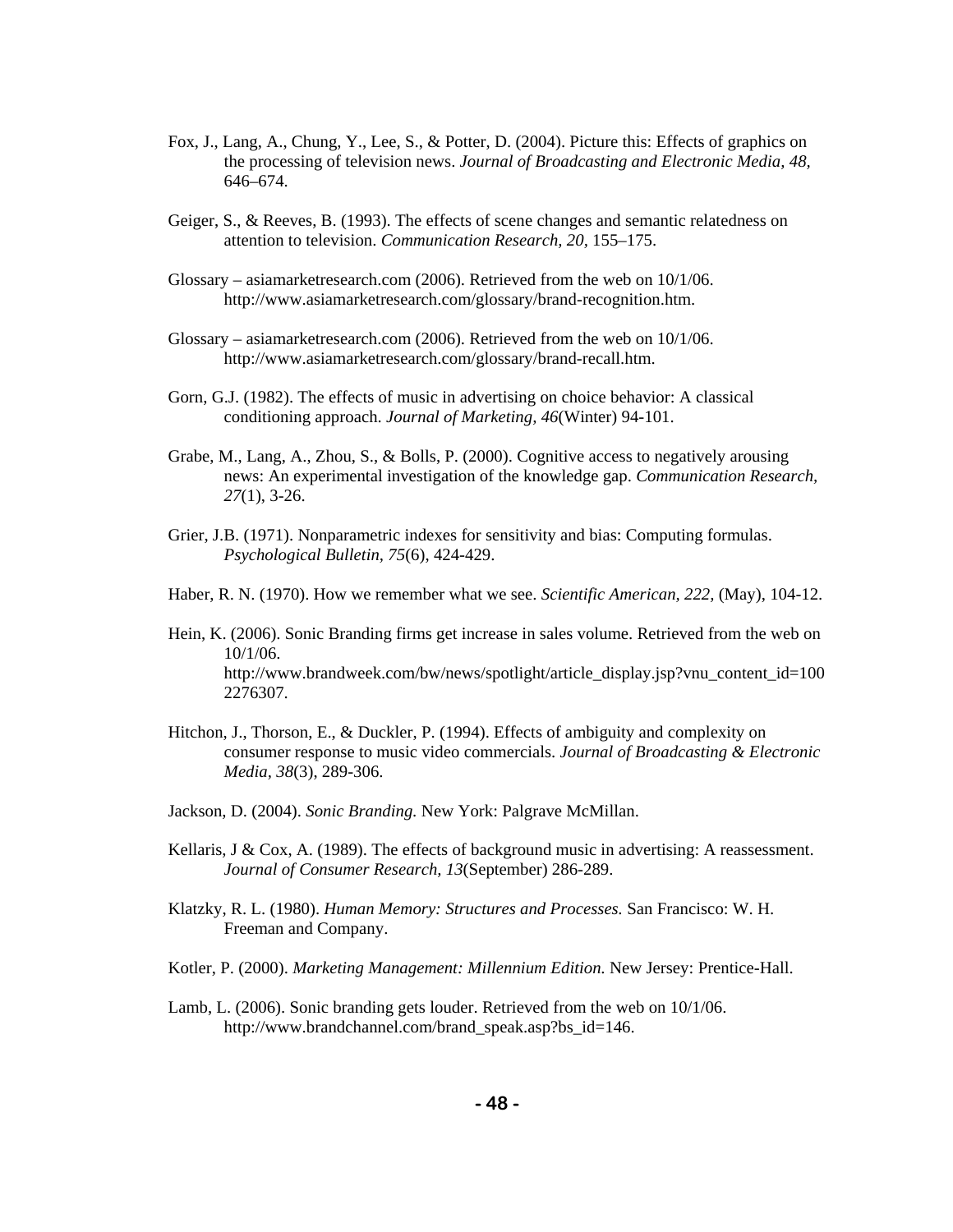- Lang, A. (2000). The limited capacity model of mediated message processing. *Journal of Communication, 50*(1), 46–70.
- Lang, A. (2006). Using the limited capacity model of motivated mediated message processing to design effective cancer communication messages. *Journal of Communication,* S6, S57-S80.
- Lang, A. (2006). Motivated cognition (LC4MP): The influence of appetitive and aversive activation on the processing of video games. In P. Messarsis & L. Humphries (Eds.), *Digital media: Transformation in human communication* (pp. 237–256). New York: Peter Lang.
- Lang, A., Bolls, P., Potter, R. F., & Kawahara, K. (1999). The effects of production pacing and arousing content on the information processing of television messages. *Journal of Broadcasting and Electronic Media, 43,* 451–475.
- Lang, A., Borse, J., Wise, K., & David, P. (2002). Captured by the World Wide Web—Orienting to structural and content features of computer-presented information.  *Communication Research, 29,* 215–245.
- Lang, A., Lee, S., Chung, Y., & Borse, J. (2001). Task not medium: Orienting to Web banner advertisements. Unpublished manuscript, Department of Telecommunications, Indiana University.
- Lang, A., Schwartz, N., Chung, Y., & Lee, S. (2004). Processing substance abuse messages: Production pacing, arousing content and age. *Journal of Broadcasting and Electronic Media, 48,* 61–88.
- Lang, A., Schwartz, N., Lee, S., & Angelini, J. (2006). Processing radio PSAs: Production pacing, arousing content, and age. Manuscript submitted for publication.
- Lang, A., Schwartz, N., & Snyder, J. F. (1999, August). *Slow down, you're moving to fast: Pacing, arousing content, and those aging boomers.* Presented to the Theory and Methodology Division of the Association for Education in Journalism and Mass Communication, New Orleans, LA.
- Lang, A., Shin, M., & Lee, S. (2005). Sensation seeking, motivation, and substance use: A dual system approach. *Media Psychology, 7,* 1–29*.*
- Lang, A., Sias, P. M., Chantrill, P., & Burek, J. A. (1995). Tell me a story: Narrative elaboration and memory for television. *Communication Reports, 8,* 102–110.
- Lang, P.J. (1984). *Cognition in emotion: Concept and action.* New York: Cambridge University Press.
- Lang, P. J., Bradley, M. M., & Cuthbert, B. N. (1997). Motivated attention: Affect, activation, and action. In P. J. Lang, R. F. Simons, & M. T. Balaban (Eds.), *Attention and orienting: Sensory and motivational processes.* Hillsdale, NJ: Erlbaum.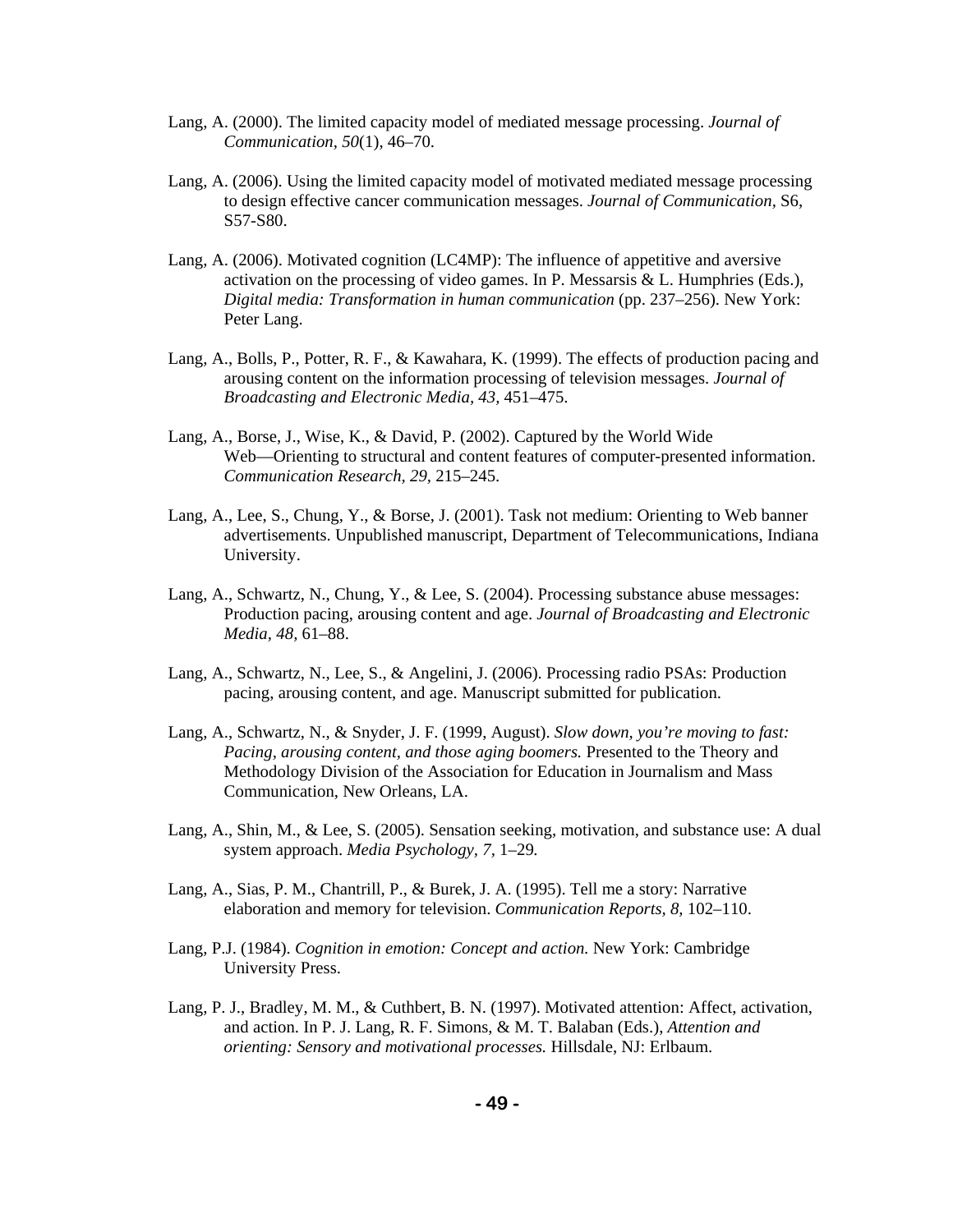LeDoux, J.E. (2002). Emotion, Memory, and the Brain. *Sci Am* 12:62-71.

- Leigh, J. H. (1983). Recall and recognition performance for umbrella print advertisements. *Journal of Advertising, Vol. 13*(4), 5–18.
- McInnis, D.J. & Park C. W. (1990). The differential role of music on consumers' processing of and reactions to ads. Working paper No. 5, Karl Eller Graduate School of Management, Tucson, AZ.
- McMillan, N.A., & Creelman, C.D. (2004). *Detection theory: A user's guide.* Cambridge, UK: Cambridge University Press.
- Miller, D., Miller, W., & Marks, L. J. (1992). Mental imagery and sound effects in radio commercials. *Journal of Advertising 21*(4), 83-93*.*
- Milliman, R. E. (1986). The influence of background music to affect the behavior of supermarket shoppers. *Journal of Marketing, 46*(Summer) 86-91.
- Moriarty, S. E. (1983). Beyond the hierarchy of effects: A conceptual framework. In J. H. Leigh and C.R. Martin, Jr. (eds.). *Current Issues and Research in Advertising: Original Research and Theoretical Contributions,* Ann Arbor, MI: Division of Research, University of Michigan, 45-55.
- Park, C.W. & Young, S.M. (1986). Consumer response to television commercials: The impact of involvement and background music on brand attitude formation. *Journal of Marketing Research*, *XXIII* (February) 11-24.
- Pavlov, I.P. (1927). *Conditioned reflexes.* Oxford: Clarendon Press.
- Pollack, I., & Norman, D.A. (1964). A non-parametric analysis of recognition experiments. *Psychonomic Science, 1,* 125-126.
- Potter, R. F. (2000). The effects of voice changes on orienting and immediate cognitive overload in radio listeners. *Media Psychology, 2,* 147–178.
- Potter, R. F. (2000). The effects of voice changes on orienting and immediate cognitive overload in radio listeners. *Media Psychology, 2,* 147–178.
- Potter, R. F., Bolls, P., Lang, A., Zhou, S., Schwartz, N., Borse, J., et al. (1997, August). What is it? Orienting to structural features of radio messages. Paper presented to the Theory and Methodology Division of the Association for Education in Journalism and Mass Communication, Chicago, IL.
- Potter, R. F., & Callison, C. (2000). Sounds exciting!: The effects of audio complexity on listeners' attitudes and memory for radio promotional announcements. *Journal of Radio Studies, 7,* 29–51.
- Potter, R.F., Lang. A. & Bolls, P.D. (1997). Orienting responses to structural features in media. *Psychophysiology, 34* (Suppl.), S72.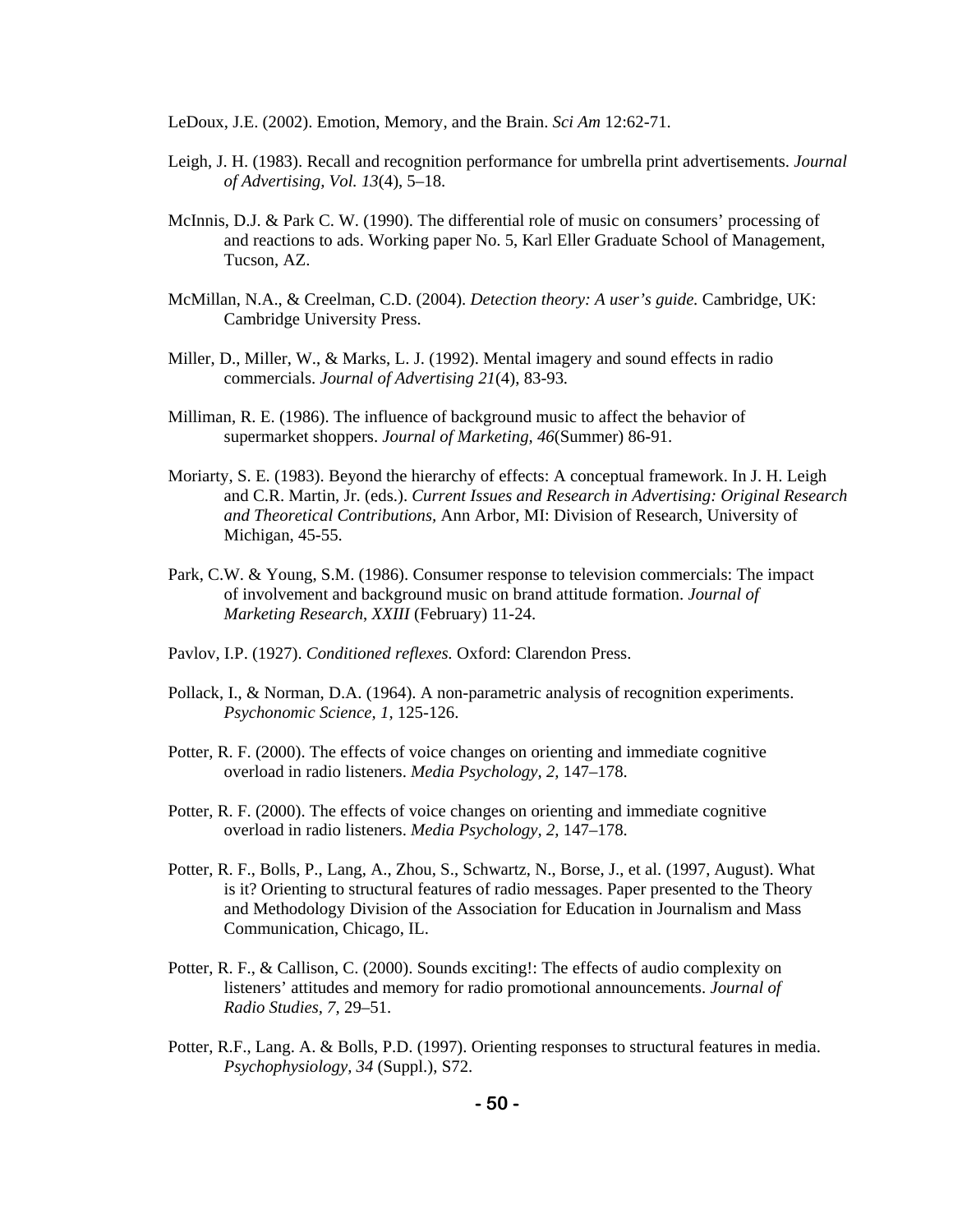- Potter, R.F., Lang, A. & Bolls, P.D. (1998). Orienting to structural features in auditory media messages. *Psychophysiology, 35* (Suppl.), S66.
- Rafaeli, S. (1988). Interactivity from new media to communication. In R. P. Hawkins, J. M. Wiemann & S. Pingree (Eds.), *Advancing communication science: Merging mass and interpersonal processes* (pp. 110–134). Newbury Park, CA: Sage.
- Reeves, B., Thorson, E., Rothschild, M., McDonald, D., Hirsch, J., & Goldstein, R. (1985). Attention to television: Intrastimulus effects of movement and scene changes on alpha variation over time. *International Journal of Neuroscience, 25,* 241–255.
- Reeves, B., Thorson, E., & Schleuder, J. (1986). Attention to television: Psychological theories and chronometric measures. In J. Bryant & D. Zillmann (Eds.), *Perspectives on media effects* (pp. 251–279). Hillsdale, NJ: Erlbaum.
- Rossiter, J. R. and Percy, L. (1983). Visual communication in advertising. In Richard J. Harris (ed.). *Information Processing Research in Advertising.* Hillsdale, NJ: Eribaum, 83-125.
- Russell, J.A. (1990). In defense of a prototype approach to emotion concepts. *Journal of Personality and Social Psychology, 60,* 37-47.
- Schneider, W., Dumais, S. T., & Shiffrin, R. M. (1984). Automatic and control processing and attention. In R. Parasuraman & D. R. Davies (Eds.), *Varieties of attention* (pp. 1–25). Orlando, FL: Academic Press.
- Schwartz, N. (2005). The impact of animation and sound effects on attention and memory for computer mediated messages. Unpublished dissertation, Indiana University, Bloomington.
- Shapiro, M.A. (1994). Signal detection measures of recognition memory. In A. Lang (Ed.), *Measuring psychological responses to media messages* (pp. 133-148). Hillsdale, NJ: Lawrence Erlbaum.
- Shapiro, M.A. & Fox, J.R. (2002). The role of typical and atypical events in story memory. *Human Communication Research, 28*(1), 109-135.
- Shepard. R. N. (1967). Recognition memory for words, sentences and pictures. *Journal of Verbal Learning and Verbal Behavior, 6,* 156-63.
- Shepard, R. N and Chang, J. J. (1963). Forced choice tests of recognition memory under steady state conditions. *Journal of Verbal Learning and Verbal Behavior, 2,* 93-101.
- Shiffrin, R. M., & Schneider, W. (1977). Controlled and automatic human information processing: II. Perceptual learning, automatic attending and a general theory. *Psychological Review, 84,* 127–189.
- Singh, S. N. & Rothschild, M. L. (1983). Recognition as a measure of learning from television commercials. *Journal of Marketing Research, Vol. XX,* August 1983, 235–248.